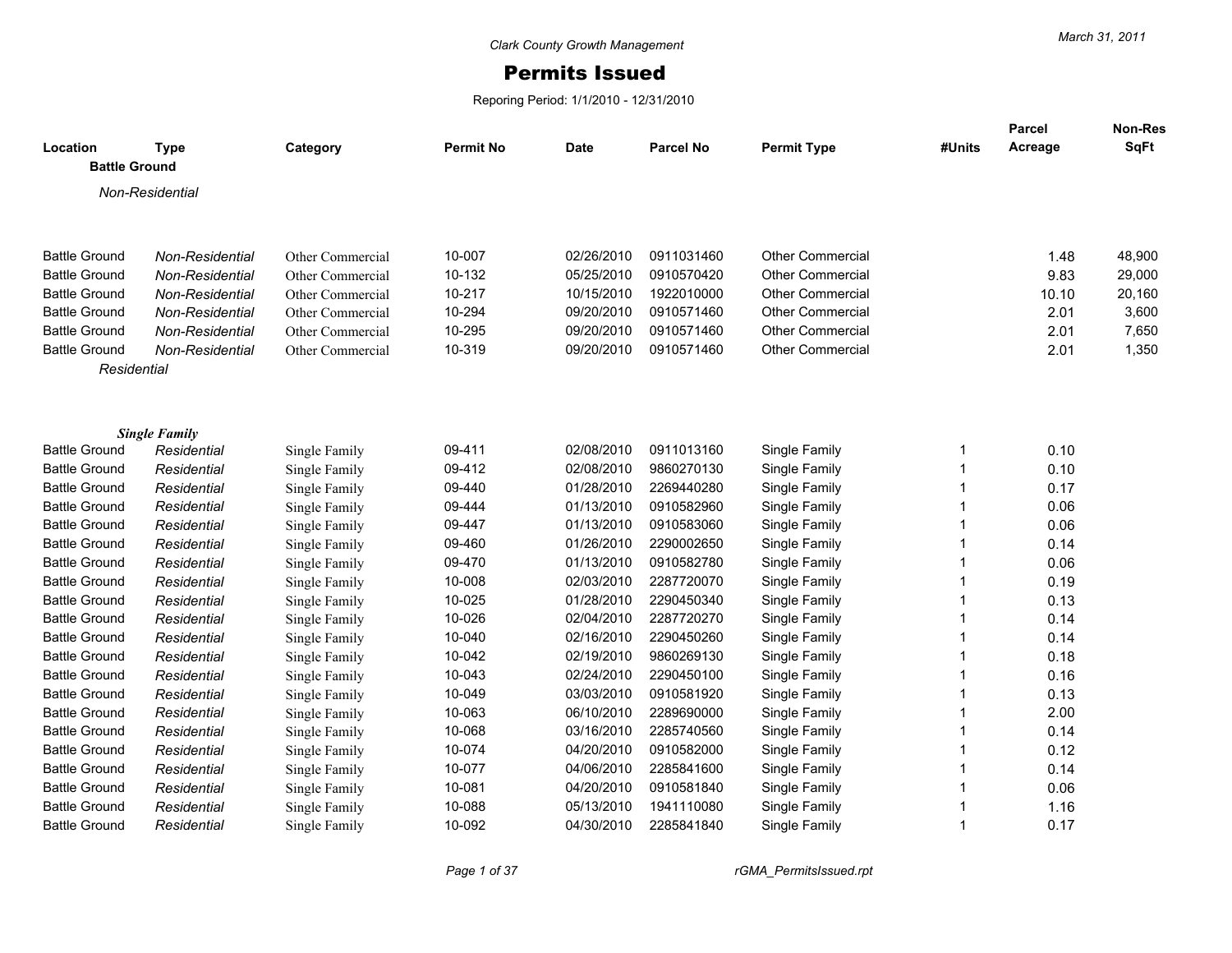| Location<br><b>Battle Ground</b> | <b>Type</b>          | Category      | <b>Permit No</b> | Date       | <b>Parcel No</b> | <b>Permit Type</b> | #Units         | <b>Parcel</b><br>Acreage | <b>Non-Res</b><br><b>SqFt</b> |
|----------------------------------|----------------------|---------------|------------------|------------|------------------|--------------------|----------------|--------------------------|-------------------------------|
| Residential                      |                      |               |                  |            |                  |                    |                |                          |                               |
|                                  |                      |               |                  |            |                  |                    |                |                          |                               |
|                                  |                      |               |                  |            |                  |                    |                |                          |                               |
|                                  | <b>Single Family</b> |               |                  |            |                  |                    |                |                          |                               |
| <b>Battle Ground</b>             | Residential          | Single Family | 10-093           | 04/12/2010 | 0910512050       | Single Family      | $\mathbf 1$    | 0.10                     |                               |
| <b>Battle Ground</b>             | Residential          | Single Family | 10-102           | 04/20/2010 | 0910582840       | Single Family      | $\mathbf{1}$   | 0.06                     |                               |
| <b>Battle Ground</b>             | Residential          | Single Family | 10-121           | 05/04/2010 | 0910582180       | Single Family      | $\mathbf{1}$   | 0.16                     |                               |
| <b>Battle Ground</b>             | Residential          | Single Family | 10-124           | 04/28/2010 | 0910582140       | Single Family      | $\mathbf{1}$   | 0.16                     |                               |
| <b>Battle Ground</b>             | Residential          | Single Family | 10-127           | 05/04/2010 | 0910581940       | Single Family      | $\mathbf{1}$   | 0.07                     |                               |
| <b>Battle Ground</b>             | Residential          | Single Family | 10-148           | 06/25/2010 | 2269440460       | Single Family      | $\mathbf{1}$   | 0.18                     |                               |
| <b>Battle Ground</b>             | Residential          | Single Family | 10-150           | 06/25/2010 | 2269440440       | Single Family      | $\mathbf{1}$   | 0.21                     |                               |
| <b>Battle Ground</b>             | Residential          | Single Family | 10-152           | 06/25/2010 | 2269440420       | Single Family      | $\mathbf{1}$   | 0.26                     |                               |
| <b>Battle Ground</b>             | Residential          | Single Family | 10-159           | 06/25/2010 | 2269440320       | Single Family      | $\mathbf{1}$   | 0.19                     |                               |
| <b>Battle Ground</b>             | Residential          | Single Family | 10-160           | 06/25/2010 | 2269440300       | Single Family      | $\mathbf{1}$   | 0.20                     |                               |
| <b>Battle Ground</b>             | Residential          | Single Family | 10-172           | 06/02/2010 | 2290002780       | Single Family      | $\mathbf{1}$   | 0.15                     |                               |
| <b>Battle Ground</b>             | Residential          | Single Family | 10-183           | 06/22/2010 | 9860270140       | Single Family      | $\mathbf{1}$   | 0.10                     |                               |
| <b>Battle Ground</b>             | Residential          | Single Family | 10-184           | 06/22/2010 | 9860270150       | Single Family      | $\mathbf{1}$   | 0.22                     |                               |
| <b>Battle Ground</b>             | Residential          | Single Family | 10-192           | 06/09/2010 | 2287720230       | Single Family      | $\mathbf{1}$   | 0.16                     |                               |
| <b>Battle Ground</b>             | Residential          | Single Family | 10-201           | 06/16/2010 | 0910582740       | Single Family      | $\mathbf{1}$   | 0.09                     |                               |
| <b>Battle Ground</b>             | Residential          | Single Family | 10-209           | 06/28/2010 | 2269440180       | Single Family      | $\mathbf{1}$   | 0.20                     |                               |
| <b>Battle Ground</b>             | Residential          | Single Family | 10-212           | 07/26/2010 | 2269440040       | Single Family      | $\overline{1}$ | 0.25                     |                               |
| <b>Battle Ground</b>             | Residential          | Single Family | 10-226           | 07/08/2010 | 2290002710       | Single Family      | $\mathbf{1}$   | 0.45                     |                               |
| <b>Battle Ground</b>             | Residential          | Single Family | 10-227           | 12/31/2010 | 2269890600       | Single Family      | $\mathbf{1}$   | 0.16                     |                               |
| <b>Battle Ground</b>             | Residential          | Single Family | 10-228           | 09/20/2010 | 2269890620       | Single Family      | $\mathbf{1}$   | 0.23                     |                               |
| <b>Battle Ground</b>             | Residential          | Single Family | 10-230           | 07/28/2010 | 0910512650       | Single Family      | $\mathbf{1}$   | 0.08                     |                               |
| <b>Battle Ground</b>             | Residential          | Single Family | 10-237           | 07/26/2010 | 2269440200       | Single Family      | $\mathbf{1}$   | 0.20                     |                               |
| <b>Battle Ground</b>             | Residential          | Single Family | 10-270           | 08/05/2010 | 1941110240       | Single Family      | $\mathbf{1}$   | 1.09                     |                               |
| <b>Battle Ground</b>             | Residential          | Single Family | 10-273           | 08/24/2010 | 2287720180       | Single Family      | $\mathbf{1}$   | 0.25                     |                               |
| <b>Battle Ground</b>             | Residential          | Single Family | 10-280           | 09/22/2010 | 0910581600       | Single Family      | $\mathbf{1}$   | 0.08                     |                               |
| <b>Battle Ground</b>             | Residential          | Single Family | 10-301           | 09/20/2010 | 1919490000       | Single Family      | $\mathbf{1}$   | 5.72                     |                               |
| <b>Battle Ground</b>             | Residential          | Single Family | 10-312           | 09/10/2010 | 9860269090       | Single Family      | $\mathbf{1}$   | 0.19                     |                               |
| <b>Battle Ground</b>             | Residential          | Single Family | 10-330           | 10/01/2010 | 1941110100       | Single Family      | $\mathbf{1}$   | 1.37                     |                               |
| <b>Battle Ground</b>             | Residential          | Single Family | 10-347           | 10/01/2010 | 0910561580       | Single Family      | $\mathbf{1}$   | 0.24                     |                               |
| <b>Battle Ground</b>             | Residential          | Single Family | 10-354           | 11/01/2010 | 2290393380       | Single Family      | $\mathbf{1}$   | 0.50                     |                               |
| <b>Battle Ground</b>             | Residential          | Single Family | 10-364           | 11/04/2010 | 2269440080       | Single Family      | $\mathbf{1}$   | 0.15                     |                               |
| <b>Battle Ground</b>             | Residential          | Single Family | 10-367           | 11/04/2010 | 2269440100       | Single Family      | $\mathbf{1}$   | 0.18                     |                               |
| <b>Battle Ground</b>             | Residential          | Single Family | 10-369           | 11/04/2010 | 2269440120       | Single Family      | $\mathbf{1}$   | 0.19                     |                               |
| <b>Battle Ground</b>             | Residential          | Single Family | 10-402           | 12/02/2010 | 2290002980       | Single Family      | $\mathbf{1}$   | 0.41                     |                               |

 *55 Total Single Family*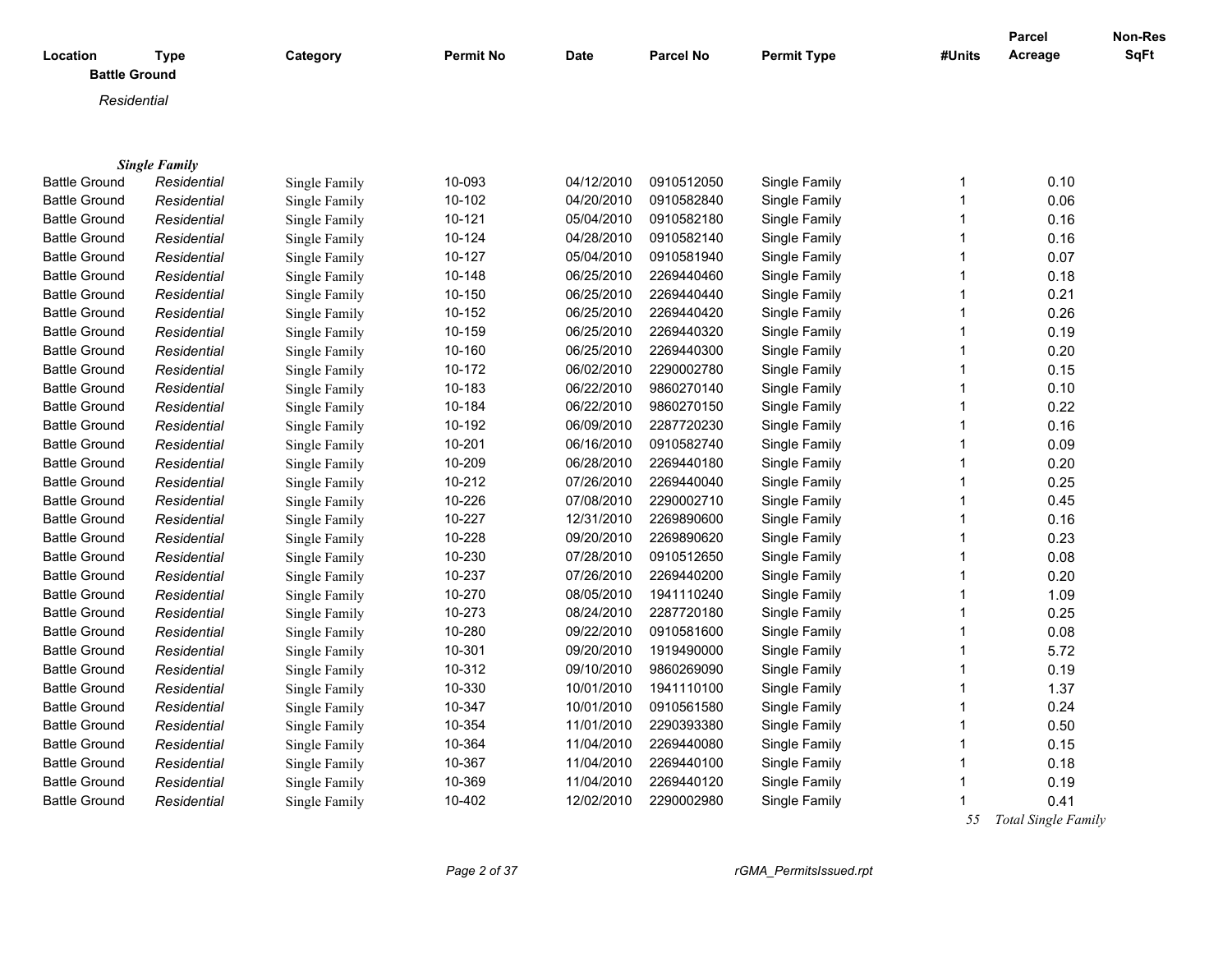| Location                            | <b>Type</b>              | Category      | <b>Permit No</b> | <b>Date</b> | <b>Parcel No</b> | <b>Permit Type</b>             | #Units | <b>Parcel</b><br>Acreage | Non-Res<br><b>SqFt</b> |
|-------------------------------------|--------------------------|---------------|------------------|-------------|------------------|--------------------------------|--------|--------------------------|------------------------|
|                                     |                          |               |                  |             |                  | <b>Battle Ground Sub Total</b> | 55     |                          | 110,660                |
|                                     | <b>Battle Ground UGA</b> |               |                  |             |                  |                                |        |                          |                        |
|                                     | Non-Residential          |               |                  |             |                  |                                |        |                          |                        |
|                                     |                          |               |                  |             |                  |                                |        |                          |                        |
| <b>Battle Ground</b><br>Residential | Non-Residential          | Institutional | COM2009-00198    | 04/13/2010  | 1925990180       | Institutional                  |        | 5.48                     | 1,525                  |
|                                     |                          |               |                  |             |                  |                                |        |                          |                        |
|                                     | <b>Single Family</b>     |               |                  |             |                  |                                |        |                          |                        |
| <b>Battle Ground</b>                | Residential              | Single Family | SFR2009-00400    | 01/06/2010  | 1926350040       | Single Family                  |        | 1.00                     |                        |
| <b>Battle Ground</b>                | Residential              | Single Family | SFR2009-00487    | 03/08/2010  | 1942180500       | Single Family                  |        | 1.02                     |                        |
| <b>Battle Ground</b>                | Residential              | Single Family | SFR2010-00091    | 03/10/2010  | 1942180460       | Single Family                  |        | 1.09                     |                        |
| <b>Battle Ground</b>                | Residential              | Single Family | SFR2010-00196    | 05/04/2010  | 1942180560       | Single Family                  |        | 1.03                     |                        |
| <b>Battle Ground</b>                | Residential              | Single Family | SFR2010-00198    | 05/04/2010  | 1942180420       | Single Family                  |        | 1.05                     |                        |
| <b>Battle Ground</b>                | Residential              | Single Family | SFR2010-00452    | 11/22/2010  | 1942180060       | Single Family                  |        | 1.57                     |                        |
| <b>Battle Ground</b>                | Residential              | Single Family | SFR2010-00469    | 12/10/2010  | 1926350140       | Single Family                  |        | 1.19                     |                        |
|                                     |                          |               |                  |             |                  |                                |        | Total Single Family      |                        |
|                                     |                          |               |                  |             |                  | Battle Ground UGA Sub Total    | 7      |                          | 1,525                  |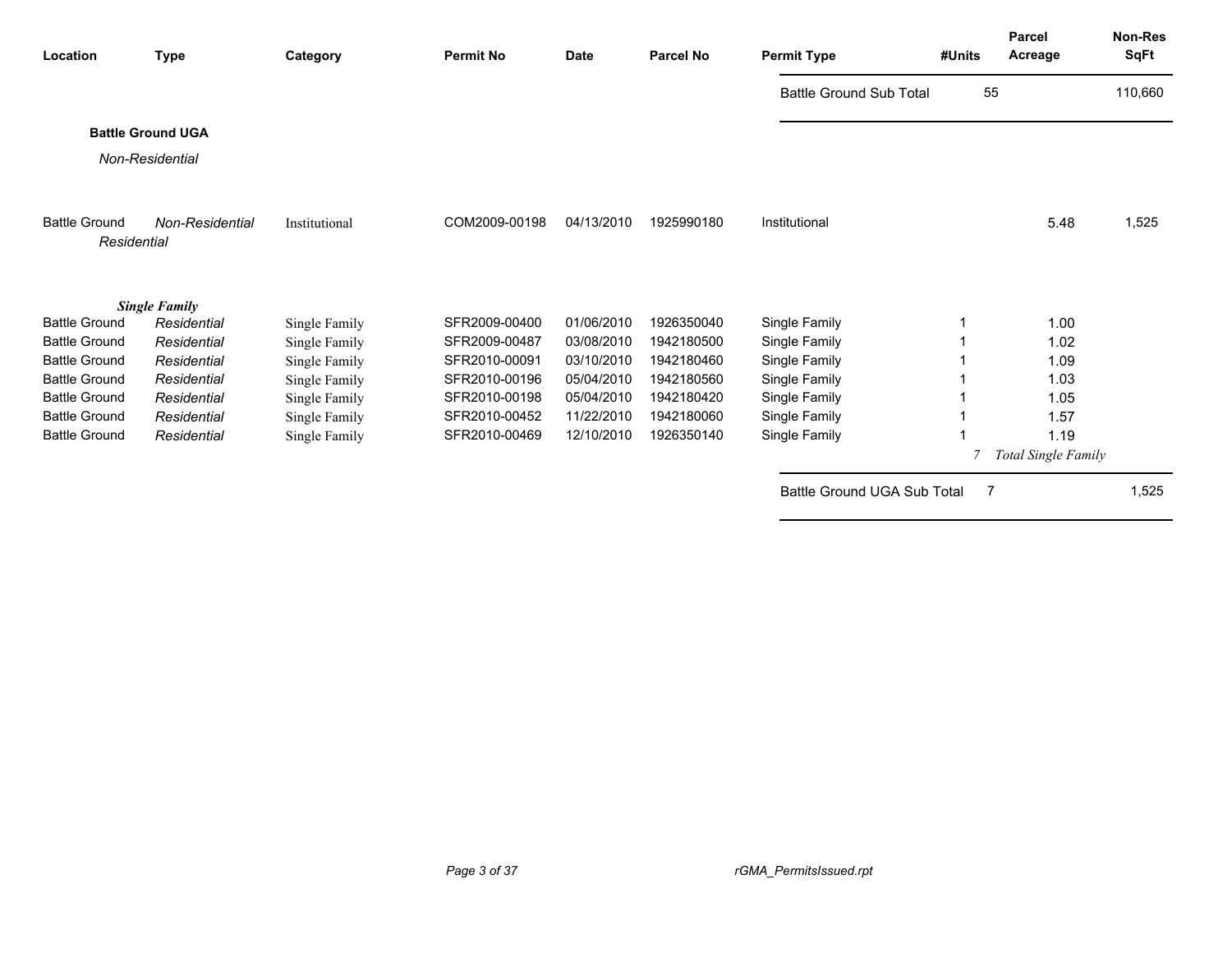|          |                      |                 |                   |                  |             |                  |                          |              | <b>Parcel</b>      | Non-Res     |
|----------|----------------------|-----------------|-------------------|------------------|-------------|------------------|--------------------------|--------------|--------------------|-------------|
| Location |                      | <b>Type</b>     | Category          | <b>Permit No</b> | <b>Date</b> | <b>Parcel No</b> | <b>Permit Type</b>       | #Units       | Acreage            | <b>SqFt</b> |
|          | Camas                |                 |                   |                  |             |                  |                          |              |                    |             |
|          | Non-Residential      |                 |                   |                  |             |                  |                          |              |                    |             |
|          |                      |                 |                   |                  |             |                  |                          |              |                    |             |
|          |                      |                 |                   |                  |             |                  |                          |              |                    |             |
| Camas    |                      | Non-Residential | Commercial Retail | 2010078          | 06/11/2010  | 0819581280       | <b>Commercial Retail</b> |              | 3.04               | 1,420       |
| Camas    |                      | Non-Residential | Office            | 2010092          | 07/29/2010  | 1262460000       | Office                   |              | 96.54              | 22,101      |
|          | Residential          |                 |                   |                  |             |                  |                          |              |                    |             |
|          |                      |                 |                   |                  |             |                  |                          |              |                    |             |
|          |                      |                 |                   |                  |             |                  |                          |              |                    |             |
| Camas    | <b>Multi-Family</b>  | Residential     | Multi-Family      | 2010077          | 06/11/2010  | 0819581280       | Multi-Family             | 51           | 3.04               |             |
|          |                      |                 |                   |                  |             |                  |                          | 51           | Total Multi-Family |             |
|          | <b>Single Family</b> |                 |                   |                  |             |                  |                          |              |                    |             |
| Camas    |                      | Residential     | Single Family     | 2010044          | 04/09/2010  | 1776630840       | Single Family            | 1            | 0.08               |             |
| Camas    |                      | Residential     | Single Family     | 2010045          | 04/09/2010  | 1776630780       | Single Family            | $\mathbf{1}$ | 0.05               |             |
| Camas    |                      | Residential     | Single Family     | 2010046          | 04/09/2010  | 1776630800       | Single Family            | $\mathbf{1}$ | 0.06               |             |
| Camas    |                      | Residential     | Single Family     | 2010047          | 04/09/2010  | 1776630820       | Single Family            | 1            | 0.05               |             |
| Camas    |                      | Residential     | Single Family     | 2010048          | 04/14/2010  | 0819580870       | Single Family            | $\mathbf{1}$ | 0.23               |             |
| Camas    |                      | Residential     | Single Family     | 2010049          | 04/16/2010  | 0849210920       | Single Family            | $\mathbf{1}$ | 0.24               |             |
| Camas    |                      | Residential     | Single Family     | 2010050          | 04/16/2010  | 1271470300       | Single Family            | $\mathbf{1}$ | 0.14               |             |
| Camas    |                      | Residential     | Single Family     | 2010051          | 04/22/2010  | 1254030040       | Single Family            | $\mathbf{1}$ | 0.20               |             |
| Camas    |                      | Residential     | Single Family     | 2010052          | 04/28/2010  | 0819583520       | Single Family            | $\mathbf{1}$ | 0.38               |             |
| Camas    |                      | Residential     | Single Family     | 2010053          | 04/28/2010  | 0819583540       | Single Family            | 1            | 0.36               |             |
| Camas    |                      | Residential     | Single Family     | 2010054          | 04/28/2010  | 0819583560       | Single Family            | $\mathbf{1}$ | 0.37               |             |
| Camas    |                      | Residential     | Single Family     | 2010055          | 04/28/2010  | 0819583580       | Single Family            | $\mathbf{1}$ | 0.35               |             |
| Camas    |                      | Residential     | Single Family     | 2010056          | 04/28/2010  | 0819583600       | Single Family            | 1            | 0.44               |             |
| Camas    |                      | Residential     | Single Family     | 2010057          | 04/28/2010  | 1776632120       | Single Family            | $\mathbf{1}$ | 0.07               |             |
| Camas    |                      | Residential     | Single Family     | 2010058          | 04/28/2010  | 1776632140       | Single Family            | $\mathbf{1}$ | 0.05               |             |
| Camas    |                      | Residential     | Single Family     | 2010059          | 04/28/2010  | 1776632160       | Single Family            | 1            | 0.07               |             |
| Camas    |                      | Residential     | Single Family     | 2010060          | 04/30/2010  | 0849210940       | Single Family            | $\mathbf{1}$ | 0.29               |             |
| Camas    |                      | Residential     | Single Family     | 2010061          | 05/04/2010  | 0849211500       | Single Family            | $\mathbf{1}$ | 0.22               |             |
| Camas    |                      | Residential     | Single Family     | 2010062          | 05/10/2010  | 0819580650       | Single Family            | 1            | 0.47               |             |
| Camas    |                      | Residential     | Single Family     | 2010063          | 05/13/2010  | 1248173280       | Single Family            | 1            | 0.25               |             |
| Camas    |                      | Residential     | Single Family     | 2010064          | 05/14/2010  | 0819583440       | Single Family            | 1            | 0.31               |             |
| Camas    |                      | Residential     | Single Family     | 2010065          | 05/14/2010  | 0819583460       | Single Family            | 1            | 0.23               |             |
| Camas    |                      | Residential     | Single Family     | 2010066          | 05/14/2010  | 0819583480       | Single Family            | 1            | 0.30               |             |
| Camas    |                      | Residential     | Single Family     | 2010067          | 05/14/2010  | 0819583500       | Single Family            | $\mathbf{1}$ | 0.29               |             |
| Camas    |                      | Residential     | Single Family     | 2010068          | 05/14/2010  | 0849210880       | Single Family            | 1            | 0.24               |             |
| Camas    |                      | Residential     | Single Family     | 2010069          | 05/17/2010  | 1776632540       | Single Family            | $\mathbf{1}$ | 0.10               |             |
| Camas    |                      | Residential     | Single Family     | 2010070          | 05/17/2010  | 1776631120       | Single Family            | 1            | 0.10               |             |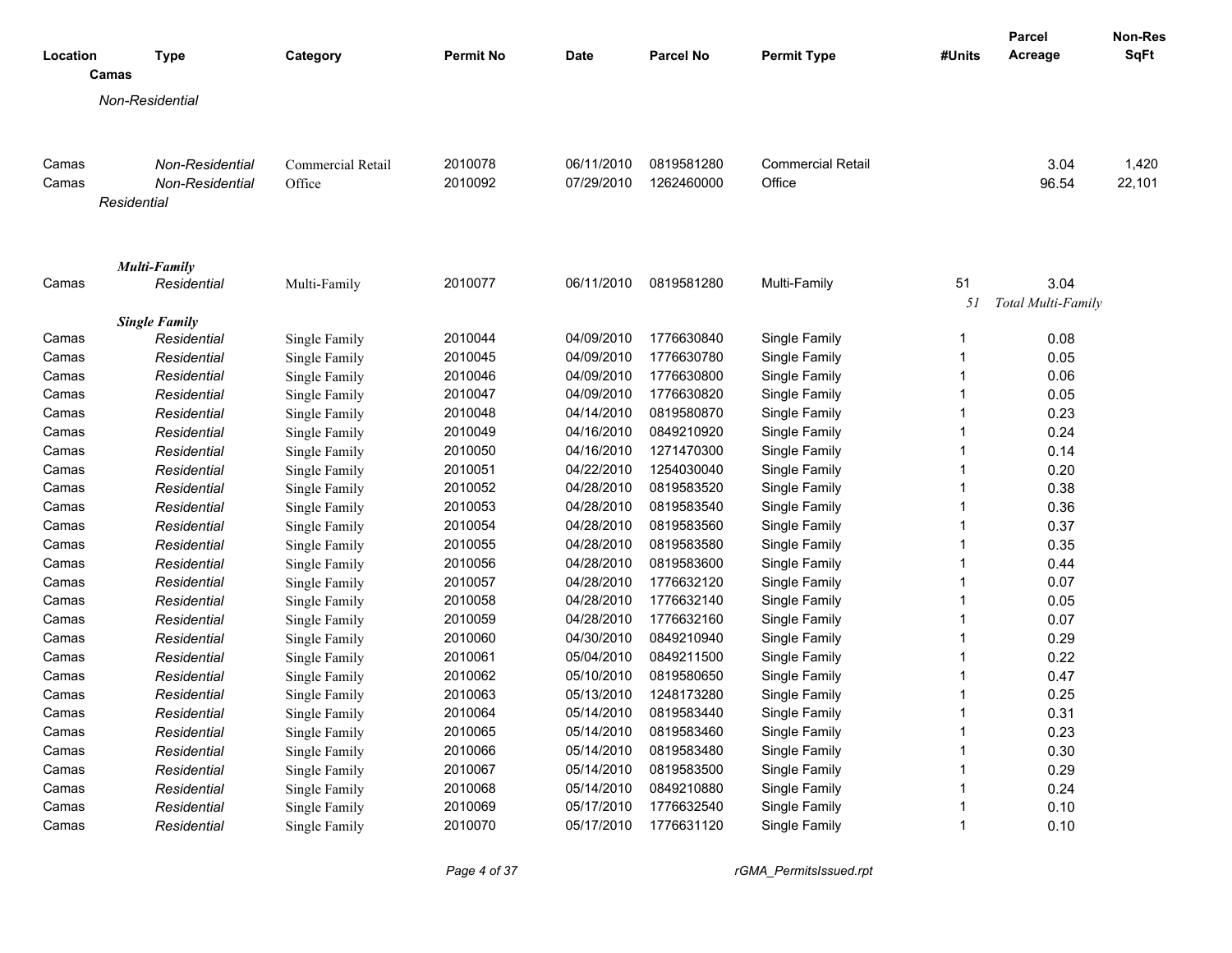|             |                      |               |                  |             |                  |                    |              | <b>Parcel</b> | Non-Res     |
|-------------|----------------------|---------------|------------------|-------------|------------------|--------------------|--------------|---------------|-------------|
| Location    | <b>Type</b>          | Category      | <b>Permit No</b> | <b>Date</b> | <b>Parcel No</b> | <b>Permit Type</b> | #Units       | Acreage       | <b>SqFt</b> |
| Camas       |                      |               |                  |             |                  |                    |              |               |             |
| Residential |                      |               |                  |             |                  |                    |              |               |             |
|             |                      |               |                  |             |                  |                    |              |               |             |
|             |                      |               |                  |             |                  |                    |              |               |             |
|             | <b>Single Family</b> |               |                  |             |                  |                    |              |               |             |
| Camas       | Residential          | Single Family | 2010071          | 05/17/2010  | 1274440040       | Single Family      | 1            | 0.33          |             |
| Camas       | Residential          | Single Family | 2010072          | 05/17/2010  | 1776632760       | Single Family      | $\mathbf{1}$ | 0.09          |             |
| Camas       | Residential          | Single Family | 2010073          | 06/02/2010  | 0849210120       | Single Family      | 1            | 0.25          |             |
| Camas       | Residential          | Single Family | 2010074          | 06/02/2010  | 0849210980       | Single Family      | 1            | 0.24          |             |
| Camas       | Residential          | Single Family | 2010075          | 06/08/2010  | 0849210280       | Single Family      | 1            | 0.24          |             |
| Camas       | Residential          | Single Family | 2010076          | 06/09/2010  | 1274440060       | Single Family      | 1            | 0.28          |             |
| Camas       | Residential          | Single Family | 2010079          | 06/17/2010  | 0910451680       | Single Family      | $\mathbf{1}$ | 0.70          |             |
| Camas       | Residential          | Single Family | 2010080          | 06/17/2010  | 1254030620       | Single Family      | $\mathbf{1}$ | 0.21          |             |
| Camas       | Residential          | Single Family | 2010081          | 06/21/2010  | 0849212180       | Single Family      | $\mathbf{1}$ | 0.24          |             |
| Camas       | Residential          | Single Family | 2010082          | 06/23/2010  | 0849210800       | Single Family      | 1            | 0.24          |             |
| Camas       | Residential          | Single Family | 2010083          | 06/25/2010  | 0849211540       | Single Family      | $\mathbf{1}$ | 0.25          |             |
| Camas       | Residential          | Single Family | 2010084          | 06/25/2010  | 1248173640       | Single Family      | 1            | 0.23          |             |
| Camas       | Residential          | Single Family | 2010085          | 06/25/2010  | 0849212240       | Single Family      | 1            | 0.22          |             |
| Camas       | Residential          | Single Family | 2010086          | 06/30/2010  | 0849212120       | Single Family      | 1            | 0.25          |             |
| Camas       | Residential          | Single Family | 2010087          | 07/06/2010  | 0849210900       | Single Family      | 1            | 0.24          |             |
| Camas       | Residential          | Single Family | 2010088          | 07/08/2010  | 1271470100       | Single Family      | 1            | 0.18          |             |
| Camas       | Residential          | Single Family | 2010089          | 07/12/2010  | 0849211460       | Single Family      | $\mathbf{1}$ | 0.26          |             |
| Camas       | Residential          | Single Family | 2010090          | 07/14/2010  | 1759560160       | Single Family      | 1            | 0.23          |             |
| Camas       | Residential          | Single Family | 2010091          | 07/20/2010  | 0849211560       | Single Family      | $\mathbf{1}$ | 0.24          |             |
| Camas       | Residential          | Single Family | 2010093          | 07/30/2010  | 1254030180       | Single Family      | 1            | 0.19          |             |
| Camas       | Residential          | Single Family | 2010094          | 08/12/2010  | 1271470280       | Single Family      | 1            | 0.15          |             |
| Camas       | Residential          | Single Family | 2010095          | 08/17/2010  | 1277440160       | Single Family      | 1            | 0.25          |             |
| Camas       | Residential          | Single Family | 2010096          | 08/19/2010  | 1253940060       | Single Family      | 1            | 0.21          |             |
| Camas       | Residential          | Single Family | 2010097          | 08/20/2010  | 1776631800       | Single Family      | 1            | 0.06          |             |
| Camas       | Residential          | Single Family | 2010098          | 08/20/2010  | 1776631780       | Single Family      | $\mathbf{1}$ | 0.06          |             |
| Camas       | Residential          | Single Family | 2010099          | 08/20/2010  | 1776632400       | Single Family      | 1            | 0.10          |             |
| Camas       | Residential          | Single Family | 2010100          | 08/20/2010  | 1776632460       | Single Family      | 1            | 0.10          |             |
| Camas       | Residential          | Single Family | 20101001         | 01/11/2010  | 1274440050       | Single Family      | 1            | 0.33          |             |
| Camas       | Residential          | Single Family | 20101002         | 01/12/2010  | 1776632700       | Single Family      | 1            | 0.09          |             |
| Camas       | Residential          | Single Family | 20101003         | 01/13/2010  | 1776630720       | Single Family      | 1            | 0.05          |             |
| Camas       | Residential          | Single Family | 20101004         | 01/13/2010  | 1776630780       | Single Family      | 1            | 0.05          |             |
| Camas       | Residential          | Single Family | 20101005         | 01/13/2010  | 1776630760       | Single Family      | 1            | 0.04          |             |
| Camas       | Residential          | Single Family | 20101006         | 01/13/2010  | 1776630740       | Single Family      | 1            | 0.04          |             |
| Camas       | Residential          | Single Family | 20101007         | 01/13/2010  | 1248172820       | Single Family      | 1            | 0.24          |             |
| Camas       | Residential          | Single Family | 20101008         | 01/14/2010  | 1776632940       | Single Family      | $\mathbf{1}$ | 0.09          |             |

*Page 5 of 37 rGMA\_PermitsIssued.rpt*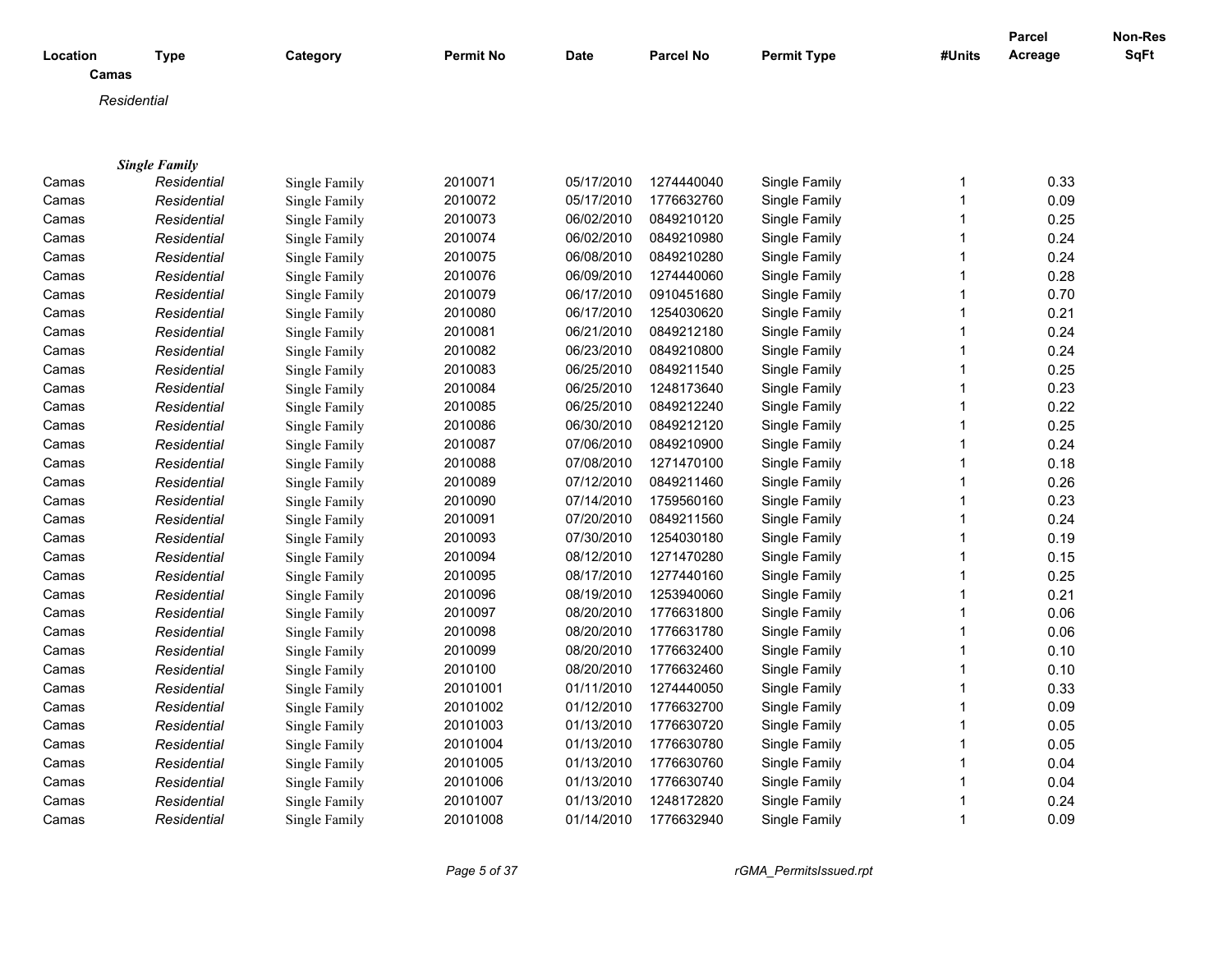|          |                      |               |                  |            |                  |                    |              | Parcel  | Non-Res |
|----------|----------------------|---------------|------------------|------------|------------------|--------------------|--------------|---------|---------|
| Location | <b>Type</b><br>Camas | Category      | <b>Permit No</b> | Date       | <b>Parcel No</b> | <b>Permit Type</b> | #Units       | Acreage | SqFt    |
|          | Residential          |               |                  |            |                  |                    |              |         |         |
|          |                      |               |                  |            |                  |                    |              |         |         |
|          |                      |               |                  |            |                  |                    |              |         |         |
|          | <b>Single Family</b> |               |                  |            |                  |                    |              |         |         |
| Camas    | Residential          | Single Family | 20101009         | 01/14/2010 | 1776632960       | Single Family      | $\mathbf 1$  | 0.08    |         |
| Camas    | Residential          | Single Family | 2010101          | 08/20/2010 | 1776631180       | Single Family      | $\mathbf{1}$ | 0.10    |         |
| Camas    | Residential          | Single Family | 20101010         | 01/14/2010 | 1776630060       | Single Family      | $\mathbf{1}$ | 0.22    |         |
| Camas    | Residential          | Single Family | 20101011         | 01/20/2010 | 0819583740       | Single Family      | $\mathbf{1}$ | 0.33    |         |
| Camas    | Residential          | Single Family | 20101012         | 01/20/2010 | 0819583340       | Single Family      | $\mathbf{1}$ | 0.26    |         |
| Camas    | Residential          | Single Family | 20101013         | 01/20/2010 | 0819583320       | Single Family      | $\mathbf{1}$ | 0.24    |         |
| Camas    | Residential          | Single Family | 20101014         | 01/20/2010 | 0819583720       | Single Family      | 1            | 0.30    |         |
| Camas    | Residential          | Single Family | 20101015         | 01/20/2010 | 0819583300       | Single Family      | $\mathbf 1$  | 0.26    |         |
| Camas    | Residential          | Single Family | 20101016         | 01/28/2010 | 9860281280       | Single Family      | $\mathbf 1$  | 0.14    |         |
| Camas    | Residential          | Single Family | 20101017         | 01/29/2010 | 1776630760       | Single Family      | $\mathbf 1$  | 0.04    |         |
| Camas    | Residential          | Single Family | 20101018         | 02/01/2010 | 0849210360       | Single Family      | $\mathbf{1}$ | 0.24    |         |
| Camas    | Residential          | Single Family | 20101019         | 02/02/2010 | 1776632640       | Single Family      | $\mathbf{1}$ | 0.10    |         |
| Camas    | Residential          | Single Family | 2010102          | 08/20/2010 | 1776632440       | Single Family      | 1            | 0.10    |         |
| Camas    | Residential          | Single Family | 20101020         | 02/02/2010 | 1776632480       | Single Family      | $\mathbf 1$  | 0.12    |         |
| Camas    | Residential          | Single Family | 20101021         | 02/02/2010 | 1776633300       | Single Family      | $\mathbf{1}$ | 0.09    |         |
| Camas    | Residential          | Single Family | 20101022         | 02/08/2010 | 0819583380       | Single Family      | $\mathbf{1}$ | 0.32    |         |
| Camas    | Residential          | Single Family | 20101023         | 02/08/2010 | 0819583360       | Single Family      | $\mathbf{1}$ | 0.37    |         |
| Camas    | Residential          | Single Family | 20101024         | 02/08/2010 | 0819583700       | Single Family      | $\mathbf{1}$ | 0.25    |         |
| Camas    | Residential          | Single Family | 20101025         | 02/08/2010 | 0819583680       | Single Family      | 1            | 0.33    |         |
| Camas    | Residential          | Single Family | 20101026         | 02/08/2010 | 0819583660       | Single Family      | $\mathbf{1}$ | 0.38    |         |
| Camas    | Residential          | Single Family | 20101027         | 02/16/2010 | 1776633280       | Single Family      | $\mathbf{1}$ | 0.10    |         |
| Camas    | Residential          | Single Family | 20101028         | 02/19/2010 | 0819583400       | Single Family      | 1            | 0.24    |         |
| Camas    | Residential          | Single Family | 20101029         | 02/19/2010 | 0819583420       | Single Family      | $\mathbf{1}$ | 0.32    |         |
| Camas    | Residential          | Single Family | 2010103          | 08/24/2010 | 0849210080       | Single Family      | $\mathbf 1$  | 0.25    |         |
| Camas    | Residential          | Single Family | 20101030         | 02/19/2010 | 0819583640       | Single Family      | $\mathbf 1$  | 0.35    |         |
| Camas    | Residential          | Single Family | 20101031         | 02/19/2010 | 1248172220       | Single Family      | 1            | 0.18    |         |
| Camas    | Residential          | Single Family | 20101032         | 02/19/2010 | 0819583620       | Single Family      | $\mathbf{1}$ | 0.26    |         |
| Camas    | Residential          | Single Family | 20101033         | 02/24/2010 | 1248173360       | Single Family      | $\mathbf{1}$ | 0.23    |         |
| Camas    | Residential          | Single Family | 20101034         | 03/02/2010 | 0849210240       | Single Family      | $\mathbf 1$  | 0.24    |         |
| Camas    | Residential          | Single Family | 20101035         | 03/02/2010 | 0849210260       | Single Family      | $\mathbf{1}$ | 0.24    |         |
| Camas    | Residential          | Single Family | 20101036         | 03/08/2010 | 1274440030       | Single Family      | $\mathbf{1}$ | 0.22    |         |
| Camas    | Residential          | Single Family | 20101037         | 03/16/2010 | 1271470160       | Single Family      | $\mathbf{1}$ | 0.17    |         |
| Camas    | Residential          | Single Family | 20101038         | 03/22/2010 | 0849210840       | Single Family      | $\mathbf{1}$ | 0.25    |         |
| Camas    | Residential          | Single Family | 20101039         | 03/25/2010 | 0849210300       | Single Family      | $\mathbf 1$  | 0.24    |         |
| Camas    | Residential          | Single Family | 2010104          | 08/31/2010 | 1277010000       | Single Family      | $\mathbf{1}$ | 4.87    |         |
|          |                      |               |                  |            |                  |                    |              |         |         |

*Page 6 of 37 rGMA\_PermitsIssued.rpt*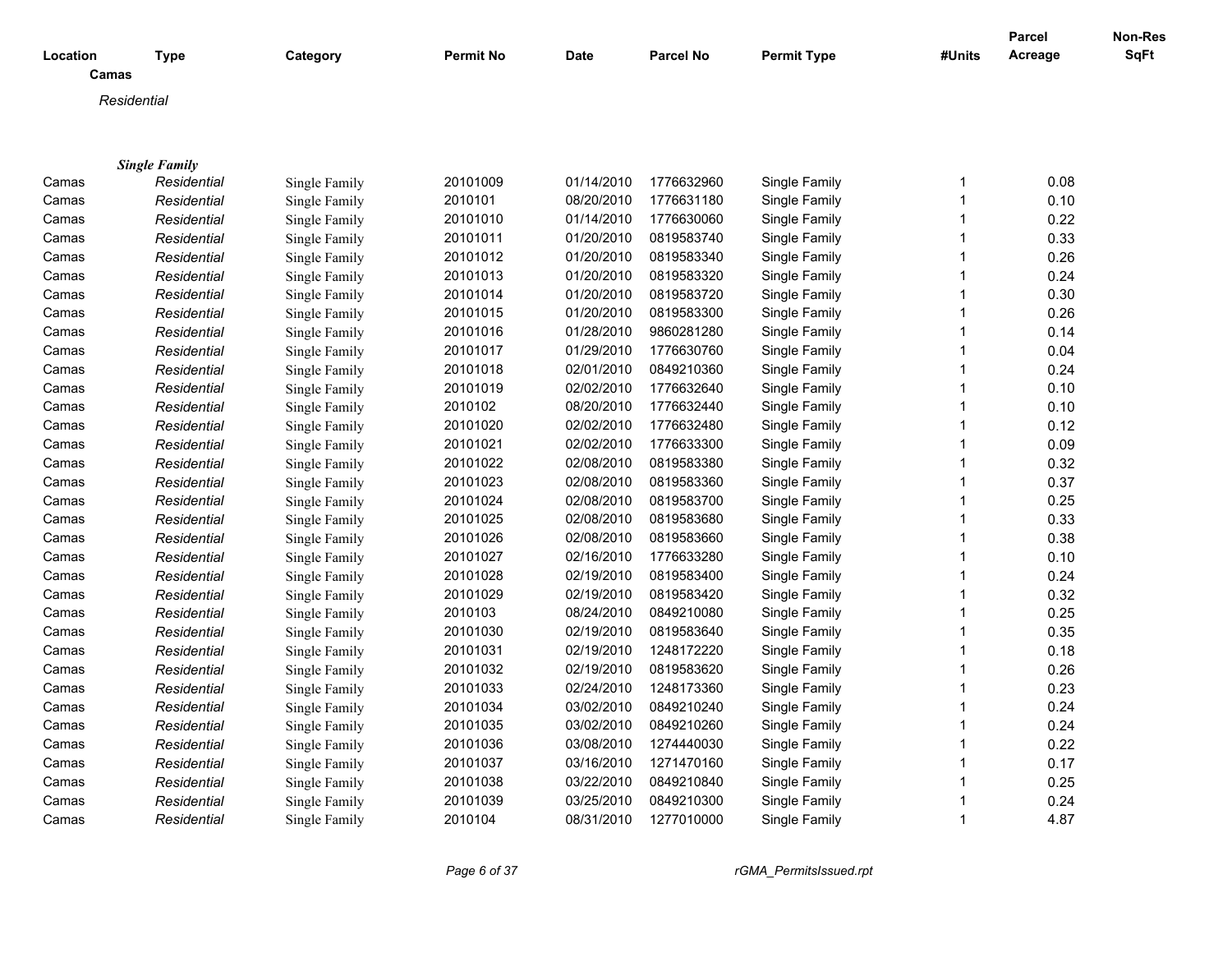|             |                      |               |           |            |                  |                    |              | <b>Parcel</b> | Non-Res     |
|-------------|----------------------|---------------|-----------|------------|------------------|--------------------|--------------|---------------|-------------|
| Location    | Type                 | Category      | Permit No | Date       | <b>Parcel No</b> | <b>Permit Type</b> | #Units       | Acreage       | <b>SqFt</b> |
| Camas       |                      |               |           |            |                  |                    |              |               |             |
| Residential |                      |               |           |            |                  |                    |              |               |             |
|             |                      |               |           |            |                  |                    |              |               |             |
|             |                      |               |           |            |                  |                    |              |               |             |
|             | <b>Single Family</b> |               |           |            |                  |                    |              |               |             |
| Camas       | Residential          | Single Family | 20101040  | 03/25/2010 | 0849210960       | Single Family      | 1            | 0.26          |             |
| Camas       | Residential          | Single Family | 20101041  | 03/26/2010 | 1776632740       | Single Family      | 1            | 0.10          |             |
| Camas       | Residential          | Single Family | 20101042  | 03/26/2010 | 1776630960       | Single Family      | 1            | 0.11          |             |
| Camas       | Residential          | Single Family | 2010105   | 09/03/2010 | 0849210320       | Single Family      | 1            | 0.25          |             |
| Camas       | Residential          | Single Family | 2010106   | 09/07/2010 | 1274440070       | Single Family      | 1            | 0.28          |             |
| Camas       | Residential          | Single Family | 2010107   | 09/15/2010 | 0849211080       | Single Family      | 1            | 0.25          |             |
| Camas       | Residential          | Single Family | 2010108   | 09/15/2010 | 0849212100       | Single Family      | 1            | 0.24          |             |
| Camas       | Residential          | Single Family | 2010109   | 09/16/2010 | 0849211640       | Single Family      | 1            | 0.24          |             |
| Camas       | Residential          | Single Family | 2010110   | 09/21/2010 | 1248173420       | Single Family      | $\mathbf{1}$ | 0.27          |             |
| Camas       | Residential          | Single Family | 2010111   | 09/23/2010 | 1271450000       | Single Family      | 1            | 2.51          |             |
| Camas       | Residential          | Single Family | 2010112   | 09/24/2010 | 0819590850       | Single Family      | 1            | 0.40          |             |
| Camas       | Residential          | Single Family | 2010113   | 10/01/2010 | 1254030060       | Single Family      | 1            | 0.18          |             |
| Camas       | Residential          | Single Family | 2010114   | 10/06/2010 | 1776631320       | Single Family      | 1            | 0.15          |             |
| Camas       | Residential          | Single Family | 2010115   | 10/07/2010 | 0819582980       | Single Family      | 1            | 0.24          |             |
| Camas       | Residential          | Single Family | 2010116   | 10/07/2010 | 0819582960       | Single Family      | 1            | 0.29          |             |
| Camas       | Residential          | Single Family | 2010117   | 10/12/2010 | 0849211020       | Single Family      | 1            | 0.24          |             |
| Camas       | Residential          | Single Family | 2010118   | 10/18/2010 | 0849211980       | Single Family      | $\mathbf{1}$ | 0.43          |             |
| Camas       | Residential          | Single Family | 2010119   | 10/19/2010 | 0849211700       | Single Family      | 1            | 0.24          |             |
| Camas       | Residential          | Single Family | 2010120   | 10/19/2010 | 0849212140       | Single Family      | $\mathbf{1}$ | 0.27          |             |
| Camas       | Residential          | Single Family | 2010121   | 10/21/2010 | 0849210220       | Single Family      | 1            | 0.24          |             |
| Camas       | Residential          | Single Family | 2010122   | 10/21/2010 | 0849210060       | Single Family      | 1            | 0.25          |             |
| Camas       | Residential          | Single Family | 2010123   | 10/25/2010 | 1238330100       | Single Family      | 1            | 0.10          |             |
| Camas       | Residential          | Single Family | 2010124   | 10/25/2010 | 1277440580       | Single Family      | 1            | 0.25          |             |
| Camas       | Residential          | Single Family | 2010125   | 10/28/2010 | 1238330500       | Single Family      | 1            | 0.11          |             |
| Camas       | Residential          | Single Family | 2010126   | 10/29/2010 | 0849210160       | Single Family      | 1            | 0.25          |             |
| Camas       | Residential          | Single Family | 2010127   | 11/01/2010 | 1254030920       | Single Family      | 1            | 0.20          |             |
| Camas       | Residential          | Single Family | 2010128   | 11/03/2010 | 1274440090       | Single Family      | 1            | 0.28          |             |
| Camas       | Residential          | Single Family | 2010129   | 11/03/2010 | 1254030100       | Single Family      | 1            | 0.17          |             |
| Camas       | Residential          | Single Family | 2010130   | 11/18/2010 | 1254030080       | Single Family      | 1            | 0.19          |             |
| Camas       | Residential          | Single Family | 2010131   | 11/18/2010 | 1238330540       | Single Family      | 1            | 0.08          |             |
| Camas       | Residential          | Single Family | 2010132   | 11/18/2010 | 1238330520       | Single Family      | 1            | 0.08          |             |
| Camas       | Residential          | Single Family | 2010133   | 11/18/2010 | 0849210480       | Single Family      | 1            | 0.26          |             |
| Camas       | Residential          | Single Family | 2010134   | 11/19/2010 | 1254030880       | Single Family      | 1            | 0.19          |             |
| Camas       | Residential          | Single Family | 2010135   | 11/23/2010 | 1271470220       | Single Family      | 1            | 0.15          |             |
| Camas       | Residential          | Single Family | 2010136   | 11/29/2010 | 1271470240       | Single Family      | $\mathbf{1}$ | 0.19          |             |

*Page 7 of 37 rGMA\_PermitsIssued.rpt*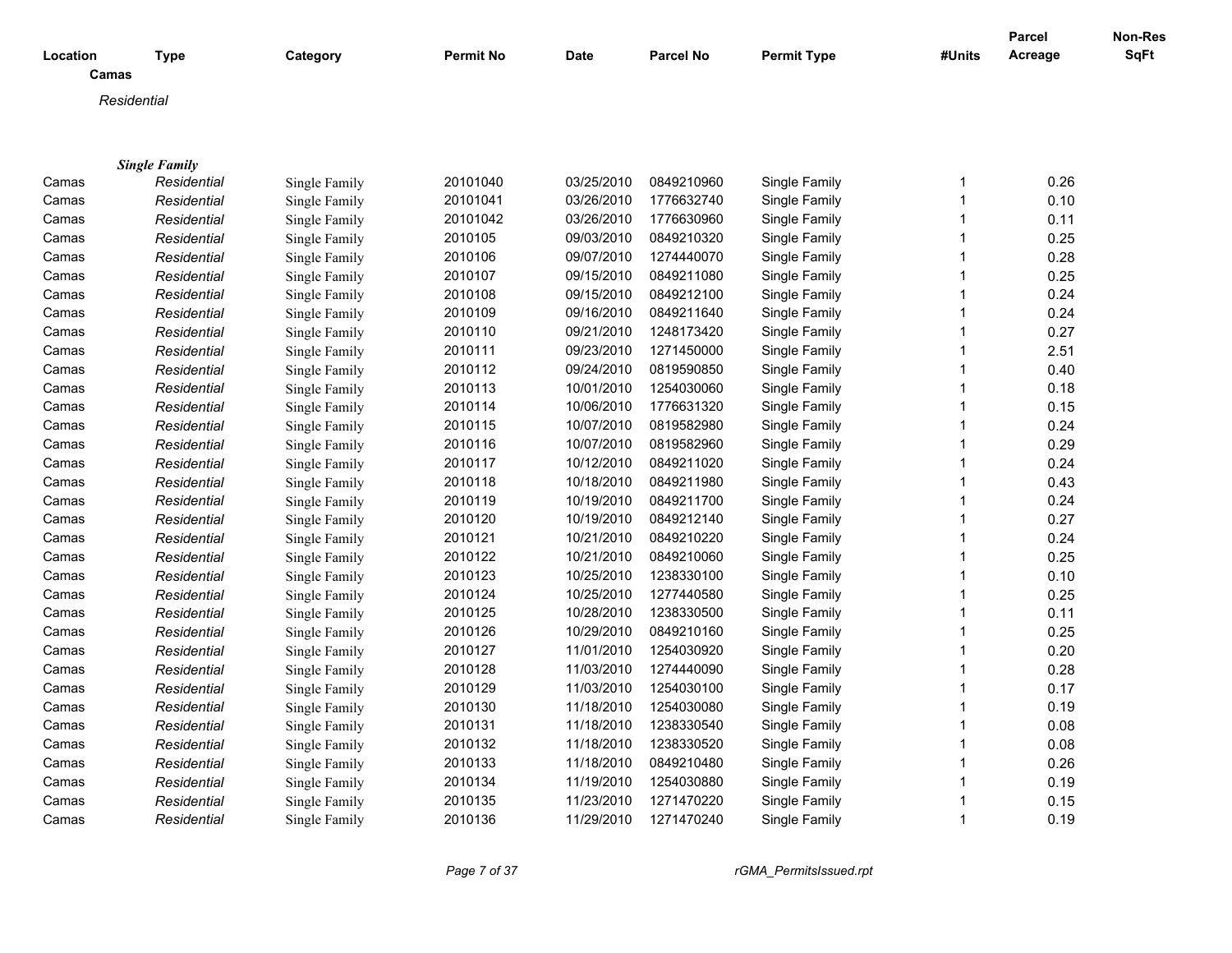| Location<br>Camas | <b>Type</b>          | Category      | <b>Permit No</b> | <b>Date</b> | <b>Parcel No</b> | <b>Permit Type</b>  | #Units     | Parcel<br>Acreage           | <b>Non-Res</b><br><b>SqFt</b> |
|-------------------|----------------------|---------------|------------------|-------------|------------------|---------------------|------------|-----------------------------|-------------------------------|
| Residential       |                      |               |                  |             |                  |                     |            |                             |                               |
|                   | <b>Single Family</b> |               |                  |             |                  |                     |            |                             |                               |
| Camas             | Residential          | Single Family | 2010137          | 11/29/2010  | 0849210180       | Single Family       | 1          | 0.24                        |                               |
| Camas             | Residential          | Single Family | 2010138          | 11/30/2010  | 0849211060       | Single Family       |            | 0.24                        |                               |
| Camas             | Residential          | Single Family | 2010139          | 12/01/2010  | 0849210200       | Single Family       |            | 0.24                        |                               |
| Camas             | Residential          | Single Family | 2010140          | 12/06/2010  | 1776633360       | Single Family       |            | 0.21                        |                               |
| Camas             | Residential          | Single Family | 2010141          | 12/06/2010  | 1776631060       | Single Family       |            | 0.09                        |                               |
| Camas             | Residential          | Single Family | 2010142          | 12/07/2010  | 0849211100       | Single Family       |            | 0.25                        |                               |
| Camas             | Residential          | Single Family | 2010143          | 12/08/2010  | 1254030200       | Single Family       |            | 0.20                        |                               |
| Camas             | Residential          | Single Family | 2010144          | 12/20/2010  | 0849211040       | Single Family       | 1          | 0.47                        |                               |
|                   |                      |               |                  |             |                  |                     | <i>140</i> | Total Single Family         |                               |
|                   |                      |               |                  |             |                  | Camas Sub Total     | 191        |                             | 23,521                        |
| <b>Camas UGA</b>  |                      |               |                  |             |                  |                     |            |                             |                               |
| Residential       |                      |               |                  |             |                  |                     |            |                             |                               |
|                   |                      |               |                  |             |                  |                     |            |                             |                               |
|                   | <b>Single Family</b> |               |                  |             |                  |                     |            |                             |                               |
| Camas UGA         | Residential          | Single Family | SFR2010-00184    | 04/23/2010  | 1782260150       | Single Family       | 1          | 1.50<br>Total Single Family |                               |
|                   |                      |               |                  |             |                  | Camas UGA Sub Total |            |                             | 0                             |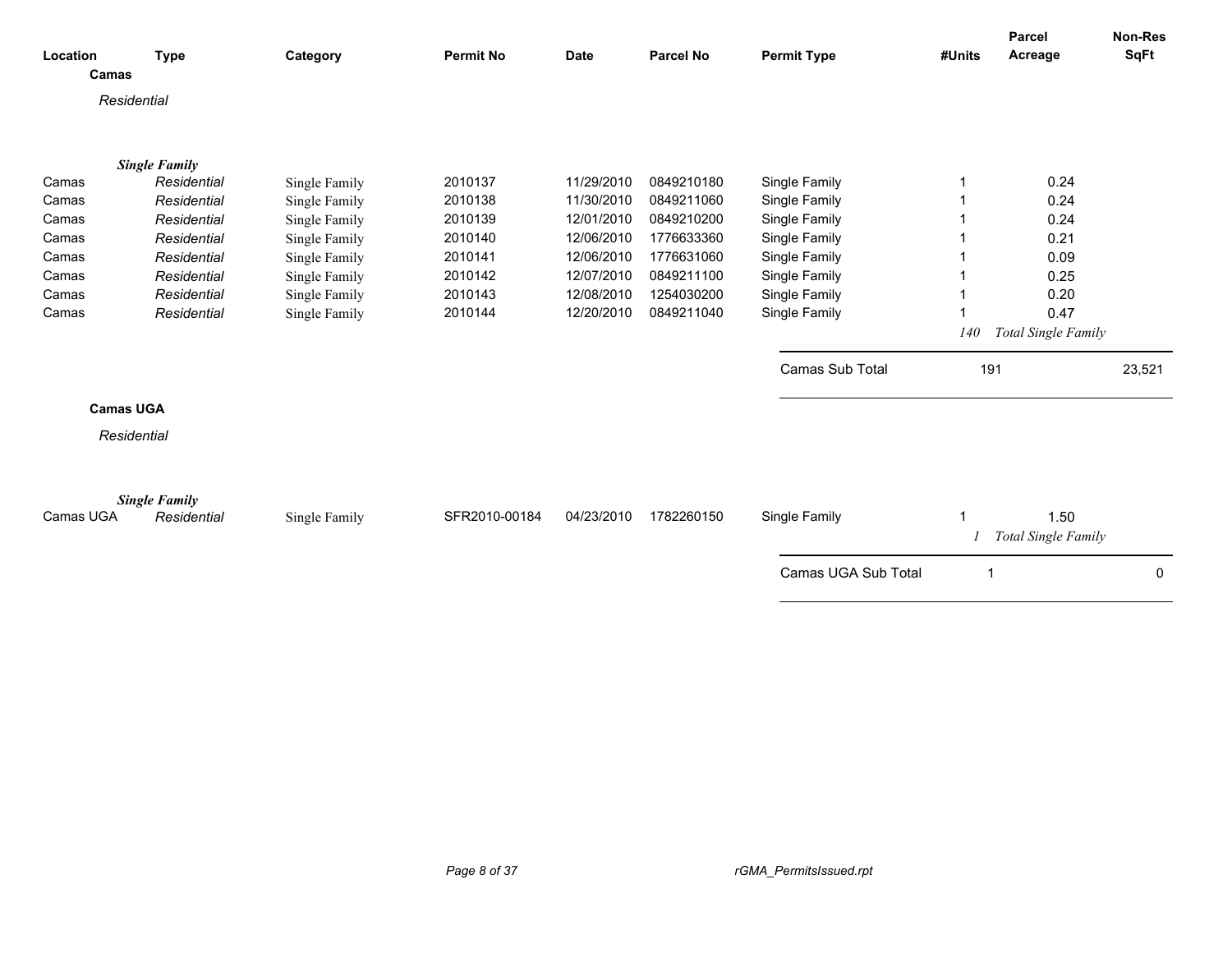| Location<br><b>La Center</b> | <b>Type</b>          | Category      | <b>Permit No</b> | <b>Date</b> | <b>Parcel No</b> | <b>Permit Type</b>  | #Units | <b>Parcel</b><br>Acreage   | <b>Non-Res</b><br><b>SqFt</b> |
|------------------------------|----------------------|---------------|------------------|-------------|------------------|---------------------|--------|----------------------------|-------------------------------|
|                              | Residential          |               |                  |             |                  |                     |        |                            |                               |
|                              |                      |               |                  |             |                  |                     |        |                            |                               |
|                              |                      |               |                  |             |                  |                     |        |                            |                               |
|                              | <b>Single Family</b> |               |                  |             |                  |                     |        |                            |                               |
| La Center                    | Residential          | Single Family | RN09-818         | 06/17/2010  | 2588940840       | Single Family       |        | 0.18                       |                               |
| La Center                    | Residential          | Single Family | RN09836          | 01/30/2010  | 2589050480       | Single Family       |        | 0.18                       |                               |
| La Center                    | Residential          | Single Family | RN10843          | 04/21/2010  | 2589050580       | Single Family       |        | 0.17                       |                               |
| La Center                    | Residential          | Single Family | RN10844          | 04/16/2010  | 2589050640       | Single Family       |        | 0.17                       |                               |
| La Center                    | Residential          | Single Family | RN10847          | 03/18/2010  | 2589051140       | Single Family       |        | 0.17                       |                               |
| La Center                    | Residential          | Single Family | RN10848          | 04/30/2010  | 2588940880       | Single Family       |        | 0.17                       |                               |
| La Center                    | Residential          | Single Family | RN10850          | 04/30/2010  | 2589050380       | Single Family       |        | 0.18                       |                               |
| La Center                    | Residential          | Single Family | RN10-855         | 09/10/2010  | 2588940860       | Single Family       |        | 0.20                       |                               |
| La Center                    | Residential          | Single Family | RN10-861         | 06/30/2010  | 2589050440       | Single Family       |        | 0.17                       |                               |
| La Center                    | Residential          | Single Family | RN10-862         | 06/28/2010  | 2589050740       | Single Family       |        | 0.17                       |                               |
|                              |                      |               | RN10888          | 11/10/2010  | 2588940360       |                     |        |                            |                               |
| La Center                    | Residential          | Single Family |                  |             |                  | Single Family       |        | 0.18                       |                               |
| La Center                    | Residential          | Single Family | RN10889          | 11/29/2010  | 2588940740       | Single Family       |        | 0.18                       |                               |
|                              |                      |               |                  |             |                  |                     | 12     | <b>Total Single Family</b> |                               |
|                              |                      |               |                  |             |                  | La Center Sub Total | 12     |                            | 0                             |
|                              |                      |               |                  |             |                  |                     |        |                            |                               |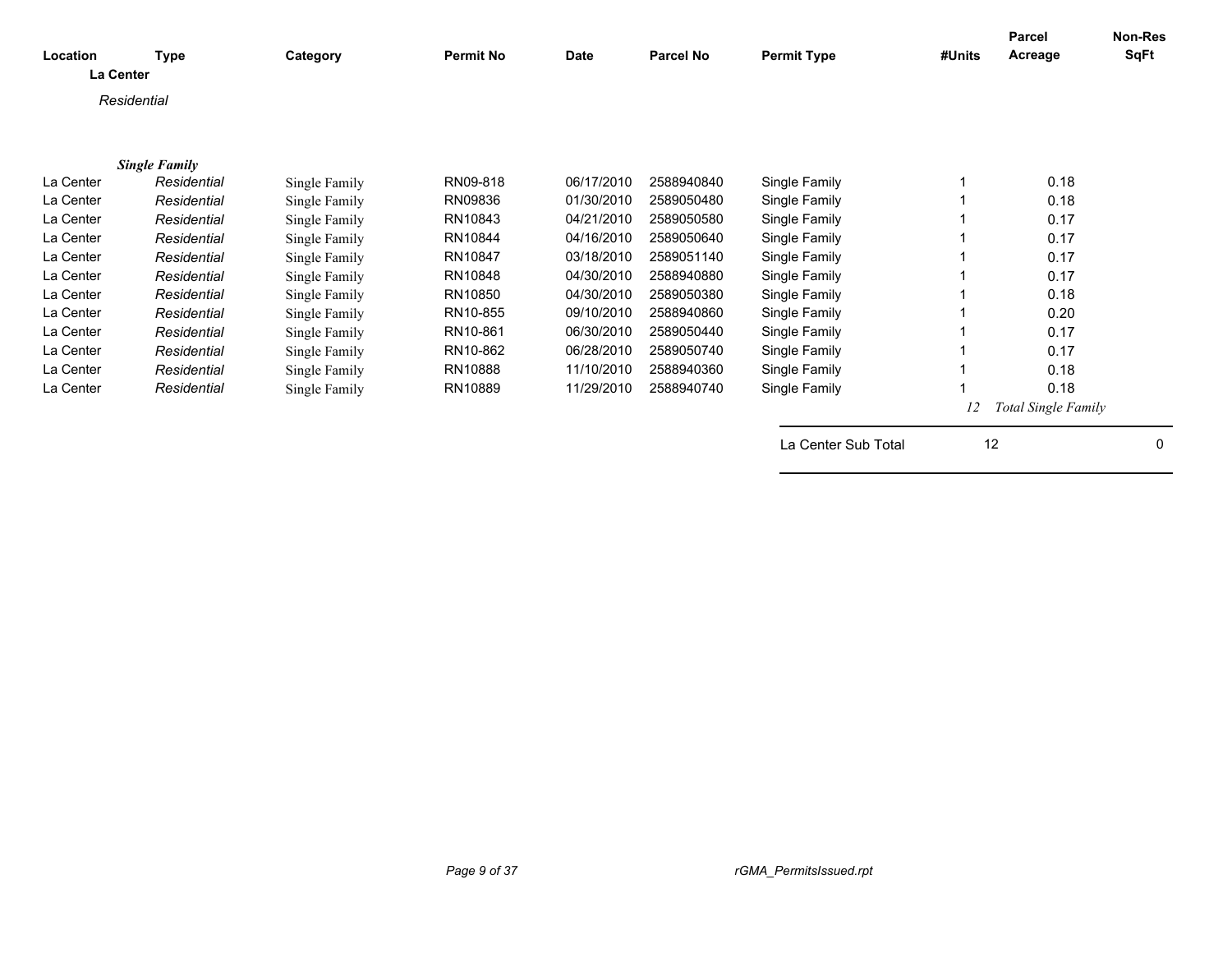|            |                           |               |                  |             |                  |                    |             | <b>Parcel</b> | Non-Res     |
|------------|---------------------------|---------------|------------------|-------------|------------------|--------------------|-------------|---------------|-------------|
| Location   | <b>Type</b><br>Ridgefield | Category      | <b>Permit No</b> | <b>Date</b> | <b>Parcel No</b> | <b>Permit Type</b> | #Units      | Acreage       | <b>SqFt</b> |
|            | Residential               |               |                  |             |                  |                    |             |               |             |
|            |                           |               |                  |             |                  |                    |             |               |             |
|            |                           |               |                  |             |                  |                    |             |               |             |
|            | <b>Single Family</b>      |               |                  |             |                  |                    |             |               |             |
| Ridgefield | Residential               | Single Family | BLD-09-0076      | 01/05/2010  | 2160440300       | Single Family      | $\mathbf 1$ | 0.14          |             |
| Ridgefield | Residential               | Single Family | BLD-10-0002      | 01/26/2010  | 2200322280       | Single Family      | 1           | 0.19          |             |
| Ridgefield | Residential               | Single Family | BLD-10-0003      | 01/22/2010  | 0683182360       | Single Family      | 1           | 0.28          |             |
| Ridgefield | Residential               | Single Family | BLD-10-0004      | 01/22/2010  | 9860276580       | Single Family      |             | 0.27          |             |
| Ridgefield | Residential               | Single Family | BLD-10-0005      | 01/22/2010  | 9860276630       | Single Family      | 1           | 0.12          |             |
| Ridgefield | Residential               | Single Family | BLD-10-0007      | 01/29/2010  | 9860281790       | Single Family      |             | 0.13          |             |
| Ridgefield | Residential               | Single Family | BLD-10-0008      | 01/29/2010  | 9860281780       | Single Family      | 1           | 0.12          |             |
| Ridgefield | Residential               | Single Family | BLD-10-0009      | 01/29/2010  | 9860281980       | Single Family      |             | 0.11          |             |
| Ridgefield | Residential               | Single Family | BLD-10-0010      | 02/02/2010  | 9860281990       | Single Family      |             | 0.11          |             |
| Ridgefield | Residential               | Single Family | BLD-10-0011      | 02/11/2010  | 2200320800       | Single Family      |             | 0.22          |             |
| Ridgefield | Residential               | Single Family | BLD-10-0012      | 01/29/2010  | 9860276850       | Single Family      | 1           | 0.13          |             |
| Ridgefield | Residential               | Single Family | BLD-10-0013      | 02/17/2010  | 9860276450       | Single Family      |             | 0.10          |             |
| Ridgefield | Residential               | Single Family | BLD-10-0014      | 02/17/2010  | 9860276550       | Single Family      | 1           | 0.15          |             |
| Ridgefield | Residential               | Single Family | BLD-10-0018      | 03/17/2010  | 0683182320       | Single Family      |             | 0.15          |             |
| Ridgefield | Residential               | Single Family | BLD-10-0019      | 03/03/2010  | 1210610820       | Single Family      | 1           | 0.22          |             |
| Ridgefield | Residential               | Single Family | BLD-10-0020      | 03/29/2010  | 2160440280       | Single Family      | 1           | 0.15          |             |
| Ridgefield | Residential               | Single Family | BLD-10-0021      | 03/15/2010  | 9860276620       | Single Family      | 1           | 0.12          |             |
| Ridgefield | Residential               | Single Family | BLD-10-0022      | 03/23/2010  | 9860281530       | Single Family      | 1           | 0.14          |             |
| Ridgefield | Residential               | Single Family | BLD-10-0023      | 03/23/2010  | 2138050000       | Single Family      | 1           | 50.09         |             |
| Ridgefield | Residential               | Single Family | BLD-10-0024      | 03/23/2010  | 1210610420       | Single Family      | 1           | 0.24          |             |
| Ridgefield | Residential               | Single Family | BLD-10-0027      | 03/30/2010  | 9860282080       | Single Family      |             | 0.11          |             |
| Ridgefield | Residential               | Single Family | BLD-10-0028      | 04/08/2010  | 9860281520       | Single Family      |             | 0.17          |             |
| Ridgefield | Residential               | Single Family | BLD-10-0029      | 04/06/2010  | 9860281540       | Single Family      |             | 0.13          |             |
| Ridgefield | Residential               | Single Family | BLD-10-0031      | 04/19/2010  | 9860282160       | Single Family      | 1           | 0.13          |             |
| Ridgefield | Residential               | Single Family | BLD-10-0032      | 04/12/2010  | 9860282420       | Single Family      |             | 0.17          |             |
| Ridgefield | Residential               | Single Family | BLD-10-0033      | 04/14/2010  | 9860261260       | Single Family      | 1           | 0.11          |             |
| Ridgefield | Residential               | Single Family | BLD-10-0034      | 04/13/2010  | 9860261260       | Single Family      |             | 0.11          |             |
| Ridgefield | Residential               | Single Family | BLD-10-0036      | 04/14/2010  | 2138050000       | Single Family      | 1           | 50.09         |             |
| Ridgefield | Residential               | Single Family | BLD-10-0037      | 05/11/2010  | 2160440260       | Single Family      |             | 0.14          |             |
| Ridgefield | Residential               | Single Family | BLD-10-0038      | 04/21/2010  | 9860282410       | Single Family      | 1           | 0.18          |             |
| Ridgefield | Residential               | Single Family | BLD-10-0039      | 04/26/2010  | 9860282550       | Single Family      |             | 0.13          |             |
| Ridgefield | Residential               | Single Family | BLD-10-0040      | 04/28/2010  | 9860276470       | Single Family      | 1           | 0.16          |             |
| Ridgefield | Residential               | Single Family | BLD-10-0041      | 04/26/2010  | 9860282560       | Single Family      |             | 0.12          |             |
| Ridgefield | Residential               | Single Family | BLD-10-0043      | 04/28/2010  | 9860276430       | Single Family      |             | 0.10          |             |
| Ridgefield | Residential               | Single Family | BLD-10-0044      | 05/11/2010  | 9860276760       | Single Family      | 1           | 0.08          |             |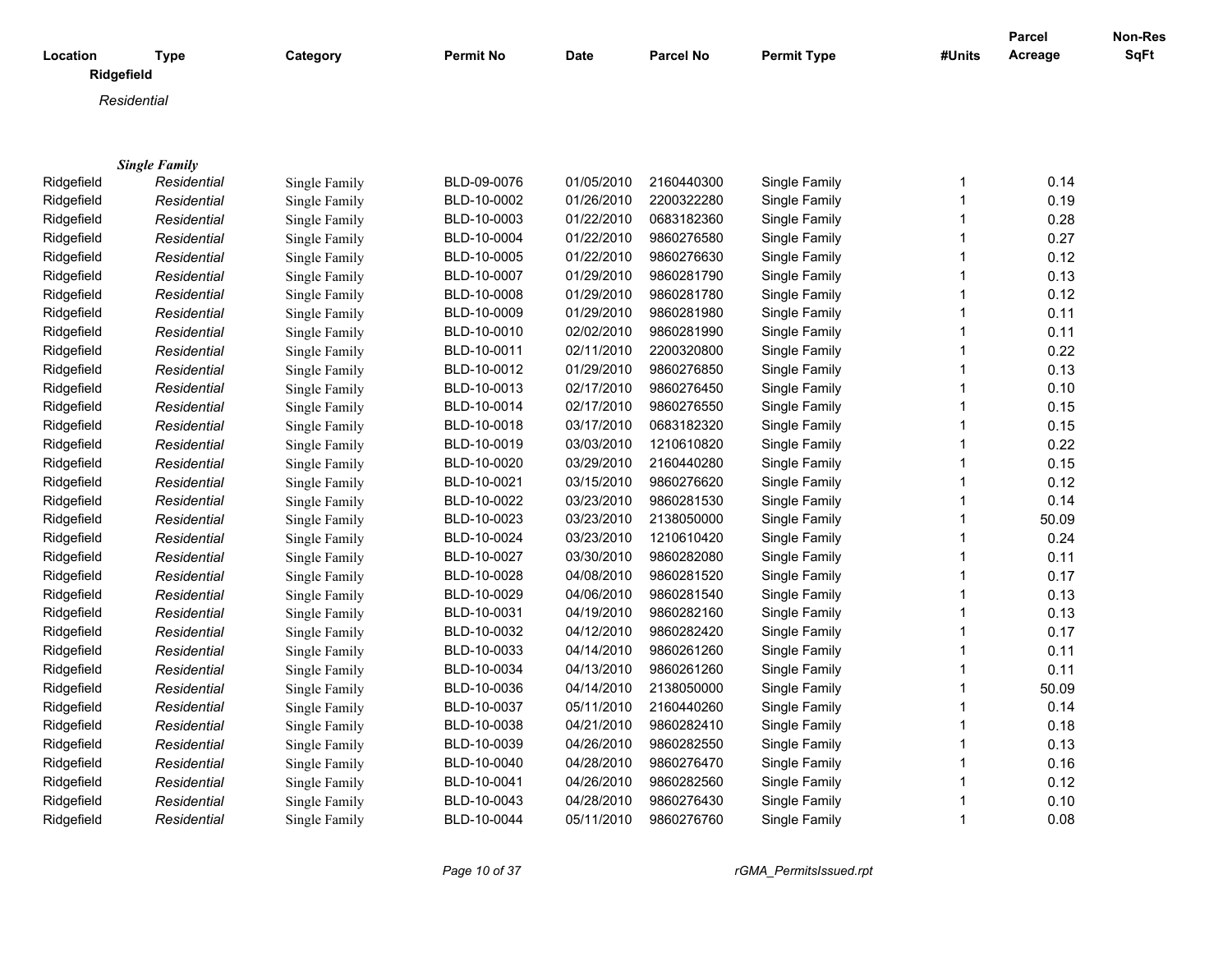|            |                      |               |                  |             |                  |                    |        | <b>Parcel</b> | Non-Res     |
|------------|----------------------|---------------|------------------|-------------|------------------|--------------------|--------|---------------|-------------|
| Location   | <b>Type</b>          | Category      | <b>Permit No</b> | <b>Date</b> | <b>Parcel No</b> | <b>Permit Type</b> | #Units | Acreage       | <b>SqFt</b> |
|            | Ridgefield           |               |                  |             |                  |                    |        |               |             |
|            | Residential          |               |                  |             |                  |                    |        |               |             |
|            |                      |               |                  |             |                  |                    |        |               |             |
|            |                      |               |                  |             |                  |                    |        |               |             |
|            | <b>Single Family</b> |               |                  |             |                  |                    |        |               |             |
| Ridgefield | Residential          | Single Family | BLD-10-0045      | 05/06/2010  | 9860282330       | Single Family      | 1      | 0.14          |             |
| Ridgefield | Residential          | Single Family | BLD-10-0048      | 05/11/2010  | 9860276830       | Single Family      | 1      | 0.09          |             |
| Ridgefield | Residential          | Single Family | BLD-10-0049      | 05/13/2010  | 2160440360       | Single Family      | 1      | 0.13          |             |
| Ridgefield | Residential          | Single Family | BLD-10-0050      | 05/19/2010  | 2160440480       | Single Family      | 1      | 0.12          |             |
| Ridgefield | Residential          | Single Family | BLD-10-0051      | 05/20/2010  | 9860276770       | Single Family      | 1      | 0.08          |             |
| Ridgefield | Residential          | Single Family | BLD-10-0052      | 05/20/2010  | 9860281420       | Single Family      | 1      | 0.21          |             |
| Ridgefield | Residential          | Single Family | BLD-10-0057      | 06/08/2010  | 0683182300       | Single Family      | 1      | 0.17          |             |
| Ridgefield | Residential          | Single Family | BLD-10-0058      | 06/07/2010  | 9860281510       | Single Family      | 1      | 0.17          |             |
| Ridgefield | Residential          | Single Family | BLD-10-0064      | 06/18/2010  | 9860281550       | Single Family      | 1      | 0.13          |             |
| Ridgefield | Residential          | Single Family | BLD-10-0065      | 06/23/2010  | 9860276380       | Single Family      | 1      | 0.09          |             |
| Ridgefield | Residential          | Single Family | BLD-10-0066      | 06/25/2010  | 9860282260       | Single Family      | 1      | 0.14          |             |
| Ridgefield | Residential          | Single Family | BLD-10-0068      | 06/29/2010  | 9860281500       | Single Family      | 1      | 0.13          |             |
| Ridgefield | Residential          | Single Family | BLD-10-0072      | 07/19/2010  | 9860281480       | Single Family      | 1      | 0.12          |             |
| Ridgefield | Residential          | Single Family | BLD-10-0073      | 08/09/2010  | 1210610920       | Single Family      | 1      | 0.20          |             |
| Ridgefield | Residential          | Single Family | BLD-10-0075      | 07/21/2010  | 9860282210       | Single Family      | 1      | 0.12          |             |
| Ridgefield | Residential          | Single Family | BLD-10-0078      | 09/07/2010  | 2160440900       | Single Family      | 1      | 0.13          |             |
| Ridgefield | Residential          | Single Family | BLD-10-0079      | 07/29/2010  | 9860281410       | Single Family      | 1      | 0.13          |             |
| Ridgefield | Residential          | Single Family | BLD-10-0080      | 07/29/2010  | 9860281670       | Single Family      | 1      | 0.14          |             |
| Ridgefield | Residential          | Single Family | BLD-10-0081      | 08/04/2010  | 9860281740       | Single Family      | 1      | 0.18          |             |
| Ridgefield | Residential          | Single Family | BLD-10-0083      | 08/13/2010  | 9860276460       | Single Family      | 1      | 0.12          |             |
| Ridgefield | Residential          | Single Family | BLD-10-0084      | 08/20/2010  | 9860282120       | Single Family      | 1      | 0.12          |             |
| Ridgefield | Residential          | Single Family | BLD-10-0085      | 08/31/2010  | 2160440620       | Single Family      | 1      | 0.13          |             |
| Ridgefield | Residential          | Single Family | BLD-10-0086      | 09/08/2010  | 2138081440       | Single Family      | 1      | 0.13          |             |
| Ridgefield | Residential          | Single Family | BLD-10-0091      | 10/04/2010  | 2200322300       | Single Family      | 1      | 0.17          |             |
| Ridgefield | Residential          | Single Family | BLD-10-0092      | 09/10/2010  | 9860281720       | Single Family      | 1      | 0.11          |             |
| Ridgefield | Residential          | Single Family | BLD-10-0093      | 09/17/2010  | 9860281710       | Single Family      | 1      | 0.12          |             |
| Ridgefield | Residential          | Single Family | BLD-10-0094      | 10/01/2010  | 0683182580       | Single Family      | 1      | 0.17          |             |
| Ridgefield | Residential          | Single Family | BLD-10-0095      | 09/28/2010  | 9860261290       | Single Family      | 1      | 0.16          |             |
| Ridgefield | Residential          | Single Family | BLD-10-0097      | 09/21/2010  | 9860281600       | Single Family      | 1      | 0.09          |             |
| Ridgefield | Residential          | Single Family | BLD-10-0103      | 10/06/2010  | 9860276600       | Single Family      | 1      | 0.09          |             |
| Ridgefield | Residential          | Single Family | BLD-10-0104      | 10/07/2010  | 9860276590       | Single Family      | 1      | 0.09          |             |
| Ridgefield | Residential          | Single Family | BLD-10-0107      | 10/13/2010  | 2160440760       | Single Family      | 1      | 0.11          |             |
| Ridgefield | Residential          | Single Family | BLD-10-0109      | 10/25/2010  | 9860281760       | Single Family      | 1      | 0.12          |             |
| Ridgefield | Residential          | Single Family | BLD-10-0112      | 10/26/2010  | 9860276610       | Single Family      | 1      | 0.23          |             |
| Ridgefield | Residential          | Single Family | BLD-10-0114      | 12/15/2010  | 2200321240       | Single Family      | 1      | 0.18          |             |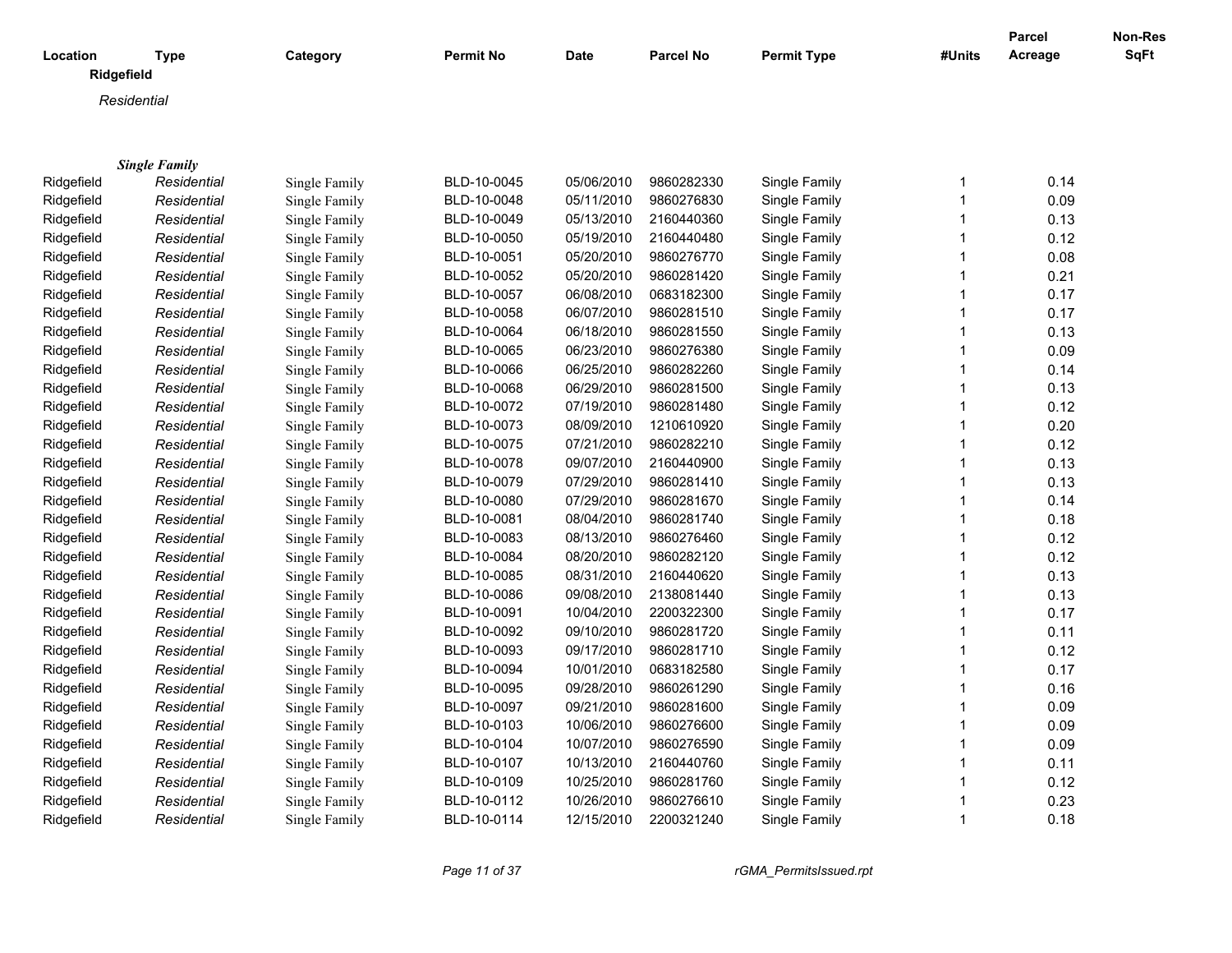|                        |                       |               |                  |             |                  |                          |                | Parcel              | Non-Res     |
|------------------------|-----------------------|---------------|------------------|-------------|------------------|--------------------------|----------------|---------------------|-------------|
| Location<br>Ridgefield | <b>Type</b>           | Category      | <b>Permit No</b> | <b>Date</b> | <b>Parcel No</b> | <b>Permit Type</b>       | #Units         | Acreage             | <b>SqFt</b> |
|                        |                       |               |                  |             |                  |                          |                |                     |             |
| Residential            |                       |               |                  |             |                  |                          |                |                     |             |
|                        |                       |               |                  |             |                  |                          |                |                     |             |
|                        | <b>Single Family</b>  |               |                  |             |                  |                          |                |                     |             |
| Ridgefield             | Residential           | Single Family | BLD-10-0116      | 11/16/2010  | 2138081460       | Single Family            |                | 0.16                |             |
| Ridgefield             | Residential           | Single Family | BLD-10-0117      | 11/10/2010  | 9860282170       | Single Family            |                | 0.14                |             |
| Ridgefield             | Residential           | Single Family | BLD-10-0119      | 11/16/2010  | 9860281390       | Single Family            |                | 0.11                |             |
| Ridgefield             | Residential           | Single Family | BLD-10-0120      | 12/15/2010  | 2200321600       | Single Family            |                | 0.18                |             |
| Ridgefield             | Residential           | Single Family | BLD-10-0122      | 12/09/2010  | 9860281430       | Single Family            |                | 0.12                |             |
| Ridgefield             | Residential           | Single Family | BLD-10-0123      | 12/09/2010  | 2160441080       | Single Family            |                | 0.13                |             |
| Ridgefield             | Residential           | Single Family | BLD-10-0124      | 12/16/2010  | 0683182220       | Single Family            |                | 0.15                |             |
| Ridgefield             | Residential           | Single Family | BLD-10-0125      | 12/21/2010  | 9860282430       | Single Family            |                | 0.16                |             |
| Ridgefield             | Residential           | Single Family | BLD-10-0132      | 12/28/2010  | 9860281490       | Single Family            |                | 0.12                |             |
|                        |                       |               |                  |             |                  |                          | 79             | Total Single Family |             |
|                        |                       |               |                  |             |                  |                          |                |                     |             |
|                        |                       |               |                  |             |                  | Ridgefield Sub Total     | 79             |                     | 0           |
|                        | <b>Ridgefield UGA</b> |               |                  |             |                  |                          |                |                     |             |
| Residential            |                       |               |                  |             |                  |                          |                |                     |             |
|                        |                       |               |                  |             |                  |                          |                |                     |             |
|                        |                       |               |                  |             |                  |                          |                |                     |             |
|                        | <b>Single Family</b>  |               |                  |             |                  |                          |                |                     |             |
| Ridgefield UG.         | Residential           | Single Family | SFR2009-00416    | 01/20/2010  | 2156120000       | Single Family            |                | 24.00               |             |
|                        |                       |               |                  |             |                  |                          |                | Total Single Family |             |
|                        |                       |               |                  |             |                  | Ridgefield UGA Sub Total | $\overline{1}$ |                     | $\Omega$    |
|                        |                       |               |                  |             |                  |                          |                |                     |             |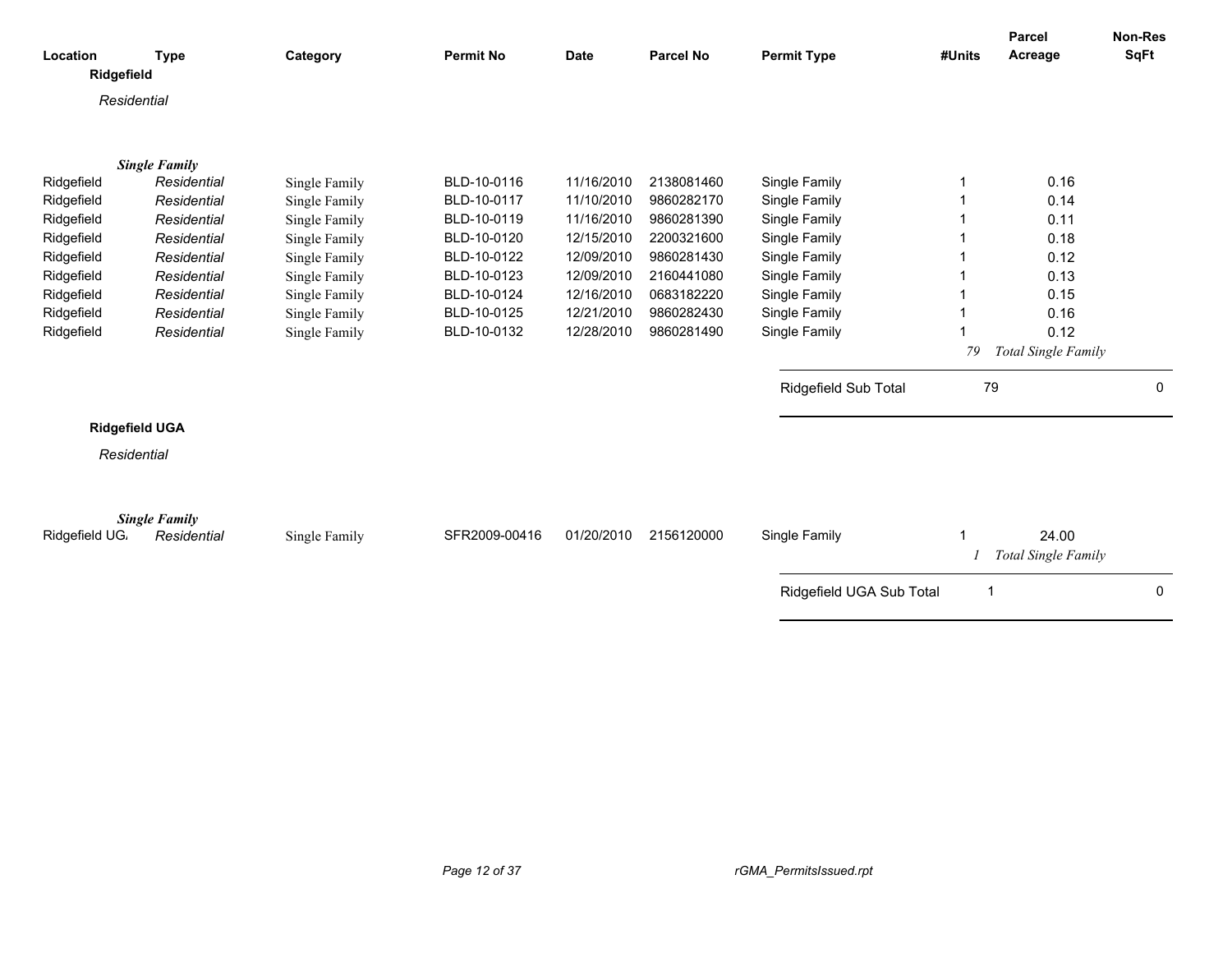| Location  |                                 |                          | <b>Permit No</b> | Date       | <b>Parcel No</b> |                          | #Units                  | Parcel<br>Acreage | <b>Non-Res</b><br><b>SqFt</b> |
|-----------|---------------------------------|--------------------------|------------------|------------|------------------|--------------------------|-------------------------|-------------------|-------------------------------|
|           | <b>Type</b><br><b>Vancouver</b> | Category                 |                  |            |                  | <b>Permit Type</b>       |                         |                   |                               |
|           | Non-Residential                 |                          |                  |            |                  |                          |                         |                   |                               |
|           |                                 |                          |                  |            |                  |                          |                         |                   |                               |
| Vancouver | Non-Residential                 | Commercial Retail        | COM2008-00388    | 03/01/2010 | 1631420000       | <b>Commercial Retail</b> |                         | 0.86              | 402,827                       |
| Vancouver | Non-Residential                 | Commercial Retail        | COM2008-00466    | 07/01/2010 | 1014020010       | <b>Commercial Retail</b> |                         | 0.67              | 21,333                        |
| Vancouver | Non-Residential                 | <b>Commercial Retail</b> | COM2008-00523    | 06/29/2010 | 1765960000       | <b>Commercial Retail</b> |                         | 12.51             | 5,390                         |
| Vancouver | Non-Residential                 | Commercial Retail        | COM2009-00331    | 07/22/2010 | 0308970000       | <b>Commercial Retail</b> |                         | 0.27              | 26,460                        |
| Vancouver | Non-Residential                 | Commercial Retail        | COM2009-00361    | 06/22/2010 | 1258430920       | <b>Commercial Retail</b> |                         | 1.41              | 23,016                        |
| Vancouver | Non-Residential                 | Commercial Retail        | COM2009-00438    | 02/19/2010 | 1264540040       | <b>Commercial Retail</b> |                         | 1.44              | 1,751,488                     |
| Vancouver | Non-Residential                 | <b>Commercial Retail</b> | COM2010-00022    | 03/04/2010 | 1575250320       | <b>Commercial Retail</b> |                         | 0.54              | 216,693                       |
| Vancouver | Non-Residential                 | <b>Commercial Retail</b> | COM2010-00071    | 06/25/2010 | 1761590000       | <b>Commercial Retail</b> |                         | 2.66              | 444,000                       |
| Vancouver | Non-Residential                 | <b>Commercial Retail</b> | COM2010-00072    | 08/27/2010 | 1761590000       | <b>Commercial Retail</b> |                         | 2.66              | 876,000                       |
| Vancouver | Non-Residential                 | Commercial Retail        | COM2010-00262    | 11/09/2010 | 1658950000       | <b>Commercial Retail</b> |                         | 6.39              | 600,224                       |
| Vancouver | Non-Residential                 | Industrial               | COM2009-00162    | 07/14/2010 | 0626300000       | Industrial               |                         | 0.15              | 5,085                         |
| Vancouver | Non-Residential                 | Industrial               | COM2009-00405    | 05/11/2010 | 1150200000       | Industrial               |                         | 1.61              | 126,633                       |
| Vancouver | Non-Residential                 | Institutional            | COM2009-00304    | 07/22/2010 | 0382799360       | Institutional            |                         | 3.85              | 17,862                        |
| Vancouver | Non-Residential                 | Institutional            | COM2009-00434    | 02/03/2010 | 1766090000       | Institutional            |                         | 9.58              | 675                           |
| Vancouver | Non-Residential                 | Institutional            | COM2010-00076    | 04/02/2010 | 1258430090       | Institutional            |                         | 1.40              | 45,000                        |
| Vancouver | Non-Residential                 | Institutional            | COM2010-00169    | 08/03/2010 | 1101851400       | Institutional            |                         | 1.80              | 7,000                         |
| Vancouver | Non-Residential                 | Institutional            | COM2010-00174    | 08/23/2010 | 1498260000       | Institutional            |                         | 0.28              | 14,740                        |
| Vancouver | Non-Residential                 | Office                   | COM2010-00021    | 10/05/2010 | 1605070100       | Office                   |                         | 0.92              | 8,370                         |
| Vancouver | Non-Residential                 | Office                   | COM2010-00039    | 07/02/2010 | 1525980000       | Office                   |                         | 0.13              | 15,528                        |
| Vancouver | Non-Residential                 | Office                   | COM2010-00177    | 07/15/2010 | 1143410000       | Office                   |                         | 0.26              | 101,340                       |
| Vancouver | <b>Non-Residential</b>          | Other Commercial         | COM2009-00182    | 06/11/2010 | 0338290010       | <b>Other Commercial</b>  |                         | 1.03              | 25,820                        |
| Vancouver | Non-Residential                 | Other Commercial         | COM2009-00185    | 06/11/2010 | 0338300100       | Other Commercial         |                         | 0.31              | 3,600                         |
| Vancouver | Non-Residential                 | Other Commercial         | COM2010-00261    | 09/29/2010 | 0294660000       | <b>Other Commercial</b>  |                         | 0.73              | 210,672                       |
| Vancouver | Non-Residential                 | Other Commercial         | COM2010-00303    | 09/16/2010 | 0586570000       | Other Commercial         |                         | 5.19              | 170,000                       |
| Vancouver | Non-Residential                 | Other Commercial         | COM2010-00382    | 11/12/2010 | 0379104500       | <b>Other Commercial</b>  |                         | 15.34             | 98,000                        |
|           | Residential                     |                          |                  |            |                  |                          |                         |                   |                               |
|           |                                 |                          |                  |            |                  |                          |                         |                   |                               |
|           | <b>Multi-Family</b>             |                          |                  |            |                  |                          |                         |                   |                               |
| Vancouver | Residential                     | Duplex                   | SFR2010-00057    | 05/07/2010 | 1142390560       | <b>Duplex</b>            | $\overline{\mathbf{c}}$ | 0.21              |                               |
| Vancouver | Residential                     | Multi-Family             | MFR2008-00200    | 07/01/2010 | 1014020010       | Multi-Family             | 5                       | 0.67              |                               |
| Vancouver | Residential                     | Multi-Family             | MFR2010-00032    | 07/02/2010 | 1525980000       | Multi-Family             | 23                      | 0.13              |                               |
| Vancouver | Residential                     | Multi-Family             | MFR2010-00033    | 07/02/2010 | 1525980000       | Multi-Family             | 8                       | 0.13              |                               |
| Vancouver | Residential                     | Multi-Family             | MFR2010-00034    | 07/02/2010 | 1525980000       | Multi-Family             | 6                       | 0.13              |                               |
| Vancouver | Residential                     | Multi-Family             | MFR2010-00035    | 07/02/2010 | 1525980000       | Multi-Family             | 11                      | 0.13              |                               |
| Vancouver | Residential                     | Multi-Family             | MFR2010-00072    | 06/14/2010 | 0379160790       | Multi-Family             | $\mathbf{1}$            | 0.71              |                               |

*Page 13 of 37 rGMA\_PermitsIssued.rpt*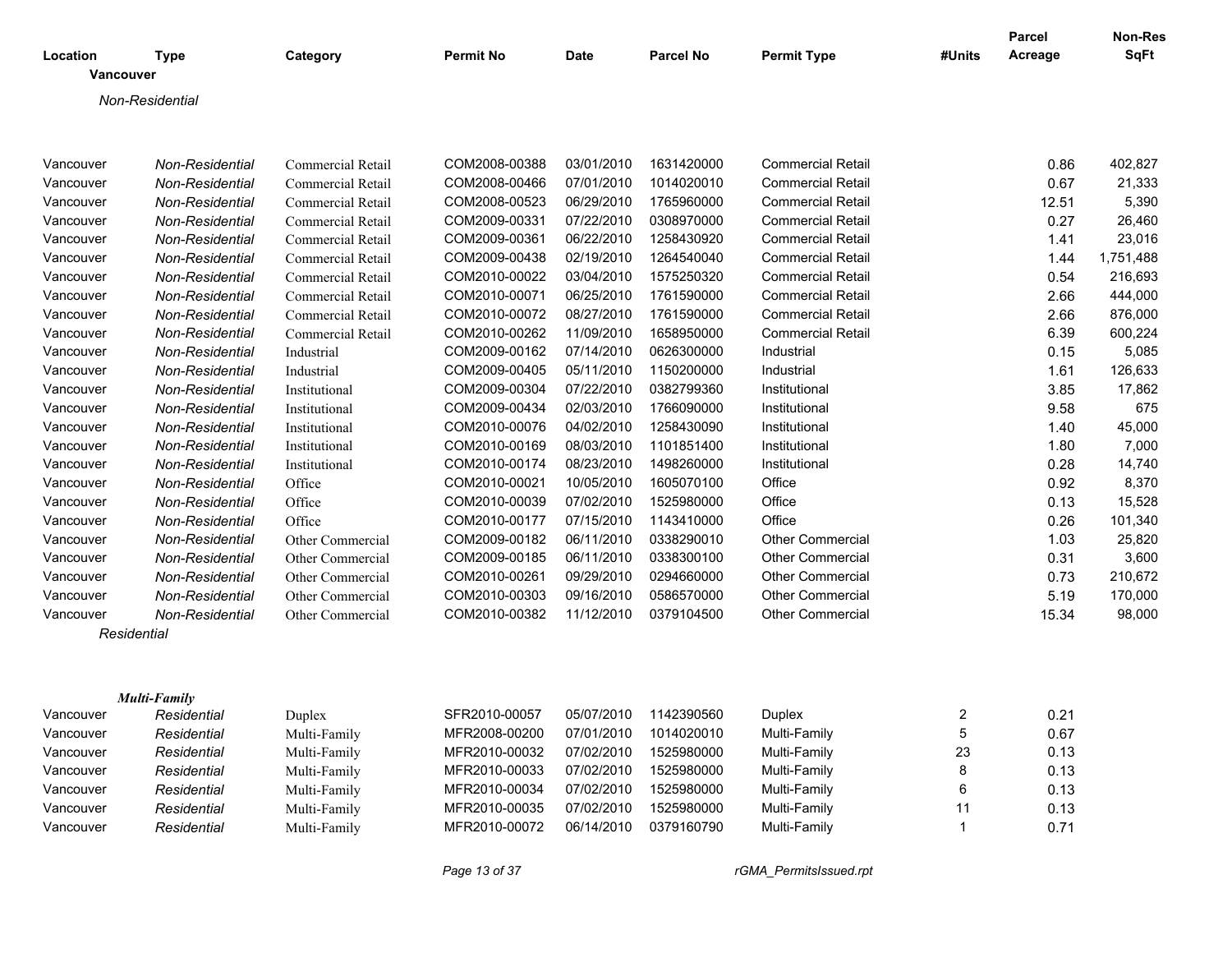| Location  | <b>Type</b>          | Category      | <b>Permit No</b> | <b>Date</b> | <b>Parcel No</b> | <b>Permit Type</b> | #Units       | <b>Parcel</b><br>Acreage | Non-Res<br>SqFt |
|-----------|----------------------|---------------|------------------|-------------|------------------|--------------------|--------------|--------------------------|-----------------|
|           | <b>Vancouver</b>     |               |                  |             |                  |                    |              |                          |                 |
|           | Residential          |               |                  |             |                  |                    |              |                          |                 |
|           |                      |               |                  |             |                  |                    |              |                          |                 |
|           |                      |               |                  |             |                  |                    |              |                          |                 |
|           | <b>Multi-Family</b>  |               |                  |             |                  |                    |              |                          |                 |
| Vancouver | Residential          | Multi-Family  | SFR2008-00028    | 02/11/2010  | 1099511500       | Multi-Family       | $\mathbf{1}$ | 0.06                     |                 |
| Vancouver | Residential          | Multi-Family  | SFR2009-00128    | 01/04/2010  | 1657231000       | Multi-Family       | $\mathbf{1}$ | 0.04                     |                 |
| Vancouver | Residential          | Multi-Family  | SFR2009-00129    | 01/04/2010  | 1657230980       | Multi-Family       | $\mathbf{1}$ | 0.05                     |                 |
| Vancouver | Residential          | Multi-Family  | SFR2009-00130    | 01/04/2010  | 1657231020       | Multi-Family       | $\mathbf{1}$ | 0.04                     |                 |
| Vancouver | Residential          | Multi-Family  | SFR2009-00131    | 01/04/2010  | 1657231040       | Multi-Family       | $\mathbf{1}$ | 0.04                     |                 |
| Vancouver | Residential          | Multi-Family  | SFR2009-00132    | 01/04/2010  | 1657231060       | Multi-Family       | $\mathbf{1}$ | 0.04                     |                 |
| Vancouver | Residential          | Multi-Family  | SFR2009-00133    | 01/04/2010  | 1657231080       | Multi-Family       | $\mathbf{1}$ | 0.07                     |                 |
| Vancouver | Residential          | Multi-Family  | SFR2010-00019    | 02/24/2010  | 1586910100       | Multi-Family       | $\mathbf{1}$ | 0.05                     |                 |
| Vancouver | Residential          | Multi-Family  | SFR2010-00020    | 02/24/2010  | 1586910120       | Multi-Family       | $\mathbf{1}$ | 0.05                     |                 |
| Vancouver | Residential          | Multi-Family  | SFR2010-00133    | 11/29/2010  | 9860265190       | Multi-Family       | $\mathbf{1}$ | 0.07                     |                 |
| Vancouver | Residential          | Multi-Family  | SFR2010-00134    | 11/29/2010  | 9860265200       | Multi-Family       | $\mathbf{1}$ | 0.07                     |                 |
|           |                      |               |                  |             |                  |                    | 67           | Total Multi-Family       |                 |
|           | <b>Single Family</b> |               |                  |             |                  |                    |              |                          |                 |
| Vancouver | Residential          | Additions     | RES2010-00376    | 08/26/2010  | 0329700000       | <b>Additions</b>   | $\mathbf{1}$ | 0.12                     |                 |
| Vancouver | Residential          | Mobile Home   | MOH2010-00002    | 08/17/2010  | 1097743220       | Mobile Home        | $\mathbf{1}$ | 0.13                     |                 |
| Vancouver | Residential          | Single Family | SFR2009-00045    | 09/29/2010  | 1635050180       | Single Family      | $\mathbf{1}$ | 0.11                     |                 |
| Vancouver | Residential          | Single Family | SFR2009-00053    | 06/17/2010  | 1102800120       | Single Family      | $\mathbf{1}$ | 0.15                     |                 |
| Vancouver | Residential          | Single Family | SFR2009-00058    | 04/26/2010  | 1102800400       | Single Family      | $\mathbf{1}$ | 0.17                     |                 |
| Vancouver | Residential          | Single Family | SFR2009-00060    | 03/22/2010  | 1102800420       | Single Family      | $\mathbf 1$  | 0.17                     |                 |
| Vancouver | Residential          | Single Family | SFR2009-00067    | 08/23/2010  | 1014036860       | Single Family      | $\mathbf{1}$ | 0.08                     |                 |
| Vancouver | Residential          | Single Family | SFR2009-00093    | 06/10/2010  | 0920097980       | Single Family      | $\mathbf{1}$ | 0.64                     |                 |
| Vancouver | Residential          | Single Family | SFR2009-00134    | 01/15/2010  | 1267370080       | Single Family      | $\mathbf{1}$ | 0.30                     |                 |
| Vancouver | Residential          | Single Family | SFR2009-00136    | 02/02/2010  | 0357707310       | Single Family      | $\mathbf{1}$ | 0.30                     |                 |
| Vancouver | Residential          | Single Family | SFR2009-00138    | 01/04/2010  | 0184400000       | Single Family      | $\mathbf{1}$ | 0.14                     |                 |
| Vancouver | Residential          | Single Family | SFR2009-00140    | 01/14/2010  | 1097300580       | Single Family      | $\mathbf{1}$ | 0.09                     |                 |
| Vancouver | Residential          | Single Family | SFR2009-00142    | 02/17/2010  | 1099510500       | Single Family      | $\mathbf 1$  | 0.06                     |                 |
| Vancouver | Residential          | Single Family | SFR2009-00143    | 02/17/2010  | 1099510520       | Single Family      | $\mathbf{1}$ | 0.06                     |                 |
| Vancouver | Residential          | Single Family | SFR2009-00144    | 01/20/2010  | 1642850070       | Single Family      | $\mathbf{1}$ | 0.09                     |                 |
| Vancouver | Residential          | Single Family | SFR2009-00145    | 01/07/2010  | 1626720230       | Single Family      | $\mathbf{1}$ | 0.14                     |                 |
| Vancouver | Residential          | Single Family | SFR2009-00146    | 01/20/2010  | 1626610060       | Single Family      | $\mathbf{1}$ | 0.13                     |                 |
| Vancouver | Residential          | Single Family | SFR2009-00147    | 03/08/2010  | 0357707340       | Single Family      | $\mathbf{1}$ | 0.25                     |                 |
| Vancouver | Residential          | Single Family | SFR2009-00148    | 01/12/2010  | 1642560260       | Single Family      | $\mathbf{1}$ | 0.09                     |                 |
| Vancouver | Residential          | Single Family | SFR2009-00149    | 01/29/2010  | 1099360880       | Single Family      | $\mathbf{1}$ | 0.13                     |                 |
| Vancouver | Residential          | Single Family | SFR2010-00001    | 01/14/2010  | 1642250140       | Single Family      | $\mathbf{1}$ | 0.31                     |                 |
| Vancouver | Residential          | Single Family | SFR2010-00002    | 07/06/2010  | 1006900120       | Single Family      | 1            | 0.10                     |                 |
|           |                      |               |                  |             |                  |                    |              |                          |                 |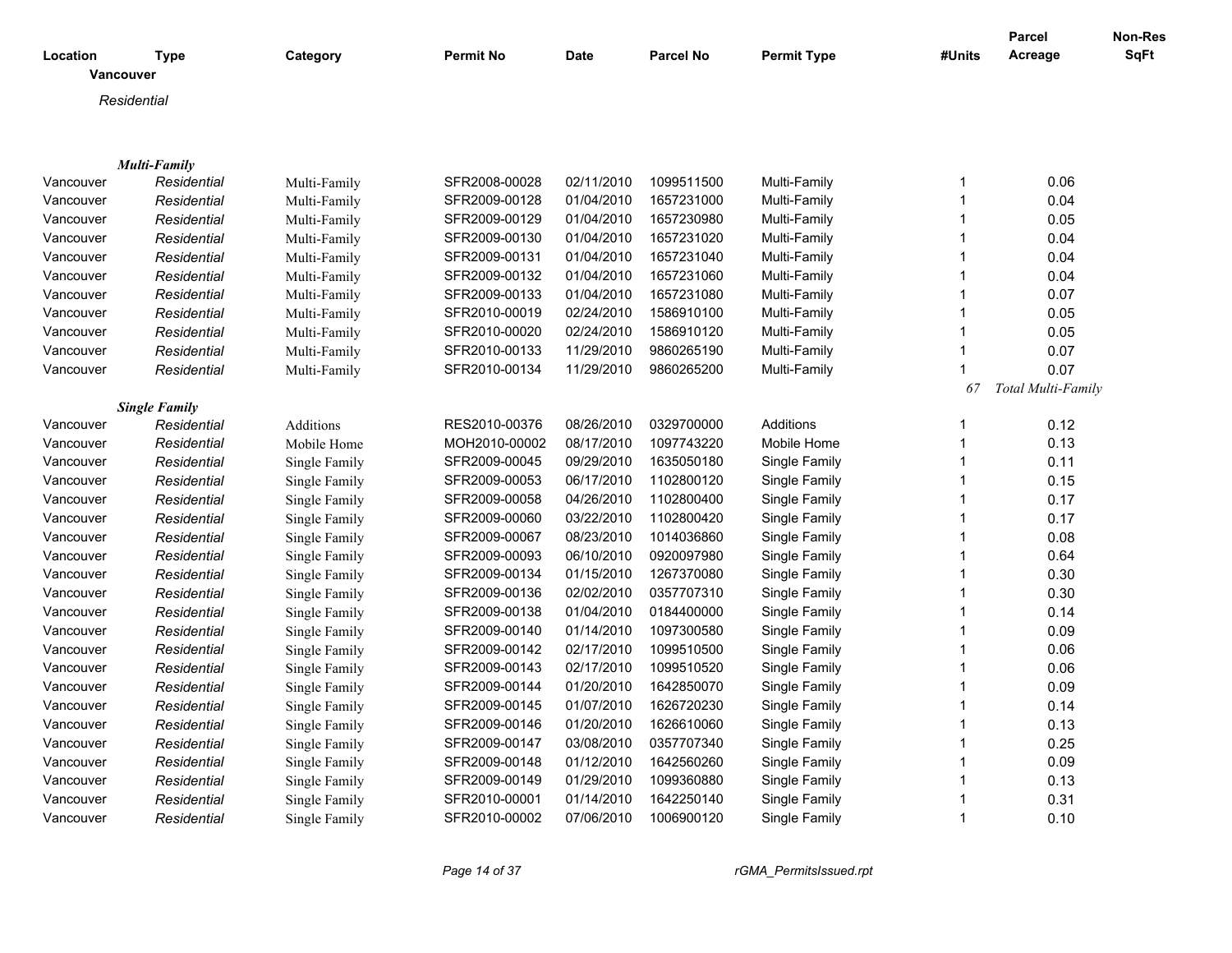|                       |                      |               |                  |             |                  |                    |              | Parcel  | <b>Non-Res</b> |
|-----------------------|----------------------|---------------|------------------|-------------|------------------|--------------------|--------------|---------|----------------|
| Location<br>Vancouver | <b>Type</b>          | Category      | <b>Permit No</b> | <b>Date</b> | <b>Parcel No</b> | <b>Permit Type</b> | #Units       | Acreage | <b>SqFt</b>    |
| Residential           |                      |               |                  |             |                  |                    |              |         |                |
|                       |                      |               |                  |             |                  |                    |              |         |                |
|                       |                      |               |                  |             |                  |                    |              |         |                |
|                       | <b>Single Family</b> |               |                  |             |                  |                    |              |         |                |
| Vancouver             | Residential          | Single Family | SFR2010-00003    | 01/27/2010  | 1642250120       | Single Family      | 1            | 0.32    |                |
| Vancouver             | Residential          | Single Family | SFR2010-00004    | 01/25/2010  | 1642560020       | Single Family      | $\mathbf{1}$ | 0.11    |                |
| Vancouver             | Residential          | Single Family | SFR2010-00005    | 01/21/2010  | 1099361000       | Single Family      | $\mathbf{1}$ | 0.14    |                |
| Vancouver             | Residential          | Single Family | SFR2010-00006    | 02/09/2010  | 1772350920       | Single Family      | $\mathbf{1}$ | 0.09    |                |
| Vancouver             | Residential          | Single Family | SFR2010-00007    | 02/09/2010  | 1772350900       | Single Family      | $\mathbf{1}$ | 0.10    |                |
| Vancouver             | Residential          | Single Family | SFR2010-00008    | 05/18/2010  | 1623780160       | Single Family      | $\mathbf{1}$ | 0.12    |                |
| Vancouver             | Residential          | Single Family | SFR2010-00009    | 02/12/2010  | 1221480350       | Single Family      | $\mathbf{1}$ | 0.30    |                |
| Vancouver             | Residential          | Single Family | SFR2010-00010    | 02/12/2010  | 1626610140       | Single Family      | $\mathbf{1}$ | 0.09    |                |
| Vancouver             | Residential          | Single Family | SFR2010-00011    | 02/23/2010  | 1626610050       | Single Family      | $\mathbf{1}$ | 0.09    |                |
| Vancouver             | Residential          | Single Family | SFR2010-00013    | 03/05/2010  | 1626720090       | Single Family      | $\mathbf{1}$ | 0.13    |                |
| Vancouver             | Residential          | Single Family | SFR2010-00014    | 03/05/2010  | 1626720020       | Single Family      | $\mathbf{1}$ | 0.20    |                |
| Vancouver             | Residential          | Single Family | SFR2010-00015    | 03/09/2010  | 1642560120       | Single Family      | $\mathbf{1}$ | 0.09    |                |
| Vancouver             | Residential          | Single Family | SFR2010-00017    | 03/25/2010  | 1626720150       | Single Family      | $\mathbf{1}$ | 0.14    |                |
| Vancouver             | Residential          | Single Family | SFR2010-00018    | 03/05/2010  | 1626720140       | Single Family      | $\mathbf{1}$ | 0.20    |                |
| Vancouver             | Residential          | Single Family | SFR2010-00021    | 03/05/2010  | 1626610130       | Single Family      | $\mathbf{1}$ | 0.09    |                |
| Vancouver             | Residential          | Single Family | SFR2010-00022    | 06/09/2010  | 1099511520       | Single Family      | $\mathbf{1}$ | 0.06    |                |
| Vancouver             | Residential          | Single Family | SFR2010-00023    | 08/12/2010  | 1621160100       | Single Family      | $\mathbf{1}$ | 0.28    |                |
| Vancouver             | Residential          | Single Family | SFR2010-00024    | 03/10/2010  | 1097300160       | Single Family      | $\mathbf{1}$ | 0.09    |                |
| Vancouver             | Residential          | Single Family | SFR2010-00026    | 03/18/2010  | 1637181380       | Single Family      | $\mathbf{1}$ | 0.07    |                |
| Vancouver             | Residential          | Single Family | SFR2010-00027    | 03/18/2010  | 1642250060       | Single Family      | $\mathbf{1}$ | 0.31    |                |
| Vancouver             | Residential          | Single Family | SFR2010-00028    | 03/10/2010  | 1637670100       | Single Family      | $\mathbf{1}$ | 0.21    |                |
| Vancouver             | Residential          | Single Family | SFR2010-00029    | 03/15/2010  | 1097300200       | Single Family      | $\mathbf{1}$ | 0.09    |                |
| Vancouver             | Residential          | Single Family | SFR2010-00030    | 03/10/2010  | 1097300960       | Single Family      | $\mathbf{1}$ | 0.09    |                |
| Vancouver             | Residential          | Single Family | SFR2010-00031    | 03/08/2010  | 9860265170       | Single Family      | $\mathbf{1}$ | 0.08    |                |
| Vancouver             | Residential          | Single Family | SFR2010-00032    | 06/10/2010  | 1095839660       | Single Family      | $\mathbf{1}$ | 0.16    |                |
| Vancouver             | Residential          | Single Family | SFR2010-00033    | 03/04/2010  | 9860268190       | Single Family      | $\mathbf{1}$ | 0.17    |                |
| Vancouver             | Residential          | Single Family | SFR2010-00034    | 03/10/2010  | 1623690180       | Single Family      | $\mathbf{1}$ | 0.15    |                |
| Vancouver             | Residential          | Single Family | SFR2010-00035    | 03/15/2010  | 1097300280       | Single Family      | $\mathbf{1}$ | 0.13    |                |
| Vancouver             | Residential          | Single Family | SFR2010-00036    | 07/01/2010  | 1217920000       | Single Family      | $\mathbf{1}$ | 0.50    |                |
| Vancouver             | Residential          | Single Family | SFR2010-00038    | 03/22/2010  | 1102800440       | Single Family      | $\mathbf{1}$ | 0.18    |                |
| Vancouver             | Residential          | Single Family | SFR2010-00039    | 06/10/2010  | 1101850010       | Single Family      | $\mathbf{1}$ | 0.11    |                |
| Vancouver             | Residential          | Single Family | SFR2010-00040    | 04/09/2010  | 9860265180       | Single Family      | $\mathbf{1}$ | 0.08    |                |
| Vancouver             | Residential          | Single Family | SFR2010-00041    | 04/12/2010  | 1266940300       | Single Family      | $\mathbf{1}$ | 0.19    |                |
| Vancouver             | Residential          | Single Family | SFR2010-00042    | 04/13/2010  | 1637181400       | Single Family      | $\mathbf 1$  | 0.07    |                |
| Vancouver             | Residential          | Single Family | SFR2010-00043    | 04/02/2010  | 1642850060       | Single Family      | $\mathbf{1}$ | 0.09    |                |

*Page 15 of 37 rGMA\_PermitsIssued.rpt*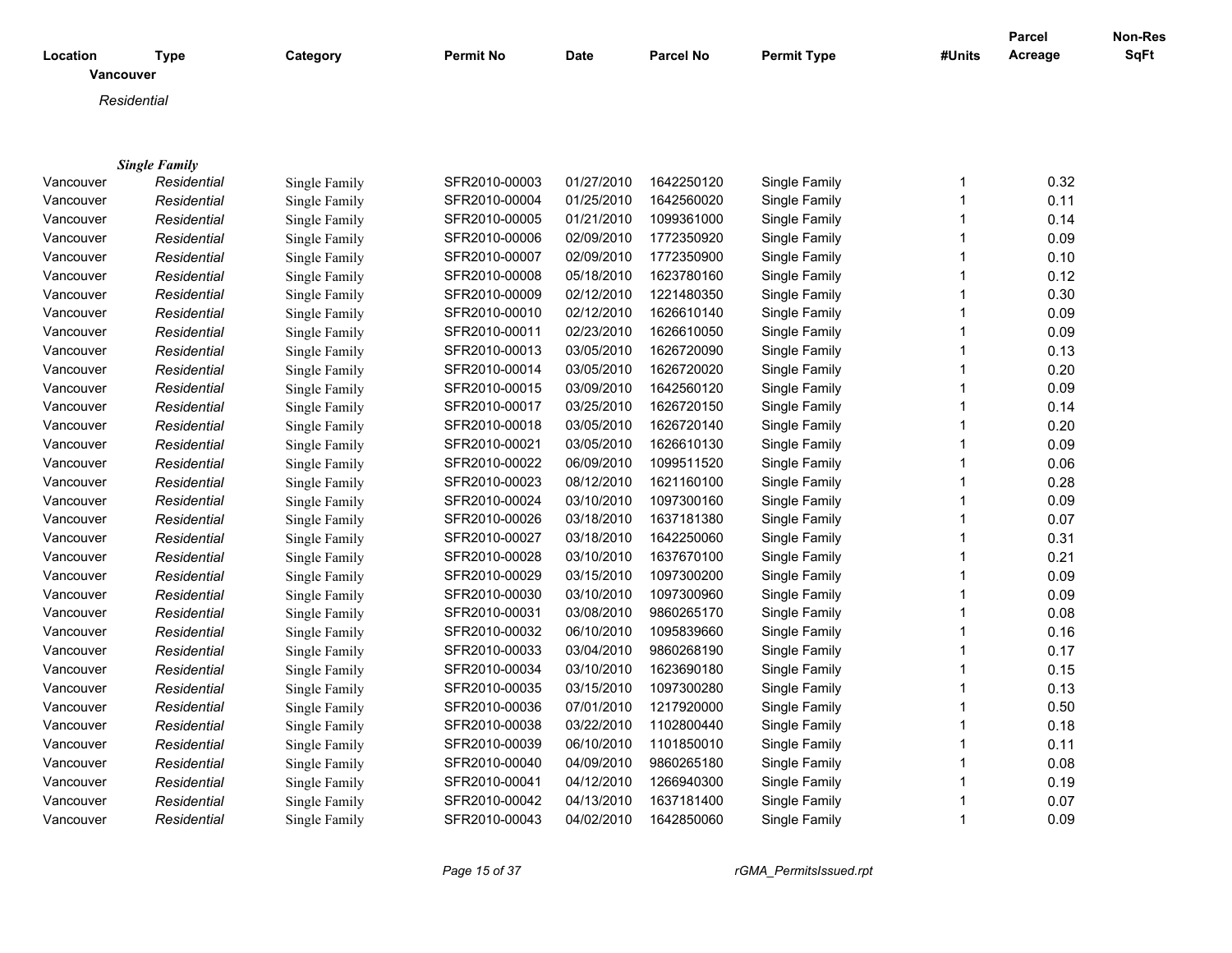|                       |                      |               |                  |             |                  |                    |                | Parcel  | <b>Non-Res</b> |
|-----------------------|----------------------|---------------|------------------|-------------|------------------|--------------------|----------------|---------|----------------|
| Location<br>Vancouver | <b>Type</b>          | Category      | <b>Permit No</b> | <b>Date</b> | <b>Parcel No</b> | <b>Permit Type</b> | #Units         | Acreage | <b>SqFt</b>    |
|                       | Residential          |               |                  |             |                  |                    |                |         |                |
|                       |                      |               |                  |             |                  |                    |                |         |                |
|                       |                      |               |                  |             |                  |                    |                |         |                |
|                       | <b>Single Family</b> |               |                  |             |                  |                    |                |         |                |
| Vancouver             | Residential          | Single Family | SFR2010-00045    | 04/23/2010  | 0258110000       | Single Family      | 1              | 0.11    |                |
| Vancouver             | Residential          | Single Family | SFR2010-00046    | 04/13/2010  | 1097300140       | Single Family      | $\mathbf{1}$   | 0.10    |                |
| Vancouver             | Residential          | Single Family | SFR2010-00047    | 04/15/2010  | 1772350880       | Single Family      | $\mathbf{1}$   | 0.10    |                |
| Vancouver             | Residential          | Single Family | SFR2010-00049    | 04/08/2010  | 1626610100       | Single Family      | $\mathbf{1}$   | 0.09    |                |
| Vancouver             | Residential          | Single Family | SFR2010-00050    | 05/03/2010  | 0379187140       | Single Family      | $\mathbf{1}$   | 0.27    |                |
| Vancouver             | Residential          | Single Family | SFR2010-00051    | 06/22/2010  | 1668310100       | Single Family      | $\mathbf{1}$   | 0.31    |                |
| Vancouver             | Residential          | Single Family | SFR2010-00052    | 04/30/2010  | 0014500000       | Single Family      | $\mathbf{1}$   | 0.12    |                |
| Vancouver             | Residential          | Single Family | SFR2010-00055    | 09/02/2010  | 1641910050       | Single Family      | $\overline{1}$ | 0.23    |                |
| Vancouver             | Residential          | Single Family | SFR2010-00056    | 09/02/2010  | 9860280640       | Single Family      | $\mathbf{1}$   | 0.23    |                |
| Vancouver             | Residential          | Single Family | SFR2010-00059    | 04/26/2010  | 9860280620       | Single Family      | $\mathbf{1}$   | 0.23    |                |
| Vancouver             | Residential          | Single Family | SFR2010-00060    | 04/26/2010  | 9860280630       | Single Family      | $\overline{1}$ | 0.23    |                |
| Vancouver             | Residential          | Single Family | SFR2010-00061    | 04/26/2010  | 9860280650       | Single Family      | $\overline{1}$ | 0.23    |                |
| Vancouver             | Residential          | Single Family | SFR2010-00062    | 06/09/2010  | 0920097900       | Single Family      | $\mathbf{1}$   | 0.62    |                |
| Vancouver             | Residential          | Single Family | SFR2010-00063    | 05/11/2010  | 1626720030       | Single Family      | $\mathbf{1}$   | 0.13    |                |
| Vancouver             | Residential          | Single Family | SFR2010-00064    | 05/17/2010  | 1266940240       | Single Family      | $\mathbf{1}$   | 0.19    |                |
| Vancouver             | Residential          | Single Family | SFR2010-00065    | 05/28/2010  | 1637181420       | Single Family      | $\mathbf{1}$   | 0.07    |                |
| Vancouver             | Residential          | Single Family | SFR2010-00066    | 05/28/2010  | 1637181440       | Single Family      | $\mathbf{1}$   | 0.06    |                |
| Vancouver             | Residential          | Single Family | SFR2010-00067    | 05/20/2010  | 9860268230       | Single Family      | $\mathbf{1}$   | 0.14    |                |
| Vancouver             | Residential          | Single Family | SFR2010-00068    | 05/06/2010  | 1268080760       | Single Family      | $\mathbf{1}$   | 0.06    |                |
| Vancouver             | Residential          | Single Family | SFR2010-00069    | 06/09/2010  | 1642850050       | Single Family      | $\mathbf{1}$   | 0.09    |                |
| Vancouver             | Residential          | Single Family | SFR2010-00070    | 06/01/2010  | 1623690280       | Single Family      | $\mathbf{1}$   | 0.09    |                |
| Vancouver             | Residential          | Single Family | SFR2010-00071    | 06/04/2010  | 1627071020       | Single Family      | $\mathbf{1}$   | 0.12    |                |
| Vancouver             | Residential          | Single Family | SFR2010-00072    | 06/04/2010  | 1627071340       | Single Family      | $\mathbf{1}$   | 0.12    |                |
| Vancouver             | Residential          | Single Family | SFR2010-00073    | 06/14/2010  | 1642560140       | Single Family      | $\overline{1}$ | 0.09    |                |
| Vancouver             | Residential          | Single Family | SFR2010-00079    | 06/16/2010  | 1642560200       | Single Family      | $\mathbf{1}$   | 0.13    |                |
| Vancouver             | Residential          | Single Family | SFR2010-00080    | 09/21/2010  | 1099512180       | Single Family      | $\mathbf{1}$   | 0.06    |                |
| Vancouver             | Residential          | Single Family | SFR2010-00081    | 09/21/2010  | 1099512200       | Single Family      | $\mathbf{1}$   | 0.09    |                |
| Vancouver             | Residential          | Single Family | SFR2010-00082    | 08/26/2010  | 1099510380       | Single Family      | $\mathbf{1}$   | 0.06    |                |
| Vancouver             | Residential          | Single Family | SFR2010-00083    | 08/25/2010  | 1099510360       | Single Family      | $\mathbf{1}$   | 0.06    |                |
| Vancouver             | Residential          | Single Family | SFR2010-00084    | 06/23/2010  | 1102800160       | Single Family      | $\mathbf 1$    | 0.14    |                |
| Vancouver             | Residential          | Single Family | SFR2010-00085    | 07/06/2010  | 1006900140       | Single Family      | $\mathbf{1}$   | 0.13    |                |
| Vancouver             | Residential          | Single Family | SFR2010-00086    | 07/06/2010  | 1006900160       | Single Family      | $\mathbf{1}$   | 0.13    |                |
| Vancouver             | Residential          | Single Family | SFR2010-00087    | 07/23/2010  | 1591501100       | Single Family      | $\mathbf{1}$   | 0.14    |                |
| Vancouver             | Residential          | Single Family | SFR2010-00088    | 07/12/2010  | 1008850810       | Single Family      | $\mathbf 1$    | 0.12    |                |
| Vancouver             | Residential          | Single Family | SFR2010-00092    | 07/12/2010  | 9860268210       | Single Family      | $\mathbf{1}$   | 0.18    |                |

*Page 16 of 37 rGMA\_PermitsIssued.rpt*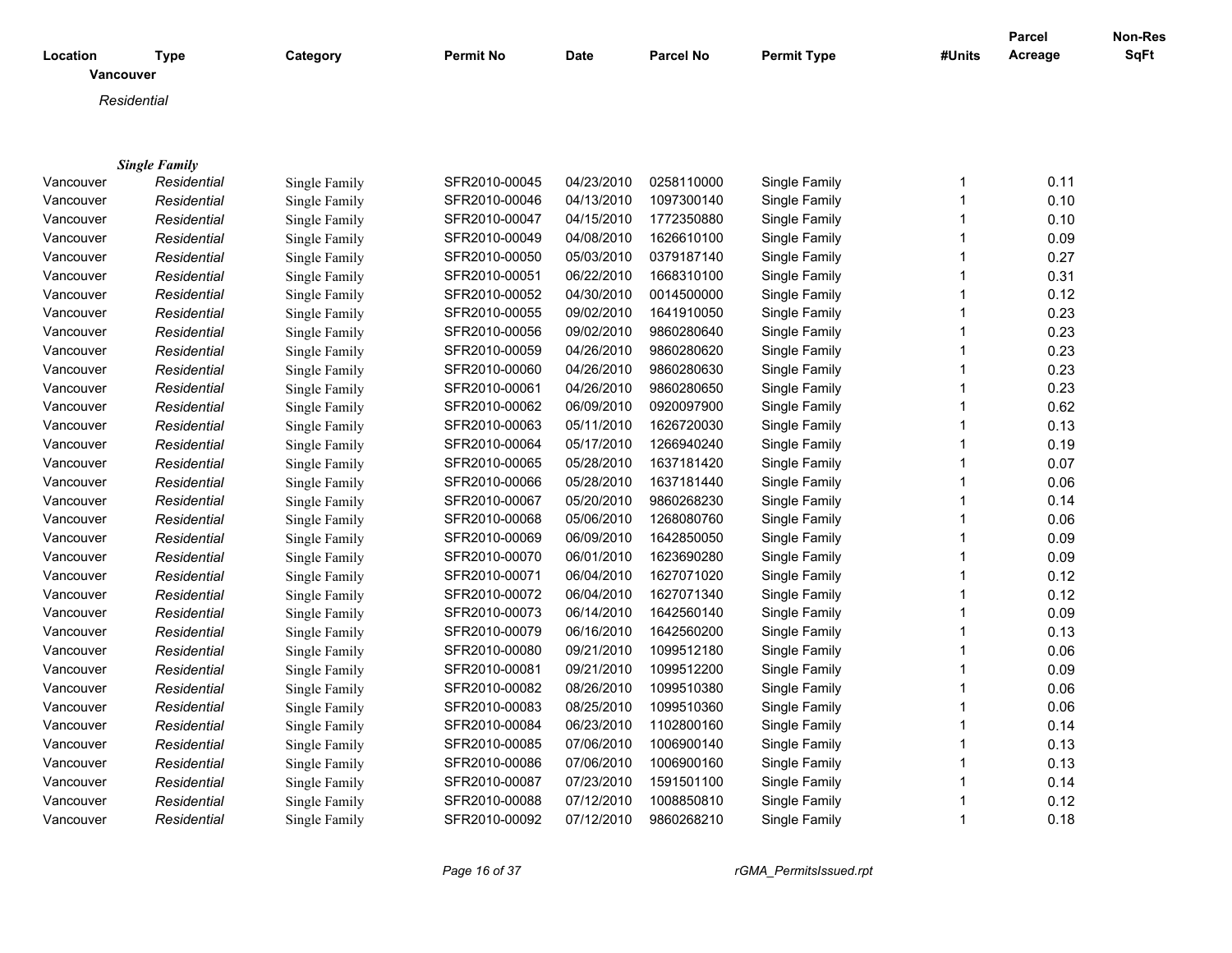| Location  | <b>Type</b>          | Category      | <b>Permit No</b> | Date       | <b>Parcel No</b> | <b>Permit Type</b> | #Units | Parcel<br>Acreage          | Non-Res<br><b>SqFt</b> |
|-----------|----------------------|---------------|------------------|------------|------------------|--------------------|--------|----------------------------|------------------------|
|           | <b>Vancouver</b>     |               |                  |            |                  |                    |        |                            |                        |
|           | Residential          |               |                  |            |                  |                    |        |                            |                        |
|           |                      |               |                  |            |                  |                    |        |                            |                        |
|           |                      |               |                  |            |                  |                    |        |                            |                        |
|           | <b>Single Family</b> |               |                  |            |                  |                    |        |                            |                        |
| Vancouver | Residential          | Single Family | SFR2010-00093    | 07/21/2010 | 1772350860       | Single Family      | 1      | 0.11                       |                        |
| Vancouver | Residential          | Single Family | SFR2010-00097    | 12/01/2010 | 1099511960       | Single Family      | 1      | 0.06                       |                        |
| Vancouver | Residential          | Single Family | SFR2010-00098    | 12/01/2010 | 1099511980       | Single Family      |        | 0.06                       |                        |
| Vancouver | Residential          | Single Family | SFR2010-00099    | 08/06/2010 | 1649150140       | Single Family      |        | 0.14                       |                        |
| Vancouver | Residential          | Single Family | SFR2010-00100    | 08/06/2010 | 1649150220       | Single Family      |        | 0.16                       |                        |
| Vancouver | Residential          | Single Family | SFR2010-00101    | 08/24/2010 | 1626610080       | Single Family      |        | 0.10                       |                        |
| Vancouver | Residential          | Single Family | SFR2010-00102    | 08/24/2010 | 1637181520       | Single Family      |        | 0.06                       |                        |
| Vancouver | Residential          | Single Family | SFR2010-00106    | 08/17/2010 | 1637181460       | Single Family      |        | 0.07                       |                        |
| Vancouver | Residential          | Single Family | SFR2010-00108    | 08/20/2010 | 1097301000       | Single Family      |        | 0.09                       |                        |
| Vancouver | Residential          | Single Family | SFR2010-00110    | 09/07/2010 | 1667800000       | Single Family      |        | 1.00                       |                        |
| Vancouver | Residential          | Single Family | SFR2010-00114    | 09/13/2010 | 1623690300       | Single Family      |        | 0.15                       |                        |
| Vancouver | Residential          | Single Family | SFR2010-00115    | 09/28/2010 | 1772350840       | Single Family      |        | 0.11                       |                        |
| Vancouver | Residential          | Single Family | SFR2010-00116    | 09/20/2010 | 1623690020       | Single Family      |        | 0.11                       |                        |
| Vancouver | Residential          | Single Family | SFR2010-00118    | 09/27/2010 | 1014037220       | Single Family      |        | 0.08                       |                        |
| Vancouver | Residential          | Single Family | SFR2010-00120    | 10/04/2010 | 1014037200       | Single Family      |        | 0.07                       |                        |
| Vancouver | Residential          | Single Family | SFR2010-00123    | 10/18/2010 | 1099510140       | Single Family      |        | 0.19                       |                        |
| Vancouver | Residential          | Single Family | SFR2010-00125    | 11/08/2010 | 1099360060       | Single Family      |        | 0.12                       |                        |
| Vancouver | Residential          | Single Family | SFR2010-00126    | 11/08/2010 | 1099360980       | Single Family      |        | 0.12                       |                        |
| Vancouver | Residential          | Single Family | SFR2010-00127    | 11/29/2010 | 1772350820       | Single Family      |        | 0.09                       |                        |
| Vancouver | Residential          | Single Family | SFR2010-00128    | 11/29/2010 | 1772350800       | Single Family      |        | 0.09                       |                        |
| Vancouver | Residential          | Single Family | SFR2010-00129    | 10/21/2010 | 1649240160       | Single Family      |        | 0.18                       |                        |
| Vancouver | Residential          | Single Family | SFR2010-00131    | 11/19/2010 | 1666130400       | Single Family      |        | 0.20                       |                        |
| Vancouver | Residential          | Single Family | SFR2010-00132    | 11/29/2010 | 1668620040       | Single Family      |        | 0.31                       |                        |
| Vancouver | Residential          | Single Family | SFR2010-00135    | 11/09/2010 | 1099510120       | Single Family      |        | 0.20                       |                        |
| Vancouver | Residential          | Single Family | SFR2010-00136    | 11/17/2010 | 1097300860       | Single Family      |        | 0.18                       |                        |
| Vancouver | Residential          | Single Family | SFR2010-00138    | 11/29/2010 | 1014036840       | Single Family      | 1      | 0.10                       |                        |
| Vancouver | Residential          | Single Family | SFR2010-00139    | 12/09/2010 | 1497520490       | Single Family      |        | 0.06                       |                        |
| Vancouver | Residential          | Single Family | SFR2010-00141    | 12/09/2010 | 1497520420       | Single Family      |        | 0.05                       |                        |
| Vancouver | Residential          | Single Family | SFR2010-00146    | 12/03/2010 | 1097300480       | Single Family      | 1      | 0.11                       |                        |
| Vancouver | Residential          | Single Family | SFR2010-00147    | 12/01/2010 | 1666130100       | Single Family      | 1      | 0.19                       |                        |
| Vancouver | Residential          | Single Family | SFR2010-00149    | 12/27/2010 | 1099510040       | Single Family      |        | 0.14                       |                        |
|           |                      |               |                  |            |                  |                    | 123    | <b>Total Single Family</b> |                        |

Vancouver Sub Total 190 5,217,756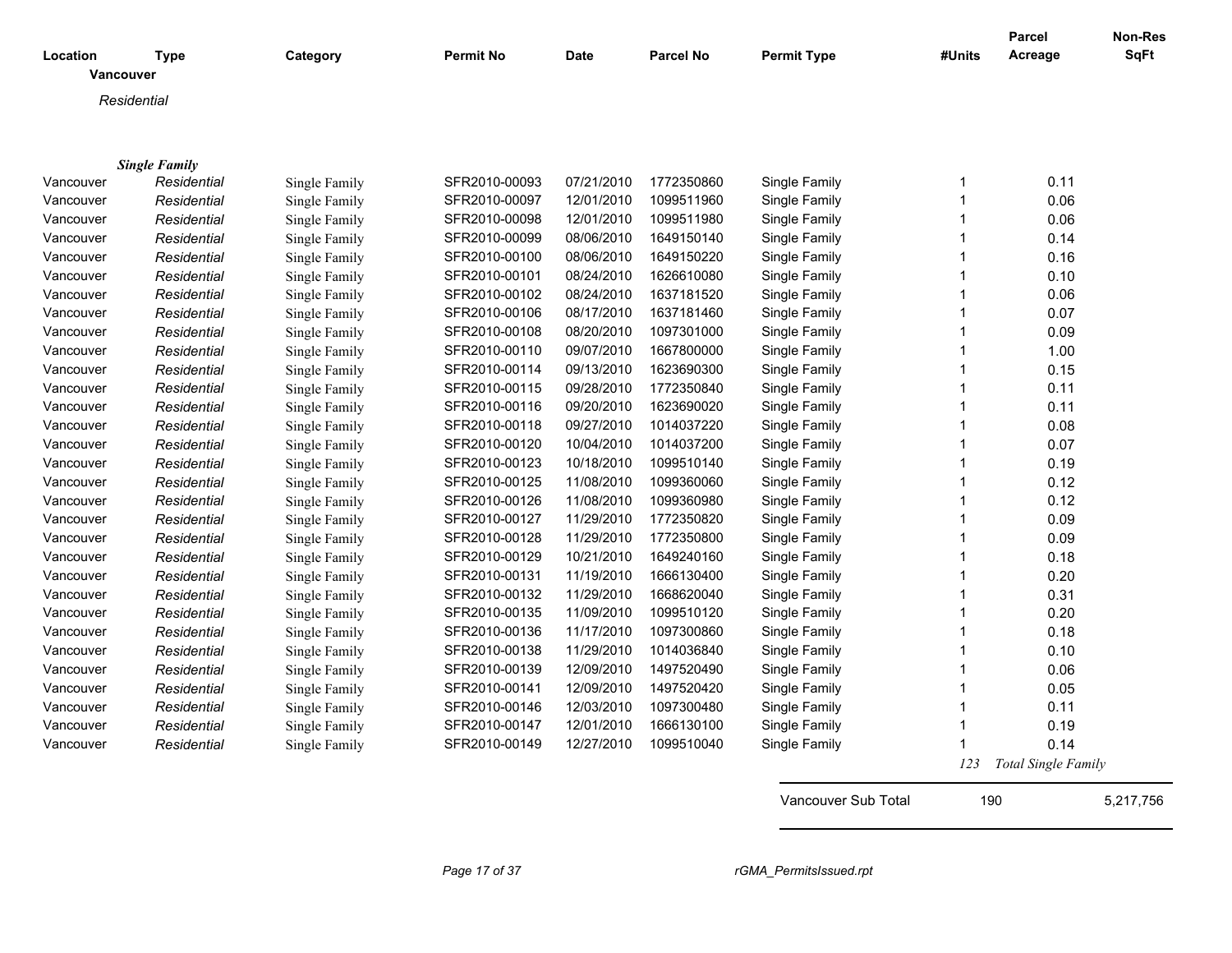| Location<br><b>Vancouver UGA</b> | <b>Type</b>                         | Category                 | <b>Permit No</b>               | <b>Date</b>              | <b>Parcel No</b>         | <b>Permit Type</b>             | #Units | Parcel<br>Acreage  | Non-Res<br><b>SqFt</b> |
|----------------------------------|-------------------------------------|--------------------------|--------------------------------|--------------------------|--------------------------|--------------------------------|--------|--------------------|------------------------|
|                                  | Non-Residential                     |                          |                                |                          |                          |                                |        |                    |                        |
|                                  |                                     |                          |                                |                          |                          |                                |        |                    |                        |
| Vancouver UC                     | Non-Residential                     | <b>Commercial Retail</b> | COM2008-00280                  | 03/18/2010               | 1566610050               | <b>Commercial Retail</b>       |        | 1.69               | 15,601                 |
| Vancouver UC                     | Non-Residential                     | Commercial Retail        | COM2009-00221                  | 01/06/2010               | 1452350000               | <b>Commercial Retail</b>       |        | 2.08               | 10,225                 |
| Vancouver UC                     | Non-Residential                     | Commercial Retail        | COM2009-00263                  | 01/25/2010               | 1482270000               | <b>Commercial Retail</b>       |        | 3.20               | 6,000                  |
| Vancouver UC                     | Non-Residential                     | Commercial Retail        | COM2009-00275                  | 04/08/2010               | 1449760000               | <b>Commercial Retail</b>       |        | 0.81               | 6,963                  |
| Vancouver UC                     | Non-Residential                     | Industrial               | COM2010-00156                  | 12/01/2010               | 1998460000               | Industrial                     |        | 4.76               | 1,199                  |
| Vancouver UC                     | Non-Residential                     | Institutional            | COM2009-00073                  | 08/17/2010               | 1643644800               | Institutional                  |        | 5.00               | 20,272                 |
| Vancouver UC                     | Non-Residential                     | Institutional            | COM2009-00181                  | 03/10/2010               | 1866330050               | Institutional                  |        | 0.43               | 61,158                 |
| Vancouver UC                     | Non-Residential                     | Institutional            | COM2009-00205                  | 01/28/2010               | 1859480000               | Institutional                  |        | 272.10             | 57,981                 |
| Vancouver UC                     | Non-Residential                     | Institutional            | COM2009-00276                  | 02/08/2010               | 1959940000               | Institutional                  |        | 4.70               | 8,477                  |
| Vancouver UC                     | Non-Residential                     | Office                   | COM2010-00023                  | 06/25/2010               | 1566610000               | Office                         |        | 1.60               | 4,195                  |
| Vancouver UC                     | Non-Residential                     | Office                   | COM2010-00024                  | 06/25/2010               | 1566610000               | Office                         |        | 1.60               | 113                    |
| Vancouver UC                     | Non-Residential                     | Office                   | COM2010-00044                  | 07/19/2010               | 9860281350               | Office                         |        | 0.79               | 5,119                  |
| Vancouver UC                     | Non-Residential                     | Office                   | COM2010-00232                  | 11/24/2010               | 1878790000               | Office                         |        | 0.23               | 2,400                  |
| Vancouver UC                     | Non-Residential                     | Other Commercial         | COM2008-00286                  | 07/27/2010               | 1562290000               | <b>Other Commercial</b>        |        | 3.43               | 54,081                 |
| Vancouver UC                     | Non-Residential                     | Other Commercial         | COM2008-00287                  | 07/27/2010               | 1562290000               | <b>Other Commercial</b>        |        | 3.43               | 8,400                  |
| Vancouver UC                     | Non-Residential                     | Other Commercial         | COM2008-00288                  | 07/27/2010               | 1562290000               | <b>Other Commercial</b>        |        | 3.43               | 20,784                 |
| Vancouver UC                     | Non-Residential                     | Other Commercial         | COM2010-00234                  | 12/02/2010               | 1890380000               | <b>Other Commercial</b>        |        | 3.17               | 8,800                  |
| Residential                      |                                     |                          |                                |                          |                          |                                |        |                    |                        |
|                                  |                                     |                          |                                |                          |                          |                                |        |                    |                        |
|                                  |                                     |                          |                                |                          |                          |                                |        |                    |                        |
|                                  | <b>Multi-Family</b>                 |                          |                                |                          |                          |                                |        |                    |                        |
| Vancouver UC                     | Residential                         | Multi-Family             | MFR2010-00003                  | 12/02/2010               | 1608400000               | Multi-Family                   | 9      | 0.83               |                        |
| Vancouver UC                     | Residential                         | Multi-Family             | MFR2010-00004                  | 12/02/2010               | 1608400000               | Multi-Family                   | 9      | 0.83               |                        |
|                                  |                                     |                          |                                |                          |                          |                                | 18     | Total Multi-Family |                        |
| Vancouver UC                     | <b>Single Family</b><br>Residential | Mobile Home              | C92T0311                       | 07/21/2010               | 1721330000               | Mobile Home                    |        | 17.19              |                        |
| Vancouver UC                     | Residential                         | Mobile Home              | MOH2009-00057                  | 03/02/2010               | 1862660000               | Mobile Home                    |        | 0.49               |                        |
| Vancouver UC                     | Residential                         | Single Family            | SFR2007-00963                  | 02/09/2010               | 1996230340               | Single Family                  |        | 0.23               |                        |
| Vancouver UC                     | Residential                         |                          | SFR2008-00542                  | 04/16/2010               | 1195750690               | Single Family                  |        | 0.10               |                        |
| Vancouver UC                     |                                     | Single Family            | SFR2009-00016                  | 03/08/2010               | 1195750120               | Single Family                  | -1     |                    |                        |
|                                  | Residential                         | Single Family            |                                |                          |                          |                                |        | 0.10               |                        |
| Vancouver UC                     | Residential                         | Single Family            | SFR2009-00017                  | 01/26/2010               | 1195750140               | Single Family                  |        | 0.10               |                        |
| Vancouver UC                     | Residential                         | Single Family            | SFR2009-00021                  | 03/31/2010               | 1195750460               | Single Family                  |        | 0.11               |                        |
| Vancouver UC                     | Residential                         | Single Family            | SFR2009-00024                  | 06/18/2010               | 1195750180               | Single Family                  |        | 0.11               |                        |
| Vancouver UC                     | Residential                         | Single Family            | SFR2009-00029                  | 06/18/2010               | 1195750440               | Single Family                  |        | 0.12               |                        |
| Vancouver UC<br>Vancouver UC     | Residential<br>Residential          | Single Family            | SFR2009-00032<br>SFR2009-00037 | 06/23/2010<br>03/23/2010 | 1195750230<br>1195750430 | Single Family<br>Single Family | 1      | 0.11               |                        |
|                                  |                                     | Single Family            |                                |                          |                          |                                |        | 0.12               |                        |

*Page 18 of 37 rGMA\_PermitsIssued.rpt*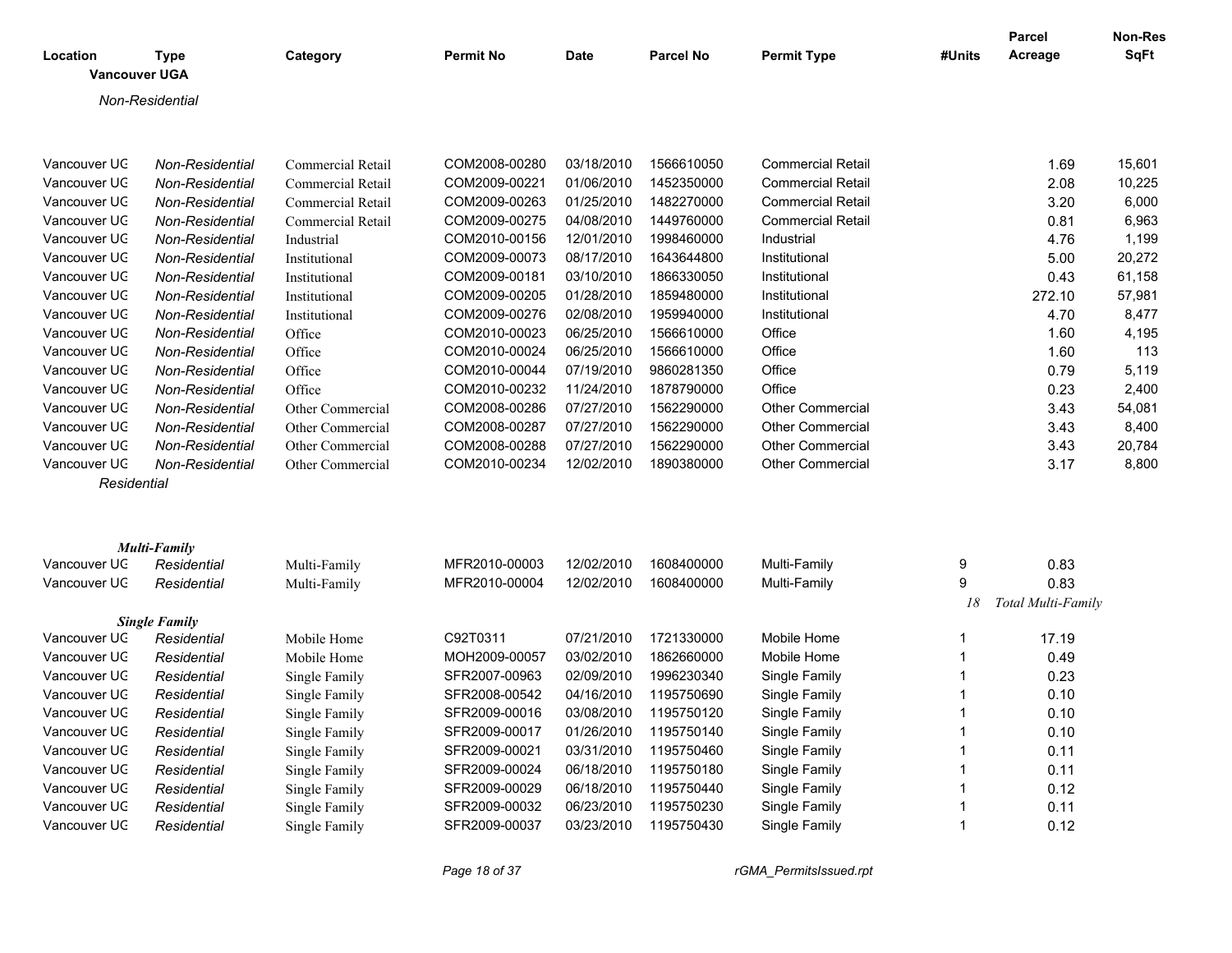| Location     | <b>Type</b><br><b>Vancouver UGA</b> | Category             | Permit No     | Date       | Parcel No  | <b>Permit Type</b> | #Units       | <b>Parcel</b><br>Acreage | Non-Res<br>SqFt |
|--------------|-------------------------------------|----------------------|---------------|------------|------------|--------------------|--------------|--------------------------|-----------------|
|              |                                     |                      |               |            |            |                    |              |                          |                 |
|              | Residential                         |                      |               |            |            |                    |              |                          |                 |
|              |                                     |                      |               |            |            |                    |              |                          |                 |
|              |                                     |                      |               |            |            |                    |              |                          |                 |
| Vancouver UC | <b>Single Family</b><br>Residential | <b>Single Family</b> | SFR2009-00038 | 03/25/2010 | 1195750110 | Single Family      | 1            | 0.10                     |                 |
| Vancouver UC | Residential                         | Single Family        | SFR2009-00040 | 01/26/2010 | 1195750150 | Single Family      | $\mathbf{1}$ | 0.10                     |                 |
| Vancouver UC | Residential                         | Single Family        | SFR2009-00041 | 02/17/2010 | 1195750170 | Single Family      | $\mathbf{1}$ | 0.10                     |                 |
| Vancouver UC | Residential                         | Single Family        | SFR2009-00045 | 03/25/2010 | 1195750470 | Single Family      | $\mathbf{1}$ | 0.12                     |                 |
| Vancouver UC | Residential                         | Single Family        | SFR2009-00046 | 02/17/2010 | 1195750490 | Single Family      | $\mathbf{1}$ | 0.12                     |                 |
| Vancouver UC | Residential                         | Single Family        | SFR2009-00053 | 03/16/2010 | 1195750580 | Single Family      | 1            | 0.12                     |                 |
| Vancouver UC | Residential                         | Single Family        | SFR2009-00059 | 03/25/2010 | 1195750870 | Single Family      | $\mathbf 1$  | 0.10                     |                 |
| Vancouver UC | Residential                         | Single Family        | SFR2009-00060 | 06/18/2010 | 1195750850 | Single Family      | 1            | 0.10                     |                 |
| Vancouver UC | Residential                         | Single Family        | SFR2009-00062 | 06/18/2010 | 1195750810 | Single Family      | $\mathbf{1}$ | 0.11                     |                 |
| Vancouver UC | Residential                         | Single Family        | SFR2009-00064 | 03/25/2010 | 1195750570 | Single Family      |              | 0.12                     |                 |
| Vancouver UC | Residential                         | Single Family        | SFR2009-00069 | 03/08/2010 | 1195750820 | Single Family      | 1            | 0.10                     |                 |
| Vancouver UC | Residential                         | Single Family        | SFR2009-00070 | 06/18/2010 | 1195750840 | Single Family      |              | 0.10                     |                 |
| Vancouver UC | Residential                         | Single Family        | SFR2009-00071 | 01/26/2010 | 1195750860 | Single Family      | 1            | 0.10                     |                 |
| Vancouver UC | Residential                         | Single Family        | SFR2009-00073 | 01/26/2010 | 1195750160 | Single Family      |              | 0.11                     |                 |
| Vancouver UC | Residential                         | Single Family        | SFR2009-00075 | 06/23/2010 | 1195750960 | Single Family      | $\mathbf{1}$ | 0.11                     |                 |
| Vancouver UC | Residential                         | Single Family        | SFR2009-00087 | 06/18/2010 | 1195750240 | Single Family      | 1            | 0.11                     |                 |
| Vancouver UC | Residential                         | Single Family        | SFR2009-00208 | 06/29/2010 | 1052600340 | Single Family      | $\mathbf{1}$ | 0.14                     |                 |
| Vancouver UC | Residential                         | Single Family        | SFR2009-00211 | 06/29/2010 | 1052600160 | Single Family      | $\mathbf{1}$ | 0.15                     |                 |
| Vancouver UC | Residential                         | Single Family        | SFR2009-00212 | 06/29/2010 | 1052600520 | Single Family      | $\mathbf{1}$ | 0.12                     |                 |
| Vancouver UC | Residential                         | Single Family        | SFR2009-00214 | 10/08/2010 | 1052600100 | Single Family      | 1            | 0.14                     |                 |
| Vancouver UC | Residential                         | Single Family        | SFR2009-00215 | 06/29/2010 | 1052600140 | Single Family      | 1            | 0.15                     |                 |
| Vancouver UC | Residential                         | Single Family        | SFR2009-00370 | 06/25/2010 | 9860257990 | Single Family      |              | 0.18                     |                 |
| Vancouver UC | Residential                         | Single Family        | SFR2009-00371 | 06/25/2010 | 9860257850 | Single Family      |              | 0.14                     |                 |
| Vancouver UC | Residential                         | Single Family        | SFR2009-00372 | 06/10/2010 | 9860257860 | Single Family      | 1            | 0.14                     |                 |
| Vancouver UC | Residential                         | Single Family        | SFR2009-00373 | 06/10/2010 | 9860257870 | Single Family      |              | 0.14                     |                 |
| Vancouver UC | Residential                         | Single Family        | SFR2009-00374 | 06/25/2010 | 9860257900 | Single Family      | $\mathbf{1}$ | 0.14                     |                 |
| Vancouver UC | Residential                         | Single Family        | SFR2009-00375 | 06/25/2010 | 9860257960 | Single Family      |              | 0.15                     |                 |
| Vancouver UC | Residential                         | Single Family        | SFR2009-00376 | 06/25/2010 | 9860257970 | Single Family      | 1            | 0.16                     |                 |
| Vancouver UC |                                     |                      | SFR2009-00377 | 06/25/2010 | 9860257980 | Single Family      |              | 0.19                     |                 |
| Vancouver UC | Residential                         | Single Family        | SFR2009-00378 | 02/22/2010 | 9860258040 |                    |              | 0.19                     |                 |
|              | Residential                         | Single Family        |               |            |            | Single Family      |              |                          |                 |
| Vancouver UC | Residential                         | Single Family        | SFR2009-00379 | 02/22/2010 | 9860258050 | Single Family      |              | 0.12                     |                 |
| Vancouver UC | Residential                         | Single Family        | SFR2009-00419 | 01/15/2010 | 1040400020 | Single Family      | 1            | 0.22                     |                 |
| Vancouver UC | Residential                         | Single Family        | SFR2009-00425 | 02/01/2010 | 1866910000 | Single Family      |              | 0.45                     |                 |
| Vancouver UC | Residential                         | Single Family        | SFR2009-00440 | 01/06/2010 | 1040700120 | Single Family      |              | 0.23                     |                 |
| Vancouver UC | Residential                         | Single Family        | SFR2009-00442 | 02/11/2010 | 1819640000 | Single Family      | $\mathbf{1}$ | 0.34                     |                 |

*Page 19 of 37 rGMA\_PermitsIssued.rpt*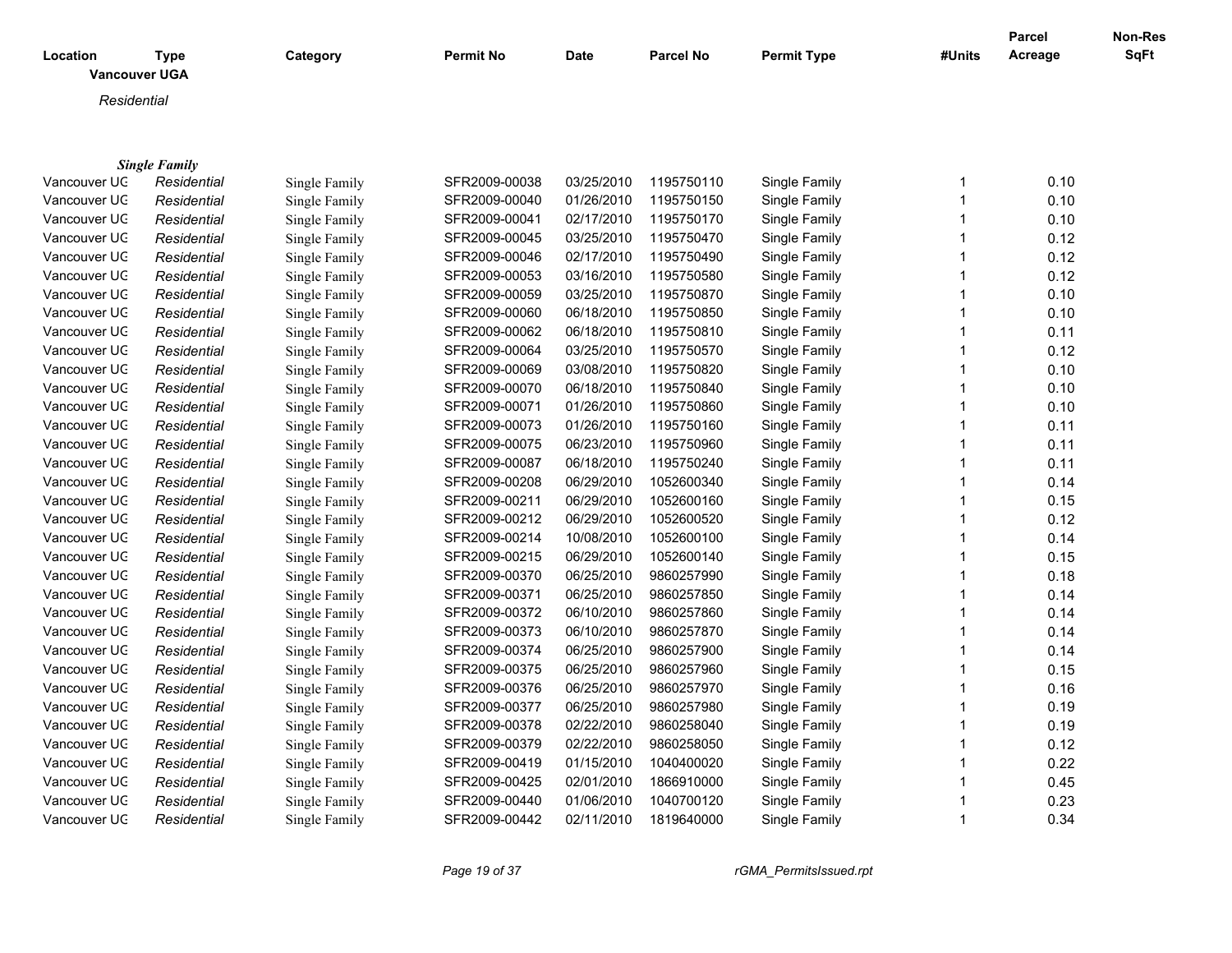| Location     | Type<br><b>Vancouver UGA</b> | Category      | <b>Permit No</b> | <b>Date</b> | <b>Parcel No</b> | <b>Permit Type</b> | #Units | <b>Parcel</b><br>Acreage | Non-Res<br>SqFt |
|--------------|------------------------------|---------------|------------------|-------------|------------------|--------------------|--------|--------------------------|-----------------|
| Residential  |                              |               |                  |             |                  |                    |        |                          |                 |
|              | <b>Single Family</b>         |               |                  |             |                  |                    |        |                          |                 |
| Vancouver UC | Residential                  | Single Family | SFR2009-00444    | 01/06/2010  | 1859920000       | Single Family      |        | 1.49                     |                 |
| Vancouver UC | Residential                  | Single Family | SFR2009-00447    | 01/07/2010  | 1894920240       | Single Family      |        | 0.11                     |                 |
| Vancouver UC | Residential                  | Single Family | SFR2009-00451    | 01/26/2010  | 9860260390       | Single Family      |        | 0.15                     |                 |
| Vancouver UC | Residential                  | Single Family | SFR2009-00462    | 02/16/2010  | 9860258850       | Single Family      |        | 0.11                     |                 |

Vancouver UGA *Residential* Single Family SFR2009-00463 01/21/2010 2003371380 Single Family 1 0.23 Vancouver UGA *Residential* Single Family SFR2009-00464 02/02/2010 2006070340 Single Family 1 0.28 Vancouver UGA *Residential* Single Family SFR2009-00465 01/20/2010 1040700820 Single Family 1 0.26 Vancouver UGA *Residential* Single Family SFR2009-00468 01/12/2010 1816770940 Single Family 1 0.14 Vancouver UGA *Residential* Single Family SFR2009-00469 02/09/2010 1816770960 Single Family 1 0.12 Vancouver UGA *Residential* Single Family SFR2009-00470 03/10/2010 1081600340 Single Family 1 0.12 Vancouver UGA *Residential* Single Family SFR2009-00472 03/29/2010 1081600280 Single Family 1 0.11 Vancouver UGA *Residential* Single Family SFR2009-00473 03/10/2010 1081600360 Single Family 1 0.10 Vancouver UGA *Residential* Single Family SFR2009-00474 01/20/2010 1081600220 Single Family 1 0.15 Vancouver UGA *Residential* Single Family SFR2009-00475 01/20/2010 1816770980 Single Family 1 0.11 Vancouver UGA *Residential* Single Family SFR2009-00477 02/01/2010 1816771340 Single Family 1 0.62 Vancouver UGA *Residential* Single Family SFR2009-00478 01/20/2010 1081600200 Single Family 1 0.20 Vancouver UGA *Residential* Single Family SFR2009-00480 01/08/2010 1464490020 Single Family 1 0.18 Vancouver UGA *Residential* Single Family SFR2009-00482 04/19/2010 1081600100 Single Family 1 0.19 Vancouver UGA *Residential* Single Family SFR2009-00483 03/29/2010 1081600300 Single Family 1 0.11 Vancouver UGA *Residential* Single Family SFR2010-00001 03/10/2010 1498650000 Single Family 1 1.25 Vancouver UGA *Residential* Single Family SFR2010-00002 01/20/2010 1564350140 Single Family 1 0.11

| Vancouver UC | Residential | Single Family | SFR2010-00003 | 01/27/2010 | 1889970260 | Single Family | 0.14 |
|--------------|-------------|---------------|---------------|------------|------------|---------------|------|
| Vancouver UC | Residential | Single Family | SFR2010-00007 | 01/15/2010 | 1569480440 | Single Family | 0.07 |
| Vancouver UC | Residential | Single Family | SFR2010-00008 | 01/12/2010 | 1541660080 | Single Family | 0.09 |
| Vancouver UC | Residential | Single Family | SFR2010-00009 | 01/20/2010 | 9860260380 | Single Family | 0.14 |
| Vancouver UC | Residential | Single Family | SFR2010-00010 | 02/12/2010 | 1819080260 | Single Family | 0.23 |
| Vancouver UC | Residential | Single Family | SFR2010-00011 | 03/09/2010 | 1569470760 | Single Family | 0.11 |
| Vancouver UC | Residential | Single Family | SFR2010-00014 | 02/01/2010 | 1854410200 | Single Family | 0.23 |
| Vancouver UC | Residential | Single Family | SFR2010-00017 | 02/09/2010 | 1879460280 | Single Family | 0.06 |
| Vancouver UC | Residential | Single Family | SFR2010-00018 | 02/03/2010 | 2006070040 | Single Family | 0.29 |
| Vancouver UC | Residential | Single Family | SFR2010-00019 | 02/16/2010 | 2003371200 | Single Family | 0.23 |
| Vancouver UC | Residential | Single Family | SFR2010-00020 | 02/25/2010 | 1081600040 | Single Family | 0.12 |
| Vancouver UC | Residential | Single Family | SFR2010-00022 | 02/09/2010 | 1052600800 | Single Family | 0.14 |
| Vancouver UC | Residential | Single Family | SFR2010-00025 | 02/26/2010 | 1081600240 | Single Family | 0.12 |
| Vancouver UC | Residential | Single Family | SFR2010-00026 | 02/16/2010 | 1996230220 | Single Family | 0.24 |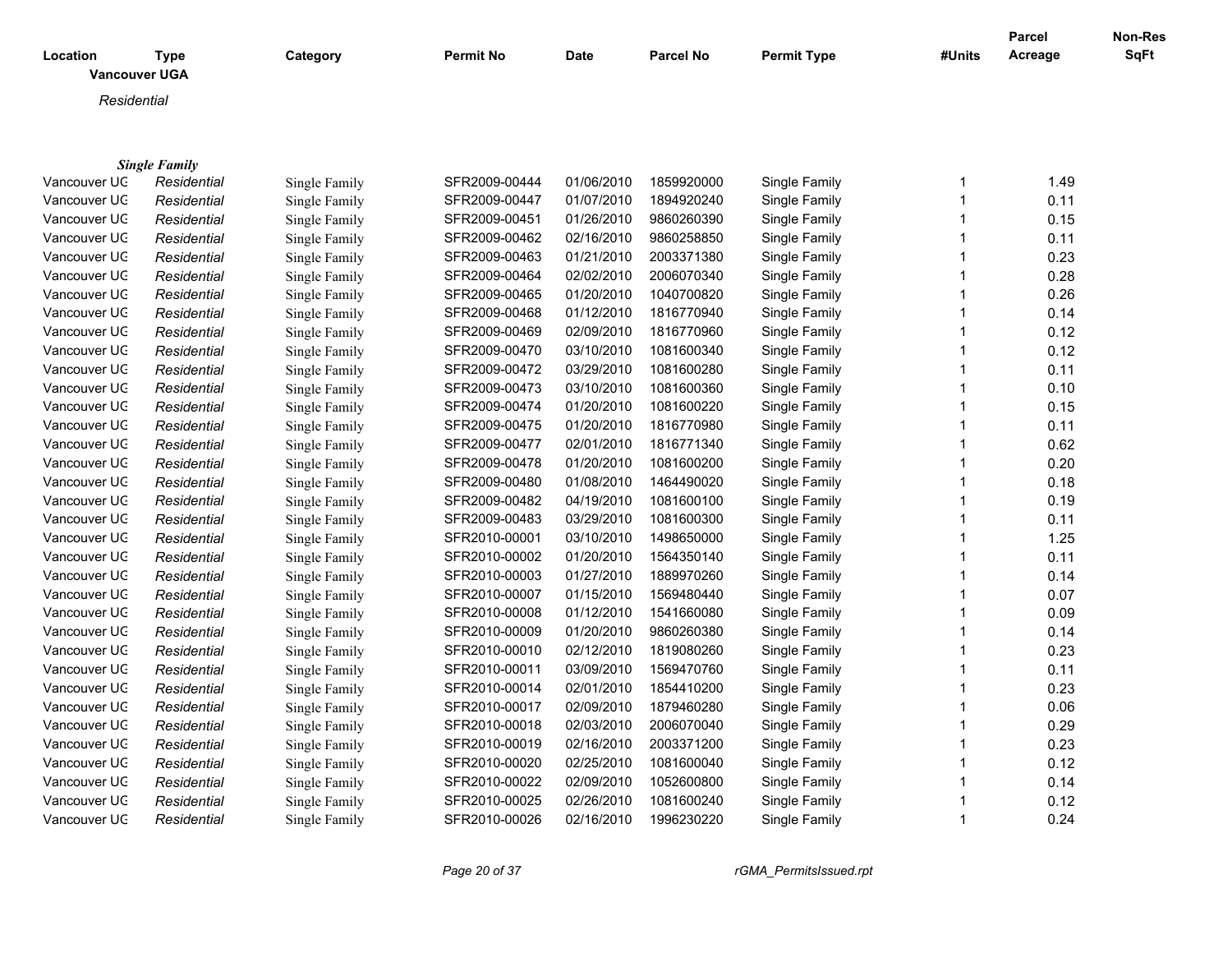| Location     | <b>Type</b><br><b>Vancouver UGA</b> | Category      | <b>Permit No</b> | <b>Date</b> | <b>Parcel No</b> | <b>Permit Type</b> | #Units | Parcel<br>Acreage | Non-Res<br><b>SqFt</b> |
|--------------|-------------------------------------|---------------|------------------|-------------|------------------|--------------------|--------|-------------------|------------------------|
| Residential  |                                     |               |                  |             |                  |                    |        |                   |                        |
|              |                                     |               |                  |             |                  |                    |        |                   |                        |
|              | <b>Single Family</b>                |               |                  |             |                  |                    |        |                   |                        |
| Vancouver UC | Residential                         | Single Family | SFR2010-00027    | 04/13/2010  | 1721780060       | Single Family      | 1      | 0.14              |                        |
| Vancouver UC | Residential                         | Single Family | SFR2010-00030    | 02/16/2010  | 1859600120       | Single Family      | 1      | 0.30              |                        |
| Vancouver UC | Residential                         | Single Family | SFR2010-00032    | 02/17/2010  | 1889440480       | Single Family      |        | 0.16              |                        |
| Vancouver UC | Residential                         | Single Family | SFR2010-00033    | 02/17/2010  | 1889440380       | Single Family      |        | 0.20              |                        |
| Vancouver UC | Residential                         | Single Family | SFR2010-00034    | 03/04/2010  | 1540360020       | Single Family      |        | 0.11              |                        |
| Vancouver UC | Residential                         | Single Family | SFR2010-00036    | 03/22/2010  | 0977100920       | Single Family      |        | 0.15              |                        |
| Vancouver UC | Residential                         | Single Family | SFR2010-00037    | 02/26/2010  | 9860261840       | Single Family      |        | 0.12              |                        |
| Vancouver UC | Residential                         | Single Family | SFR2010-00040    | 02/26/2010  | 9860261820       | Single Family      |        | 0.11              |                        |
| Vancouver UC | Residential                         | Single Family | SFR2010-00041    | 02/26/2010  | 9860261830       | Single Family      | 1      | 0.11              |                        |
| Vancouver UC | Residential                         | Single Family | SFR2010-00042    | 02/26/2010  | 9860261810       | Single Family      |        | 0.12              |                        |
| Vancouver UC | Residential                         | Single Family | SFR2010-00043    | 03/17/2010  | 9860261780       | Single Family      |        | 0.15              |                        |
| Vancouver UC | Residential                         | Single Family | SFR2010-00044    | 02/26/2010  | 9860261770       | Single Family      |        | 0.12              |                        |
| Vancouver UC | Residential                         | Single Family | SFR2010-00045    | 03/05/2010  | 9860261850       | Single Family      |        | 0.12              |                        |
| Vancouver UC | Residential                         | Single Family | SFR2010-00046    | 02/26/2010  | 9860261860       | Single Family      | 1      | 0.12              |                        |
| Vancouver UC | Residential                         | Single Family | SFR2010-00047    | 03/03/2010  | 1889360420       | Single Family      | 1      | 0.17              |                        |
| Vancouver UC | Residential                         | Single Family | SFR2010-00048    | 03/12/2010  | 9860261860       | Single Family      |        | 0.12              |                        |
| Vancouver UC | Residential                         | Single Family | SFR2010-00049    | 02/26/2010  | 9860261880       | Single Family      |        | 0.12              |                        |
| Vancouver UC | Residential                         | Single Family | SFR2010-00050    | 03/23/2010  | 9860261740       | Single Family      |        | 0.11              |                        |
| Vancouver UC | Residential                         | Single Family | SFR2010-00054    | 03/30/2010  | 9860261650       | Single Family      |        | 0.15              |                        |
| Vancouver UC | Residential                         | Single Family | SFR2010-00055    | 03/12/2010  | 9860261640       | Single Family      | 1      | 0.16              |                        |
| Vancouver UC | Residential                         | Single Family | SFR2010-00056    | 03/05/2010  | 9860261720       | Single Family      |        | 0.12              |                        |
| Vancouver UC | Residential                         | Single Family | SFR2010-00057    | 03/05/2010  | 9860261700       | Single Family      |        | 0.12              |                        |
| Vancouver UC | Residential                         | Single Family | SFR2010-00058    | 03/05/2010  | 9860261680       | Single Family      |        | 0.17              |                        |
| Vancouver UC | Residential                         | Single Family | SFR2010-00059    | 03/05/2010  | 9860261670       | Single Family      |        | 0.14              |                        |
| Vancouver UC | Residential                         | Single Family | SFR2010-00060    | 03/05/2010  | 9860261660       | Single Family      |        | 0.15              |                        |
| Vancouver UC | Residential                         | Single Family | SFR2010-00061    | 02/26/2010  | 1889360520       | Single Family      | 1      | 0.17              |                        |

Vancouver UGA *Residential* Single Family SFR2010-00062 03/03/2010 1889360720 Single Family 1 0.18 Vancouver UGA *Residential* Single Family SFR2010-00063 03/05/2010 9860261890 Single Family 1 0.14 Vancouver UGA *Residential* Single Family SFR2010-00064 03/05/2010 9860261910 Single Family 1 0.13 Vancouver UGA *Residential* Single Family SFR2010-00065 03/05/2010 9860261920 Single Family 1 0.13 Vancouver UGA *Residential* Single Family SFR2010-00066 03/05/2010 9860261930 Single Family 1 0.13 Vancouver UGA *Residential* Single Family SFR2010-00067 03/05/2010 9860261940 Single Family 1 0.13 Vancouver UGA *Residential* Single Family SFR2010-00068 03/30/2010 9860261900 Single Family 1 0.13 Vancouver UGA *Residential* Single Family SFR2010-00069 03/17/2010 9860261630 Single Family 1 0.15 Vancouver UGA *Residential* Single Family SFR2010-00070 02/26/2010 9860261620 Single Family 1 0.15

*Page 21 of 37 rGMA\_PermitsIssued.rpt*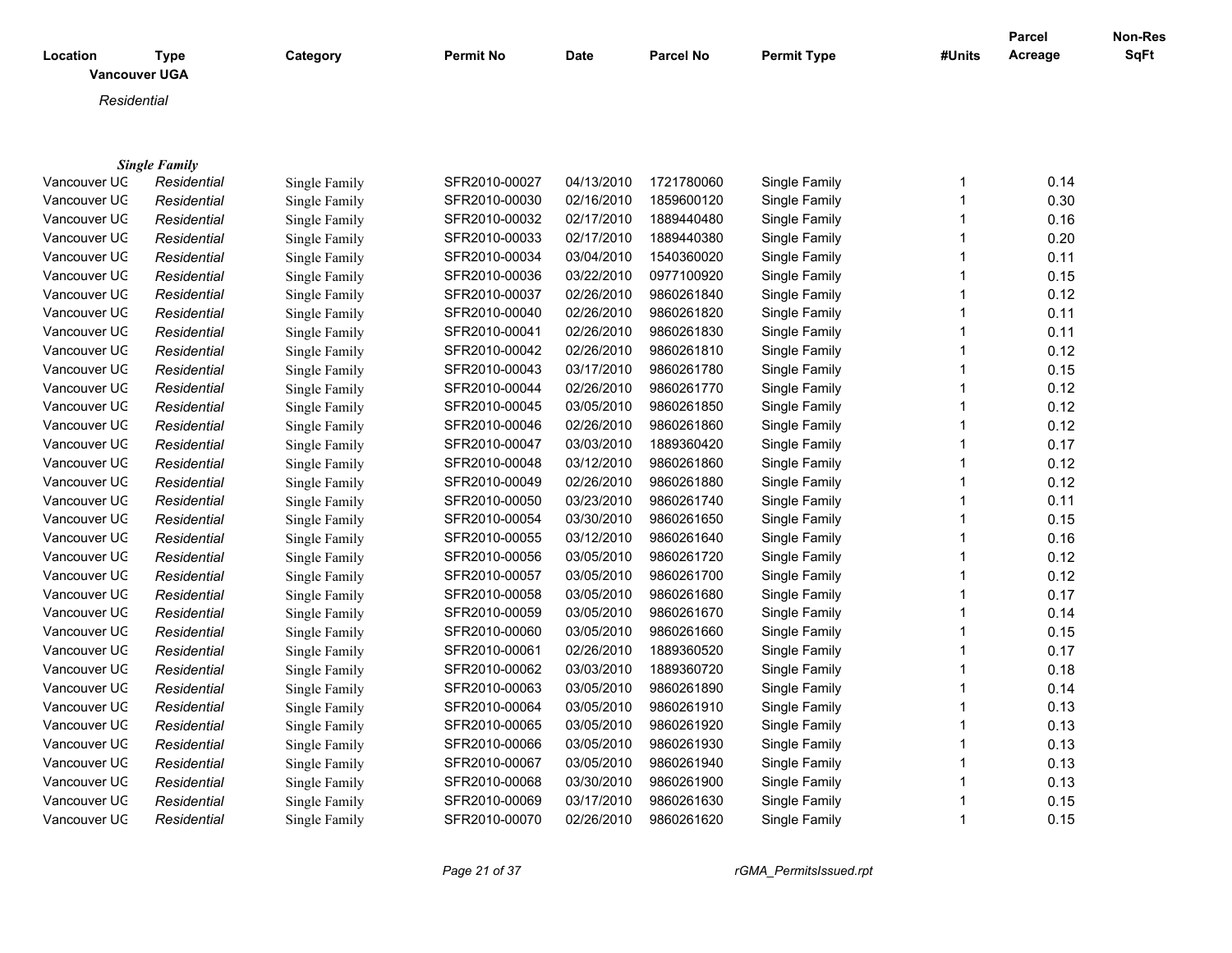| Location     | <b>Type</b><br><b>Vancouver UGA</b> | Category      | <b>Permit No</b> | Date       | <b>Parcel No</b> | <b>Permit Type</b> | #Units | <b>Parcel</b><br>Acreage | <b>Non-Res</b><br>SqFt |
|--------------|-------------------------------------|---------------|------------------|------------|------------------|--------------------|--------|--------------------------|------------------------|
| Residential  |                                     |               |                  |            |                  |                    |        |                          |                        |
|              |                                     |               |                  |            |                  |                    |        |                          |                        |
|              | <b>Single Family</b>                |               |                  |            |                  |                    |        |                          |                        |
| Vancouver UC | Residential                         | Single Family | SFR2010-00071    | 03/12/2010 | 9860261610       | Single Family      |        | 0.16                     |                        |
| Vancouver UC | Residential                         | Single Family | SFR2010-00072    | 03/12/2010 | 9860261600       | Single Family      |        | 0.15                     |                        |
| Vancouver UC | Residential                         | Single Family | SFR2010-00073    | 03/11/2010 | 2003371240       | Single Family      |        | 0.24                     |                        |
| Vancouver UC | Residential                         | Single Family | SFR2010-00074    | 03/01/2010 | 1052600420       | Single Family      |        | 0.14                     |                        |
| Vancouver UC | Residential                         | Single Family | SFR2010-00075    | 05/27/2010 | 2003371340       | Single Family      |        | 0.24                     |                        |
| Vancouver UC | Residential                         | Single Family | SFR2010-00078    | 03/05/2010 | 9860261710       | Single Family      |        | 0.12                     |                        |
| Vancouver UC | Residential                         | Single Family | SFR2010-00079    | 03/12/2010 | 9860261690       | Single Family      |        | 0.16                     |                        |
| Vancouver UC | Residential                         | Single Family | SFR2010-00080    | 03/12/2010 | 9860261730       | Single Family      |        | 0.12                     |                        |
| Vancouver UC | Residential                         | Single Family | SFR2010-00081    | 03/10/2010 | 1570070140       | Single Family      |        | 0.15                     |                        |
| Vancouver UC | Residential                         | Single Family | SFR2010-00082    | 03/10/2010 | 1570070150       | Single Family      |        | 0.22                     |                        |
| Vancouver UC | Residential                         | Single Family | SFR2010-00083    | 03/03/2010 | 1889360700       | Single Family      |        | 0.17                     |                        |
| Vancouver UC | Residential                         | Single Family | SFR2010-00084    | 03/08/2010 | 1570070080       | Single Family      |        | 0.17                     |                        |
| Vancouver UC | Residential                         | Single Family | SFR2010-00085    | 03/08/2010 | 1570070070       | Single Family      |        | 0.16                     |                        |
| Vancouver UC | Residential                         | Single Family | SFR2010-00086    | 03/08/2010 | 1894920040       | Single Family      |        | 0.16                     |                        |
| Vancouver UC | Residential                         | Single Family | SFR2010-00087    | 03/08/2010 | 1879460120       | Single Family      |        | 0.08                     |                        |
| Vancouver UC | Residential                         | Single Family | SFR2010-00088    | 03/04/2010 | 2006070440       | Single Family      |        | 0.27                     |                        |
| Vancouver UC | Residential                         | Single Family | SFR2010-00089    | 03/03/2010 | 1040400040       | Single Family      |        | 0.23                     |                        |

| Vancouver UC | Residential | Single Family | SFR2010-00097 | 03/11/2010 | 1722000140 | Single Family | 0.11 |
|--------------|-------------|---------------|---------------|------------|------------|---------------|------|
| Vancouver UC | Residential | Single Family | SFR2010-00099 | 03/24/2010 | 1893740140 | Single Family | 0.14 |
| Vancouver UC | Residential | Single Family | SFR2010-00100 | 04/09/2010 | 1832680060 | Single Family | 0.28 |
| Vancouver UC | Residential | Single Family | SFR2010-00101 | 03/11/2010 | 1832680140 | Single Family | 0.28 |
| Vancouver UC | Residential | Single Family | SFR2010-00102 | 03/08/2010 | 9860269220 | Single Family | 0.24 |
| Vancouver UC | Residential | Single Family | SFR2010-00103 | 03/08/2010 | 9860269210 | Single Family | 0.24 |
| Vancouver UC | Residential | Single Family | SFR2010-00106 | 03/15/2010 | 1894920100 | Single Family | 0.18 |
| Vancouver UC | Residential | Single Family | SFR2010-00107 | 03/31/2010 | 1879460400 | Single Family | 0.07 |
| Vancouver UC | Residential | Single Family | SFR2010-00108 | 03/12/2010 | 9860258530 | Single Family | 0.23 |
| Vancouver UC | Residential | Single Family | SFR2010-00109 | 03/23/2010 | 1040700100 | Single Family | 0.24 |
| Vancouver UC | Residential | Single Family | SFR2010-00110 | 03/24/2010 | 9860258990 | Single Family | 0.16 |
| Vancouver UC | Residential | Single Family | SFR2010-00111 | 03/24/2010 | 9860260370 | Single Family | 0.14 |
| Vancouver UC | Residential | Single Family | SFR2010-00113 | 03/18/2010 | 1893740080 | Single Family | 0.17 |
| Vancouver UC | Residential | Single Family | SFR2010-00114 | 03/23/2010 | 1040700400 | Single Family | 0.28 |
|              |             |               |               |            |            |               |      |

Vancouver UGA *Residential* Single Family SFR2010-00092 03/09/2010 1889360760 Single Family 1 0.17 Vancouver UGA *Residential* Single Family SFR2010-00093 03/10/2010 1865920300 Single Family 1 0.17 Vancouver UGA *Residential* Single Family SFR2010-00095 03/08/2010 1865920020 Single Family 1 0.14 Vancouver UGA *Residential* Single Family SFR2010-00096 03/04/2010 1894920140 Single Family 1 0.17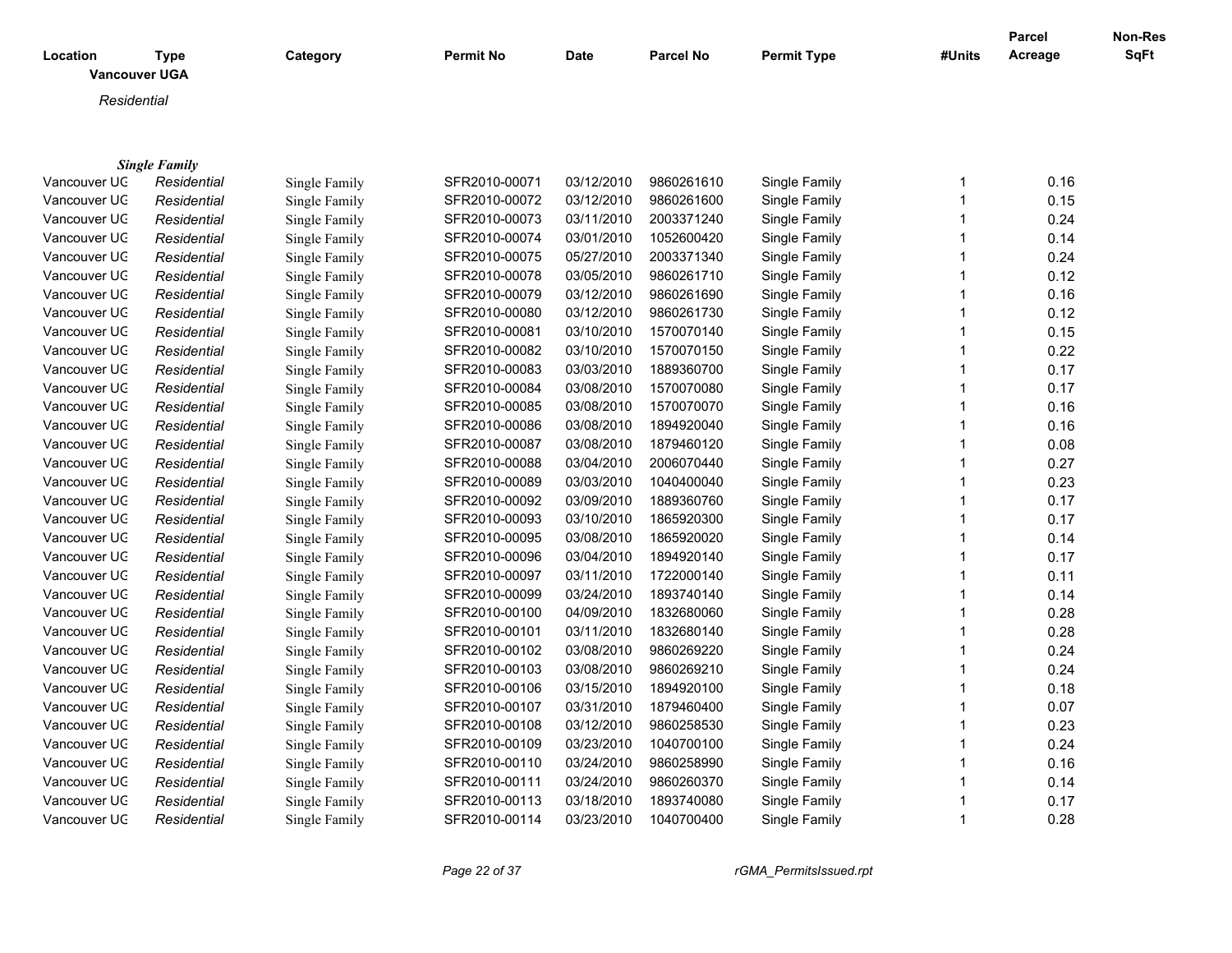| Location<br><b>Vancouver UGA</b> | <b>Type</b>          | Category      | Permit No     | Date       | Parcel No  | <b>Permit Type</b> | #Units       | <b>Parcel</b><br>Acreage | Non-Res<br>SqFt |
|----------------------------------|----------------------|---------------|---------------|------------|------------|--------------------|--------------|--------------------------|-----------------|
|                                  |                      |               |               |            |            |                    |              |                          |                 |
| Residential                      |                      |               |               |            |            |                    |              |                          |                 |
|                                  |                      |               |               |            |            |                    |              |                          |                 |
|                                  | <b>Single Family</b> |               |               |            |            |                    |              |                          |                 |
| Vancouver UC                     | Residential          | Single Family | SFR2010-00115 | 03/22/2010 | 1570070090 | Single Family      | 1            | 0.12                     |                 |
| Vancouver UC                     | Residential          | Single Family | SFR2010-00116 | 03/22/2010 | 1570070110 | Single Family      | $\mathbf{1}$ | 0.12                     |                 |
| Vancouver UC                     | Residential          | Single Family | SFR2010-00117 | 03/22/2010 | 1570070130 | Single Family      | 1            | 0.15                     |                 |
| Vancouver UC                     | Residential          | Single Family | SFR2010-00118 | 03/22/2010 | 1570070060 | Single Family      | $\mathbf{1}$ | 0.12                     |                 |
| Vancouver UC                     | Residential          | Single Family | SFR2010-00119 | 03/22/2010 | 1879460160 | Single Family      | $\mathbf{1}$ | 0.06                     |                 |
| Vancouver UC                     | Residential          | Single Family | SFR2010-00120 | 03/29/2010 | 9860260130 | Single Family      | 1            | 0.13                     |                 |
| Vancouver UC                     | Residential          | Single Family | SFR2010-00121 | 03/05/2010 | 9860258810 | Single Family      | $\mathbf{1}$ | 0.12                     |                 |
| Vancouver UC                     | Residential          | Single Family | SFR2010-00122 | 04/09/2010 | 2006070360 | Single Family      | 1            | 0.28                     |                 |
| Vancouver UC                     | Residential          | Single Family | SFR2010-00123 | 03/26/2010 | 1195750060 | Single Family      | $\mathbf{1}$ | 0.12                     |                 |
| Vancouver UC                     | Residential          | Single Family | SFR2010-00126 | 03/29/2010 | 1819080280 | Single Family      | 1            | 0.24                     |                 |
| Vancouver UC                     | Residential          | Single Family | SFR2010-00127 | 03/24/2010 | 1081600400 | Single Family      | 1            | 0.15                     |                 |
| Vancouver UC                     | Residential          | Single Family | SFR2010-00128 | 03/26/2010 | 1895570100 | Single Family      | 1            | 0.11                     |                 |
| Vancouver UC                     | Residential          | Single Family | SFR2010-00129 | 03/26/2010 | 9860264710 | Single Family      | 1            | 0.14                     |                 |
| Vancouver UC                     | Residential          | Single Family | SFR2010-00130 | 03/31/2010 | 2006070200 | Single Family      | 1            | 0.21                     |                 |
| Vancouver UC                     | Residential          | Single Family | SFR2010-00132 | 04/09/2010 | 9860260020 | Single Family      | $\mathbf{1}$ | 0.14                     |                 |
| Vancouver UC                     | Residential          | Single Family | SFR2010-00133 | 04/21/2010 | 1049670360 | Single Family      | $\mathbf{1}$ | 0.08                     |                 |
| Vancouver UC                     | Residential          | Single Family | SFR2010-00134 | 04/21/2010 | 1049670350 | Single Family      | $\mathbf{1}$ | 0.06                     |                 |
| Vancouver UC                     | Residential          | Single Family | SFR2010-00135 | 04/07/2010 | 1049670370 | Single Family      | $\mathbf{1}$ | 0.08                     |                 |
| Vancouver UC                     | Residential          | Single Family | SFR2010-00136 | 04/07/2010 | 1049670390 | Single Family      | $\mathbf{1}$ | 0.06                     |                 |
| Vancouver UC                     | Residential          | Single Family | SFR2010-00137 | 04/07/2010 | 1049670380 | Single Family      | $\mathbf{1}$ | 0.06                     |                 |
| Vancouver UC                     | Residential          | Single Family | SFR2010-00138 | 03/25/2010 | 1879460660 | Single Family      | $\mathbf{1}$ | 0.08                     |                 |
| Vancouver UC                     | Residential          | Single Family | SFR2010-00139 | 04/01/2010 | 1879460360 | Single Family      | $\mathbf{1}$ | 0.07                     |                 |
| Vancouver UC                     | Residential          | Single Family | SFR2010-00140 | 04/06/2010 | 1996230320 | Single Family      |              | 0.23                     |                 |
| Vancouver UC                     | Residential          | Single Family | SFR2010-00141 | 04/07/2010 | 9860260000 | Single Family      | 1            | 0.13                     |                 |
| Vancouver UC                     | Residential          | Single Family | SFR2010-00142 | 04/09/2010 | 9860258700 | Single Family      | 1            | 0.18                     |                 |
| Vancouver UC                     | Residential          | Single Family | SFR2010-00143 | 05/04/2010 | 2003371360 | Single Family      | $\mathbf{1}$ | 0.23                     |                 |
| Vancouver UC                     | Residential          | Single Family | SFR2010-00145 | 04/07/2010 | 1879460380 | Single Family      | 1            | 0.07                     |                 |
| Vancouver UC                     | Residential          | Single Family | SFR2010-00146 | 07/02/2010 | 1849760000 | Single Family      | $\mathbf{1}$ | 1.10                     |                 |
| Vancouver UC                     | Residential          | Single Family | SFR2010-00148 | 03/26/2010 | 1859600160 | Single Family      | 1            | 0.21                     |                 |
| Vancouver UC                     | Residential          | Single Family | SFR2010-00149 | 03/26/2010 | 1859600140 | Single Family      | 1            | 0.22                     |                 |
| Vancouver UC                     | Residential          | Single Family | SFR2010-00150 | 04/02/2010 | 1464490120 | Single Family      | 1            | 0.16                     |                 |
| Vancouver UC                     | Residential          | Single Family | SFR2010-00151 | 05/06/2010 | 1859600220 | Single Family      | 1            | 0.24                     |                 |
| Vancouver UC                     | Residential          | Single Family | SFR2010-00152 | 04/19/2010 | 1859600020 | Single Family      | 1            | 0.23                     |                 |
| Vancouver UC                     | Residential          | Single Family | SFR2010-00154 | 04/01/2010 | 1879460200 | Single Family      | 1            | 0.06                     |                 |
| Vancouver UC                     | Residential          | Single Family | SFR2010-00155 | 04/01/2010 | 1879460700 | Single Family      | $\mathbf{1}$ | 0.07                     |                 |
|                                  |                      |               |               |            |            |                    |              |                          |                 |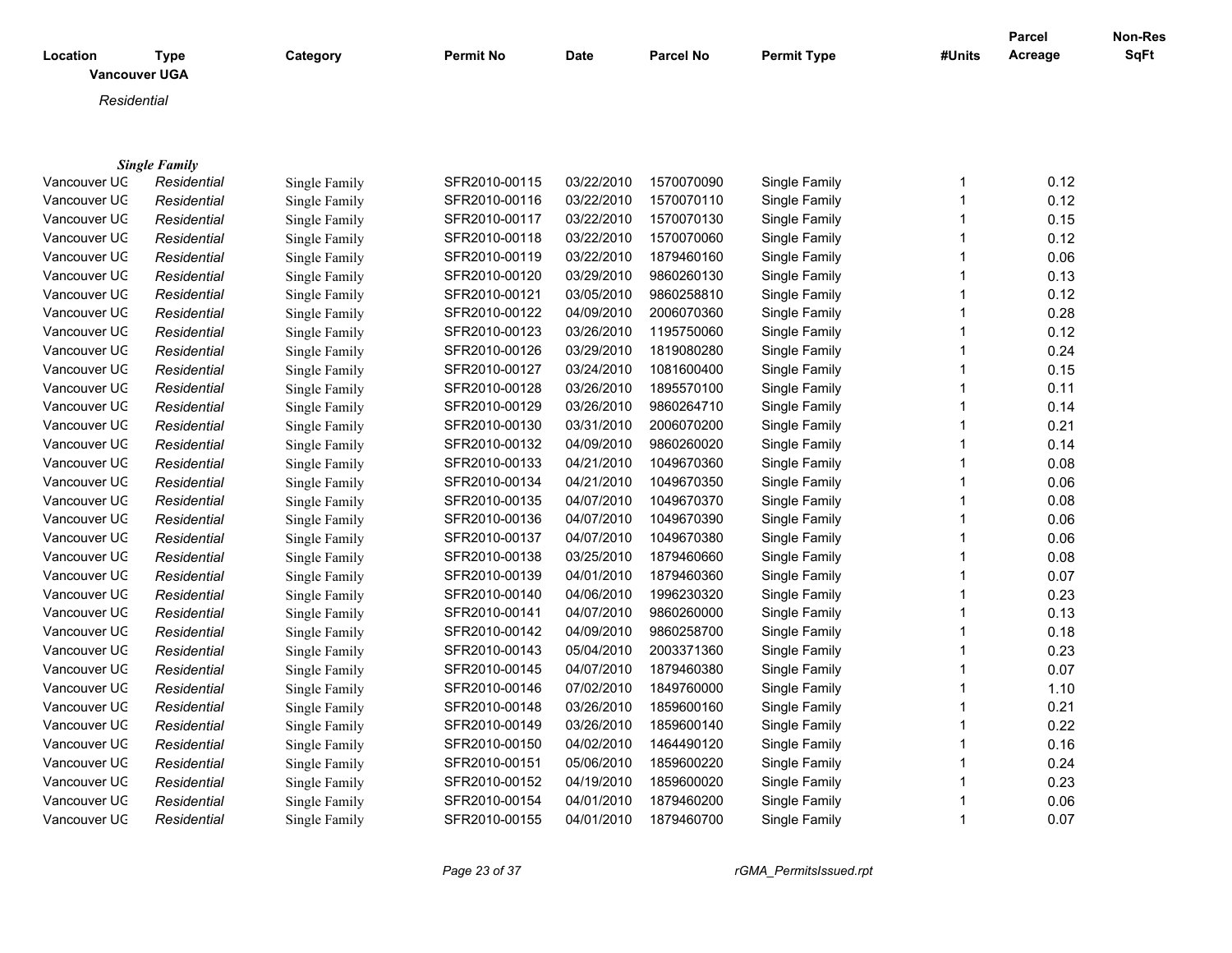| <b>Location</b> | <b>Type</b><br><b>Vancouver UGA</b> | Category      | <b>Permit No</b> | <b>Date</b> | <b>Parcel No</b> | <b>Permit Type</b> | #Units | <b>Parcel</b><br>Acreage | Non-Res<br>SqFt |
|-----------------|-------------------------------------|---------------|------------------|-------------|------------------|--------------------|--------|--------------------------|-----------------|
| Residential     |                                     |               |                  |             |                  |                    |        |                          |                 |
|                 |                                     |               |                  |             |                  |                    |        |                          |                 |
| Vancouver UC    | <b>Single Family</b><br>Residential | Single Family | SFR2010-00156    | 04/15/2010  | 9860280950       | Single Family      |        | 0.26                     |                 |
| Vancouver UC    | Residential                         | Single Family | SFR2010-00157    | 04/15/2010  | 9860280940       | Single Family      |        | 0.26                     |                 |
| Vancouver UC    | Residential                         | Single Family | SFR2010-00158    | 04/16/2010  | 1042600050       | Single Family      |        | 0.16                     |                 |
| Vancouver UC    | Residential                         | Single Family | SFR2010-00160    | 03/30/2010  | 1877670020       | Single Family      |        | 0.07                     |                 |
| Vancouver UC    | Residential                         |               | SFR2010-00161    | 03/30/2010  | 1877670040       | Single Family      |        | 0.06                     |                 |
|                 |                                     | Single Family |                  |             |                  |                    |        |                          |                 |
| Vancouver UC    | Residential                         | Single Family | SFR2010-00169    | 04/14/2010  | 1570070020       | Single Family      |        | 0.12                     |                 |
| Vancouver UC    | Residential                         | Single Family | SFR2010-00170    | 04/14/2010  | 1570070050       | Single Family      |        | 0.12                     |                 |
| Vancouver UC    | Residential                         | Single Family | SFR2010-00171    | 04/08/2010  | 9860258550       | Single Family      |        | 0.24                     |                 |
| Vancouver UC    | Residential                         | Single Family | SFR2010-00172    | 04/14/2010  | 1570070030       | Single Family      |        | 0.12                     |                 |
| Vancouver UC    | Residential                         | Single Family | SFR2010-00173    | 04/14/2010  | 1570070010       | Single Family      |        | 0.12                     |                 |
| Vancouver UC    | Residential                         | Single Family | SFR2010-00174    | 04/14/2010  | 1570070040       | Single Family      |        | 0.12                     |                 |
| Vancouver UC    | Residential                         | Single Family | SFR2010-00177    | 04/05/2010  | 1894920340       | Single Family      |        | 0.17                     |                 |
| Vancouver UC    | Residential                         | Single Family | SFR2010-00178    | 05/03/2010  | 1889360140       | Single Family      |        | 0.17                     |                 |

Vancouver UGA *Residential* Single Family SFR2010-00180 04/09/2010 1879460340 Single Family 1 0.06 Vancouver UGA *Residential* Single Family SFR2010-00185 04/22/2010 1042990170 Single Family 1 0.14 Vancouver UGA *Residential* Single Family SFR2010-00186 04/22/2010 1042990160 Single Family 1 0.14 Vancouver UGA *Residential* Single Family SFR2010-00187 04/30/2010 1541660100 Single Family 1 0.09 Vancouver UGA *Residential* Single Family SFR2010-00188 04/30/2010 9860258520 Single Family 1 0.23 Vancouver UGA *Residential* Single Family SFR2010-00189 04/15/2010 1877670080 Single Family 1 0.07 Vancouver UGA *Residential* Single Family SFR2010-00190 04/15/2010 1877670060 Single Family 1 0.07 Vancouver UGA *Residential* Single Family SFR2010-00191 04/16/2010 9860262950 Single Family 1 0.17 Vancouver UGA *Residential* Single Family SFR2010-00193 04/30/2010 9860258400 Single Family 1 0.13 Vancouver UGA *Residential* Single Family SFR2010-00194 05/17/2010 9860258420 Single Family 1 0.13 Vancouver UGA *Residential* Single Family SFR2010-00195 05/06/2010 1837080520 Single Family 1 0.55 Vancouver UGA *Residential* Single Family SFR2010-00197 05/12/2010 1832680100 Single Family 1 0.29 Vancouver UGA *Residential* Single Family SFR2010-00199 05/17/2010 1832680160 Single Family 1 0.28 Vancouver UGA *Residential* Single Family SFR2010-00201 04/30/2010 9860258390 Single Family 1 0.14 Vancouver UGA *Residential* Single Family SFR2010-00202 04/20/2010 9860281130 Single Family 1 0.38 Vancouver UGA *Residential* Single Family SFR2010-00203 05/28/2010 0995190000 Single Family 1 0.65 Vancouver UGA *Residential* Single Family SFR2010-00206 06/04/2010 2003370760 Single Family 1 0.23 Vancouver UGA *Residential* Single Family SFR2010-00207 04/27/2010 1040700320 Single Family 1 0.27 Vancouver UGA *Residential* Single Family SFR2010-00208 05/12/2010 1541660020 Single Family 1 0.11 Vancouver UGA *Residential* Single Family SFR2010-00209 04/22/2010 1877670100 Single Family 1 0.06 Vancouver UGA *Residential* Single Family SFR2010-00210 04/22/2010 1877670120 Single Family 1 0.07 Vancouver UGA *Residential* Single Family SFR2010-00211 06/03/2010 2003370940 Single Family 1 0.23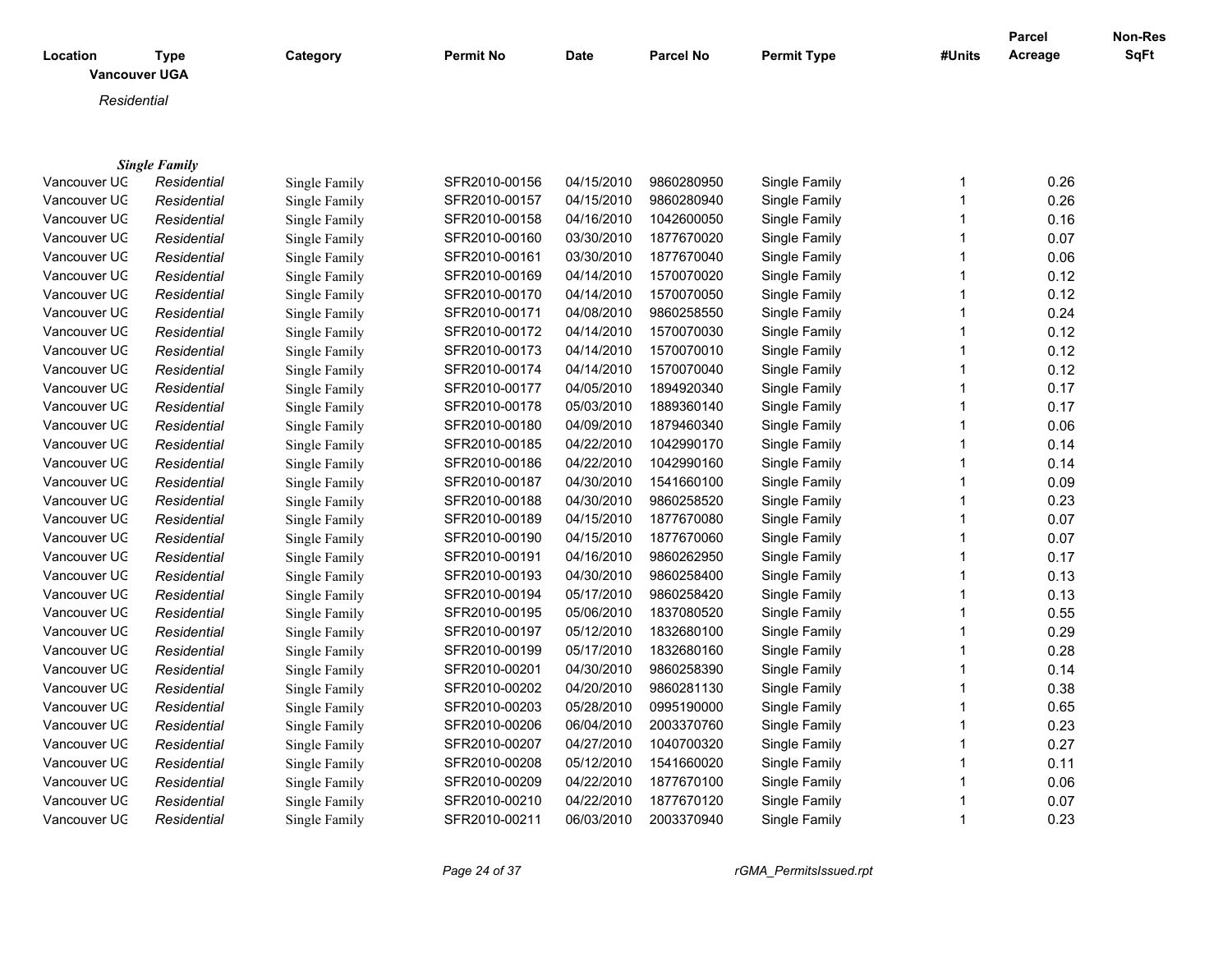| Location      | Type<br><b>Vancouver UGA</b> | Category      | <b>Permit No</b> | Date       | <b>Parcel No</b> | <b>Permit Type</b> | #Units | <b>Parcel</b><br>Acreage | Non-Res<br><b>SqFt</b> |
|---------------|------------------------------|---------------|------------------|------------|------------------|--------------------|--------|--------------------------|------------------------|
| Residential   |                              |               |                  |            |                  |                    |        |                          |                        |
|               | <b>Single Family</b>         |               |                  |            |                  |                    |        |                          |                        |
| Vancouver UC  | Residential                  | Single Family | SFR2010-00212    | 06/03/2010 | 2003370100       | Single Family      |        | 0.23                     |                        |
| Vancouver UC  | Residential                  | Single Family | SFR2010-00213    | 05/27/2010 | 2003370140       | Single Family      |        | 0.23                     |                        |
| Vancouver LIC | Residential                  | Single Family | SER2010-00215    | 08/10/2010 | 1570070200       | Single Family      |        | 0.12                     |                        |

| vancouver UG | Residential | Single Family | SFR2010-00213 | 05/27/2010 | 2003370140 | Single Family | 0.23 |
|--------------|-------------|---------------|---------------|------------|------------|---------------|------|
| Vancouver UC | Residential | Single Family | SFR2010-00215 | 08/10/2010 | 1570070200 | Single Family | 0.12 |
| Vancouver UC | Residential | Single Family | SFR2010-00216 | 08/10/2010 | 1570070210 | Single Family | 0.12 |
| Vancouver UC | Residential | Single Family | SFR2010-00217 | 08/10/2010 | 1570070220 | Single Family | 0.12 |
| Vancouver UC | Residential | Single Family | SFR2010-00218 | 08/10/2010 | 1570070230 | Single Family | 0.13 |
| Vancouver UC | Residential | Single Family | SFR2010-00220 | 05/07/2010 | 1042800010 | Single Family | 0.14 |
| Vancouver UC | Residential | Single Family | SFR2010-00221 | 04/22/2010 | 1042990210 | Single Family | 0.17 |
| Vancouver UC | Residential | Single Family | SFR2010-00223 | 06/16/2010 | 1889360160 | Single Family | 0.18 |
| Vancouver UC | Residential | Single Family | SFR2010-00224 | 05/20/2010 | 1877670220 | Single Family | 0.06 |
| Vancouver UC | Residential | Single Family | SFR2010-00225 | 05/20/2010 | 1877670200 | Single Family | 0.07 |
| Vancouver UC | Residential | Single Family | SFR2010-00226 | 04/23/2010 | 1195750480 | Single Family | 0.12 |
| Vancouver UC | Residential | Single Family | SFR2010-00227 | 06/01/2010 | 1607581560 | Single Family | 0.06 |
| Vancouver UC | Residential | Single Family | SFR2010-00228 | 06/16/2010 | 1851780940 | Single Family | 0.31 |
| Vancouver UC | Residential | Single Family | SFR2010-00229 | 06/01/2010 | 1607581580 | Single Family | 0.05 |
| Vancouver UC | Residential | Single Family | SFR2010-00230 | 06/01/2010 | 1607581600 | Single Family | 0.08 |
| Vancouver UC | Residential | Single Family | SFR2010-00231 | 05/24/2010 | 1854410140 | Single Family | 0.21 |
| Vancouver UC | Residential | Single Family | SFR2010-00233 | 06/02/2010 | 2003370160 | Single Family | 0.23 |
| Vancouver UC | Residential | Single Family | SFR2010-00234 | 06/10/2010 | 1607581840 | Single Family | 0.06 |
| Vancouver UC | Residential | Single Family | SFR2010-00235 | 06/15/2010 | 2003370960 | Single Family | 0.26 |
| Vancouver UC | Residential | Single Family | SFR2010-00236 | 06/10/2010 | 1607581860 | Single Family | 0.06 |
| Vancouver UC | Residential | Single Family | SFR2010-00237 | 06/10/2010 | 1607581880 | Single Family | 0.06 |
| Vancouver UC | Residential | Single Family | SFR2010-00238 | 06/02/2010 | 2003370120 | Single Family | 0.23 |
| Vancouver UC | Residential | Single Family | SFR2010-00239 | 06/10/2010 | 1607581900 | Single Family | 0.07 |
| Vancouver UC | Residential | Single Family | SFR2010-00242 | 06/02/2010 | 1045301530 | Single Family | 0.20 |
| Vancouver UC | Residential | Single Family | SFR2010-00243 | 06/02/2010 | 1045301520 | Single Family | 0.15 |
| Vancouver UC | Residential | Single Family | SFR2010-00244 | 06/16/2010 | 1081600260 | Single Family | 0.12 |
| Vancouver UC | Residential | Single Family | SFR2010-00247 | 06/04/2010 | 1816770220 | Single Family | 0.12 |
| Vancouver UC | Residential | Single Family | SFR2010-00250 | 06/16/2010 | 1889360680 | Single Family | 0.18 |
| Vancouver UC | Residential | Single Family | SFR2010-00251 | 05/12/2010 | 9860260980 | Single Family | 0.21 |
| Vancouver UC | Residential | Single Family | SFR2010-00252 | 05/24/2010 | 9860261160 | Single Family | 0.23 |
| Vancouver UC | Residential | Single Family | SFR2010-00253 | 05/18/2010 | 9860260270 | Single Family | 0.15 |
| Vancouver UC | Residential | Single Family | SFR2010-00254 | 05/26/2010 | 9860268440 | Single Family | 0.23 |
| Vancouver UC | Residential | Single Family | SFR2010-00255 | 06/08/2010 | 1894920300 | Single Family | 0.16 |
| Vancouver UC | Residential | Single Family | SFR2010-00260 | 06/18/2010 | 9860264720 | Single Family | 0.14 |
|              |             |               |               |            |            |               |      |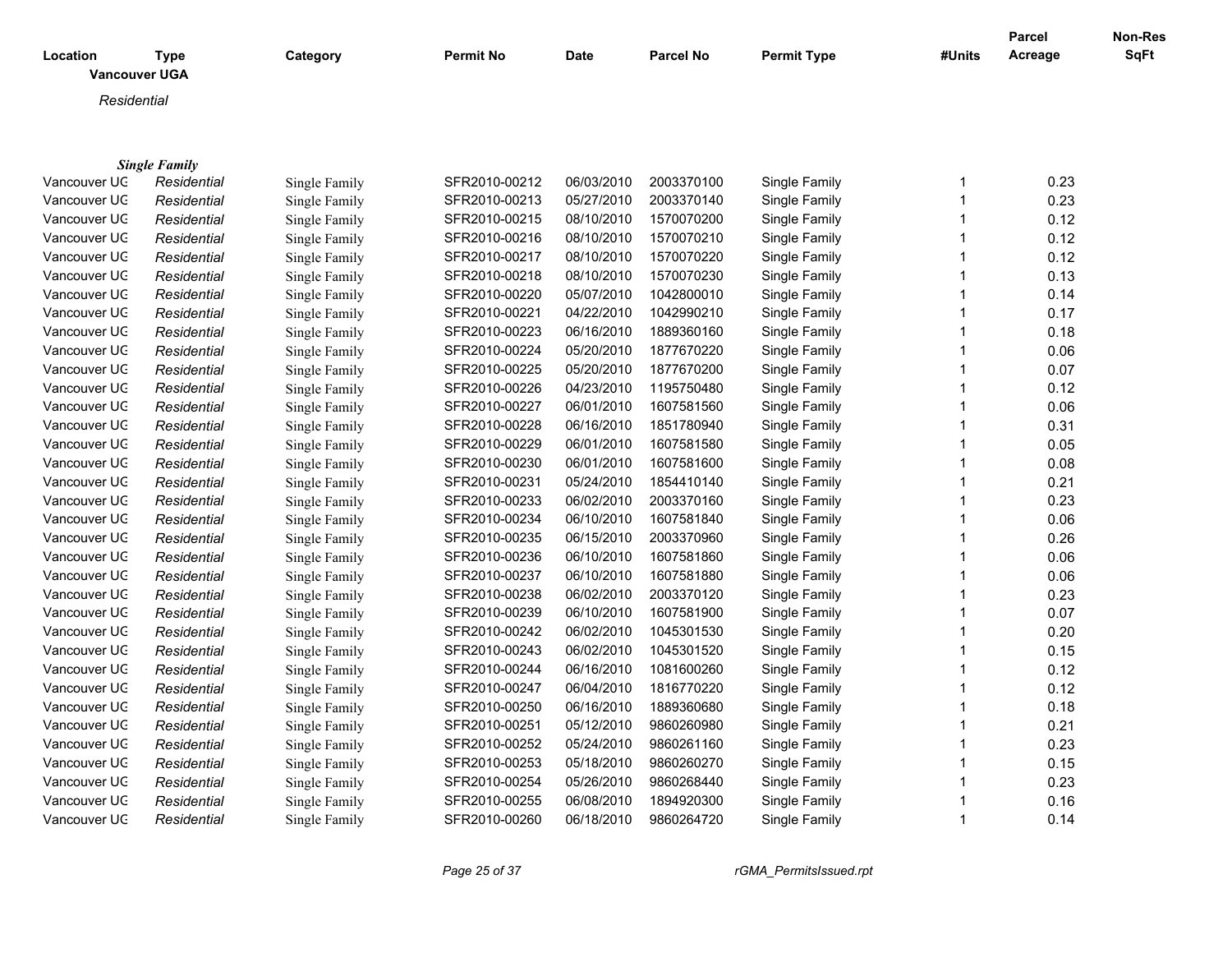| <b>Location</b><br><b>Vancouver UGA</b> | Type                 | Category      | <b>Permit No</b>                                 | <b>Date</b> | <b>Parcel No</b>                                    | <b>Permit Type</b> | #Units | Parcel<br>Acreage | Non-Res<br><b>SqFt</b> |
|-----------------------------------------|----------------------|---------------|--------------------------------------------------|-------------|-----------------------------------------------------|--------------------|--------|-------------------|------------------------|
| Residential                             |                      |               |                                                  |             |                                                     |                    |        |                   |                        |
|                                         |                      |               |                                                  |             |                                                     |                    |        |                   |                        |
|                                         | <b>Single Family</b> |               |                                                  |             |                                                     |                    |        |                   |                        |
| Vancouver UC                            | Residential          | Single Family | SFR2010-00261                                    | 06/14/2010  | 1564350880                                          | Single Family      |        | 0.10              |                        |
| Vancouver UC                            | Residential          | Single Family | SFR2010-00262                                    | 06/22/2010  | 1042990270                                          | Single Family      |        | 0.14              |                        |
| Vancouver UC                            | Residential          | Single Family | SFR2010-00263                                    | 06/21/2010  | 1897680110                                          | Single Family      |        | 0.12              |                        |
| Vancouver UC                            | Residential          | Single Family | SFR2010-00265                                    | 06/21/2010  | 1816770320                                          | Single Family      |        | 0.17              |                        |
| Vancouver UC                            | Residential          | Single Family | SFR2010-00266                                    | 08/19/2010  | 1050001600                                          | Single Family      |        | 0.07              |                        |
| Vancouver UC                            | Residential          | Single Family | SFR2010-00267                                    | 08/19/2010  | 1050001580                                          | Single Family      |        | 0.07              |                        |
| Vancouver UC                            | Residential          | Single Family | SFR2010-00268                                    | 07/06/2010  | 1058960000                                          | Single Family      |        | 0.31              |                        |
| Vancouver UC                            | Residential          | Single Family | SFR2010-00269                                    | 06/23/2010  | 9860258610                                          | Single Family      |        | 0.14              |                        |
| $\overline{a}$                          |                      |               | $\sim$ $\sim$ $\sim$ $\sim$ $\sim$ $\sim$ $\sim$ | 0.01010010  | $\begin{array}{c} \n\text{maxmin} \\ \n\end{array}$ |                    |        |                   |                        |

| Vancouver UC | Residential | Single Family | SFR2010-00268 | 07/06/2010 | 1058960000 | Single Family | 0.31 |
|--------------|-------------|---------------|---------------|------------|------------|---------------|------|
| Vancouver UC | Residential | Single Family | SFR2010-00269 | 06/23/2010 | 9860258610 | Single Family | 0.14 |
| Vancouver UC | Residential | Single Family | SFR2010-00270 | 06/04/2010 | 9860259010 | Single Family | 0.16 |
| Vancouver UC | Residential | Single Family | SFR2010-00271 | 06/23/2010 | 1879460680 | Single Family | 0.08 |
| Vancouver UC | Residential | Single Family | SFR2010-00272 | 06/08/2010 | 1042990220 | Single Family | 0.17 |
| Vancouver UC | Residential | Single Family | SFR2010-00273 | 07/28/2010 | 1819000000 | Single Family | 0.34 |
| Vancouver UC | Residential | Single Family | SFR2010-00274 | 06/08/2010 | 0995350540 | Single Family | 0.13 |
| Vancouver UC | Residential | Single Family | SFR2010-00276 | 07/13/2010 | 1872280000 | Single Family | 0.22 |
| Vancouver UC | Residential | Single Family | SFR2010-00280 | 06/30/2010 | 2006070660 | Single Family | 0.24 |
| Vancouver UC | Residential | Single Family | SFR2010-00282 | 07/02/2010 | 1040700160 | Single Family | 0.23 |
| Vancouver UC | Residential | Single Family | SFR2010-00284 | 07/08/2010 | 1197400900 | Single Family | 0.14 |
| Vancouver UC | Residential | Single Family | SFR2010-00285 | 06/14/2010 | 1564351240 | Single Family | 0.13 |
| Vancouver UC | Residential | Single Family | SFR2010-00287 | 06/16/2010 | 1889440260 | Single Family | 0.13 |
| Vancouver UC | Residential | Single Family | SFR2010-00289 | 07/21/2010 | 1819080020 | Single Family | 0.24 |
| Vancouver UC | Residential | Single Family | SFR2010-00291 | 07/21/2010 | 1889360260 | Single Family | 0.23 |
| Vancouver UC | Residential | Single Family | SFR2010-00292 | 07/20/2010 | 9860264740 | Single Family | 0.18 |
| Vancouver UC | Residential | Single Family | SFR2010-00293 | 09/14/2010 | 9860258660 | Single Family | 0.11 |
| Vancouver UC | Residential | Single Family | SFR2010-00294 | 08/03/2010 | 0995350860 | Single Family | 0.13 |
| Vancouver UC | Residential | Single Family | SFR2010-00298 | 07/15/2010 | 1182300440 | Single Family | 0.12 |
| Vancouver UC | Residential | Single Family | SFR2010-00299 | 07/23/2010 | 0979751550 | Single Family | 0.23 |
| Vancouver UC | Residential | Single Family | SFR2010-00301 | 07/21/2010 | 0995350240 | Single Family | 0.13 |
| Vancouver UC | Residential | Single Family | SFR2010-00303 | 07/23/2010 | 1182300620 | Single Family | 0.12 |
| Vancouver UC | Residential | Single Family | SFR2010-00304 | 06/28/2010 | 1040700700 | Single Family | 0.24 |
| Vancouver UC | Residential | Single Family | SFR2010-00305 | 07/14/2010 | 2006070080 | Single Family | 0.27 |
| Vancouver UC | Residential | Single Family | SFR2010-00306 | 07/28/2010 | 1889360400 | Single Family | 0.18 |
| Vancouver UC | Residential | Single Family | SFR2010-00308 | 06/23/2010 | 0995350200 | Single Family | 0.13 |
| Vancouver UC | Residential | Single Family | SFR2010-00309 | 06/23/2010 | 0995350180 | Single Family | 0.15 |
| Vancouver UC | Residential | Single Family | SFR2010-00310 | 07/28/2010 | 1889360780 | Single Family | 0.17 |
| Vancouver UC | Residential | Single Family | SFR2010-00312 | 07/08/2010 | 9860259790 | Single Family | 0.14 |
|              |             |               |               |            |            |               |      |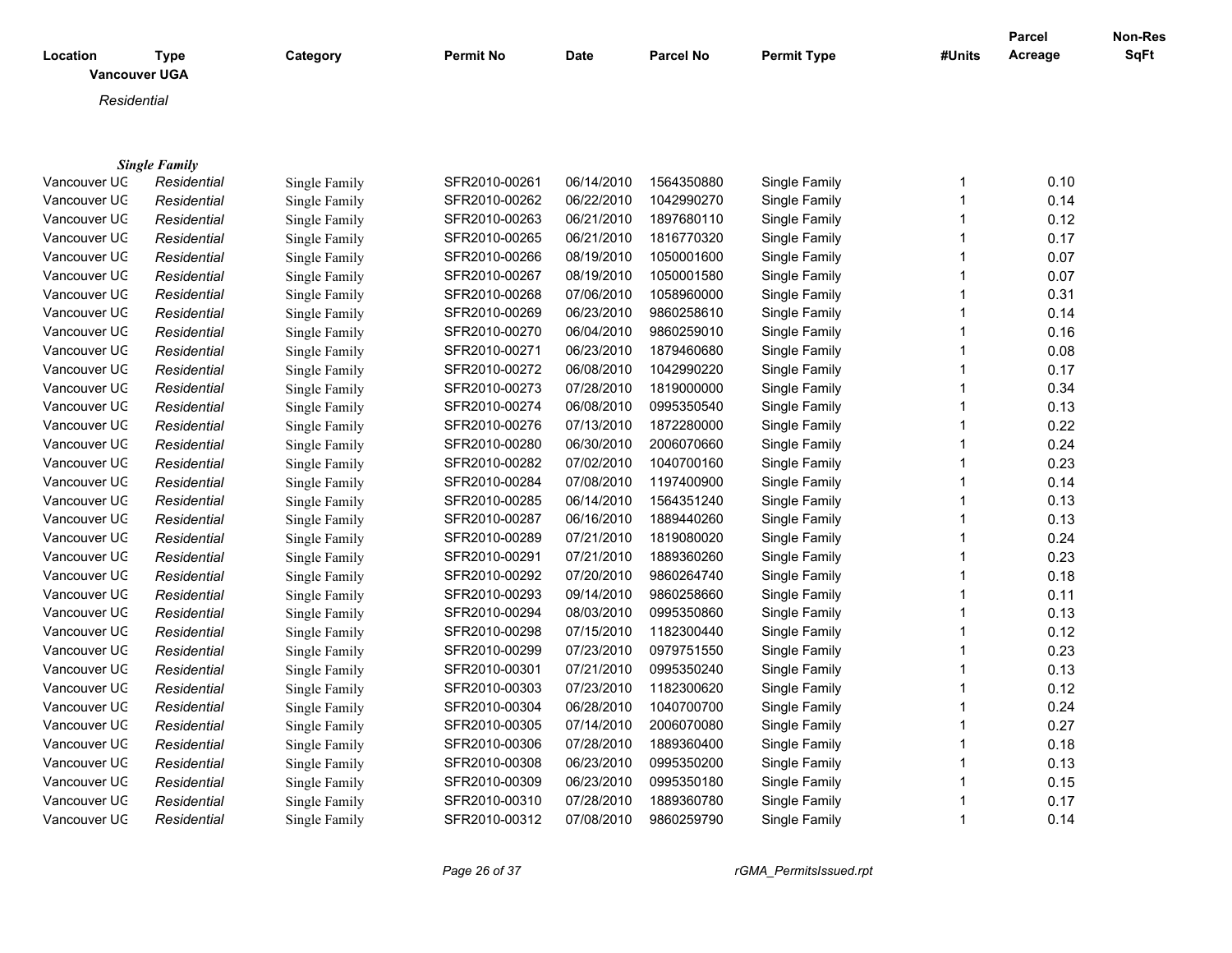| Location | <b>Type</b><br><b>Vancouver UGA</b> | Category | <b>Permit No</b> | <b>Date</b> | <b>Parcel No</b> | <b>Permit Type</b> | #Units | Parcel<br>Acreage | <b>Non-Res</b><br><b>SqFt</b> |
|----------|-------------------------------------|----------|------------------|-------------|------------------|--------------------|--------|-------------------|-------------------------------|
|          | Residential                         |          |                  |             |                  |                    |        |                   |                               |
|          |                                     |          |                  |             |                  |                    |        |                   |                               |

|              | <b>Single Family</b> |               |               |            |            |               |   |      |
|--------------|----------------------|---------------|---------------|------------|------------|---------------|---|------|
| Vancouver UC | Residential          | Single Family | SFR2010-00313 | 07/08/2010 | 9860258890 | Single Family |   | 0.13 |
| Vancouver UC | Residential          | Single Family | SFR2010-00314 | 07/19/2010 | 1856890200 | Single Family |   | 0.17 |
| Vancouver UC | Residential          | Single Family | SFR2010-00316 | 07/23/2010 | 0995350340 | Single Family |   | 0.13 |
| Vancouver UC | Residential          | Single Family | SFR2010-00317 | 08/23/2010 | 2003370400 | Single Family |   | 0.23 |
| Vancouver UC | Residential          | Single Family | SFR2010-00318 | 07/28/2010 | 9860261110 | Single Family |   | 0.51 |
| Vancouver UC | Residential          | Single Family | SFR2010-00319 | 09/02/2010 | 2003370240 | Single Family |   | 0.23 |
| Vancouver UC | Residential          | Single Family | SFR2010-00320 | 12/17/2010 | 1182300180 | Single Family |   | 0.21 |
| Vancouver UC | Residential          | Single Family | SFR2010-00321 | 12/17/2010 | 1182300420 | Single Family |   | 0.12 |
| Vancouver UC | Residential          | Single Family | SFR2010-00322 | 12/17/2010 | 1182300780 | Single Family |   | 0.16 |
| Vancouver UC | Residential          | Single Family | SFR2010-00323 | 07/21/2010 | 1889360660 | Single Family |   | 0.18 |
| Vancouver UC | Residential          | Single Family | SFR2010-00324 | 08/26/2010 | 1050000320 | Single Family |   | 0.07 |
| Vancouver UC | Residential          | Single Family | SFR2010-00325 | 08/26/2010 | 1050000300 | Single Family |   | 0.07 |
| Vancouver UC | Residential          | Single Family | SFR2010-00326 | 07/27/2010 | 1895570080 | Single Family |   | 0.11 |
| Vancouver UC | Residential          | Single Family | SFR2010-00329 | 07/21/2010 | 1816770340 | Single Family |   | 0.15 |
| Vancouver UC | Residential          | Single Family | SFR2010-00330 | 08/03/2010 | 9860283830 | Single Family |   | 0.23 |
| Vancouver UC | Residential          | Single Family | SFR2010-00331 | 08/20/2010 | 1879460720 | Single Family |   | 0.07 |
| Vancouver UC | Residential          | Single Family | SFR2010-00332 | 07/29/2010 | 1040400140 | Single Family |   | 0.23 |
| Vancouver UC | Residential          | Single Family | SFR2010-00334 | 08/12/2010 | 2003370220 | Single Family |   | 0.23 |
| Vancouver UC | Residential          | Single Family | SFR2010-00335 | 08/23/2010 | 2003370380 | Single Family |   | 0.23 |
| Vancouver UC | Residential          | Single Family | SFR2010-00336 | 07/13/2010 | 1195750620 | Single Family |   | 0.12 |
| Vancouver UC | Residential          | Single Family | SFR2010-00337 | 07/28/2010 | 0995350220 | Single Family |   | 0.13 |
| Vancouver UC | Residential          | Single Family | SFR2010-00338 | 08/16/2010 | 1873610180 | Single Family |   | 0.20 |
| Vancouver UC | Residential          | Single Family | SFR2010-00340 | 09/10/2010 | 9860261070 | Single Family |   | 0.37 |
| Vancouver UC | Residential          | Single Family | SFR2010-00342 | 09/02/2010 | 2003371020 | Single Family |   | 0.24 |
| Vancouver UC | Residential          | Single Family | SFR2010-00347 | 08/13/2010 | 1464490440 | Single Family |   | 0.19 |
| Vancouver UC | Residential          | Single Family | SFR2010-00349 | 08/19/2010 | 1569460820 | Single Family |   | 0.10 |
| Vancouver UC | Residential          | Single Family | SFR2010-00350 | 08/19/2010 | 1569460660 | Single Family |   | 0.10 |
| Vancouver UC | Residential          | Single Family | SFR2010-00353 | 08/11/2010 | 1043520140 | Single Family |   | 0.17 |
| Vancouver UC | Residential          | Single Family | SFR2010-00354 | 08/05/2010 | 9860261180 | Single Family |   | 0.23 |
| Vancouver UC | Residential          | Single Family | SFR2010-00355 | 08/11/2010 | 1043520120 | Single Family |   | 0.22 |
| Vancouver UC | Residential          | Single Family | SFR2010-00356 | 08/04/2010 | 1897680120 | Single Family |   | 0.12 |
| Vancouver UC | Residential          | Single Family | SFR2010-00358 | 08/10/2010 | 1889440360 | Single Family |   | 0.16 |
| Vancouver UC | Residential          | Single Family | SFR2010-00359 | 08/12/2010 | 1722000120 | Single Family |   | 0.11 |
| Vancouver UC | Residential          | Single Family | SFR2010-00360 | 07/22/2010 | 1865920180 | Single Family |   | 0.12 |
| Vancouver UC | Residential          | Single Family | SFR2010-00362 | 08/11/2010 | 2006070700 | Single Family | 1 | 0.23 |

*Page 27 of 37 rGMA\_PermitsIssued.rpt*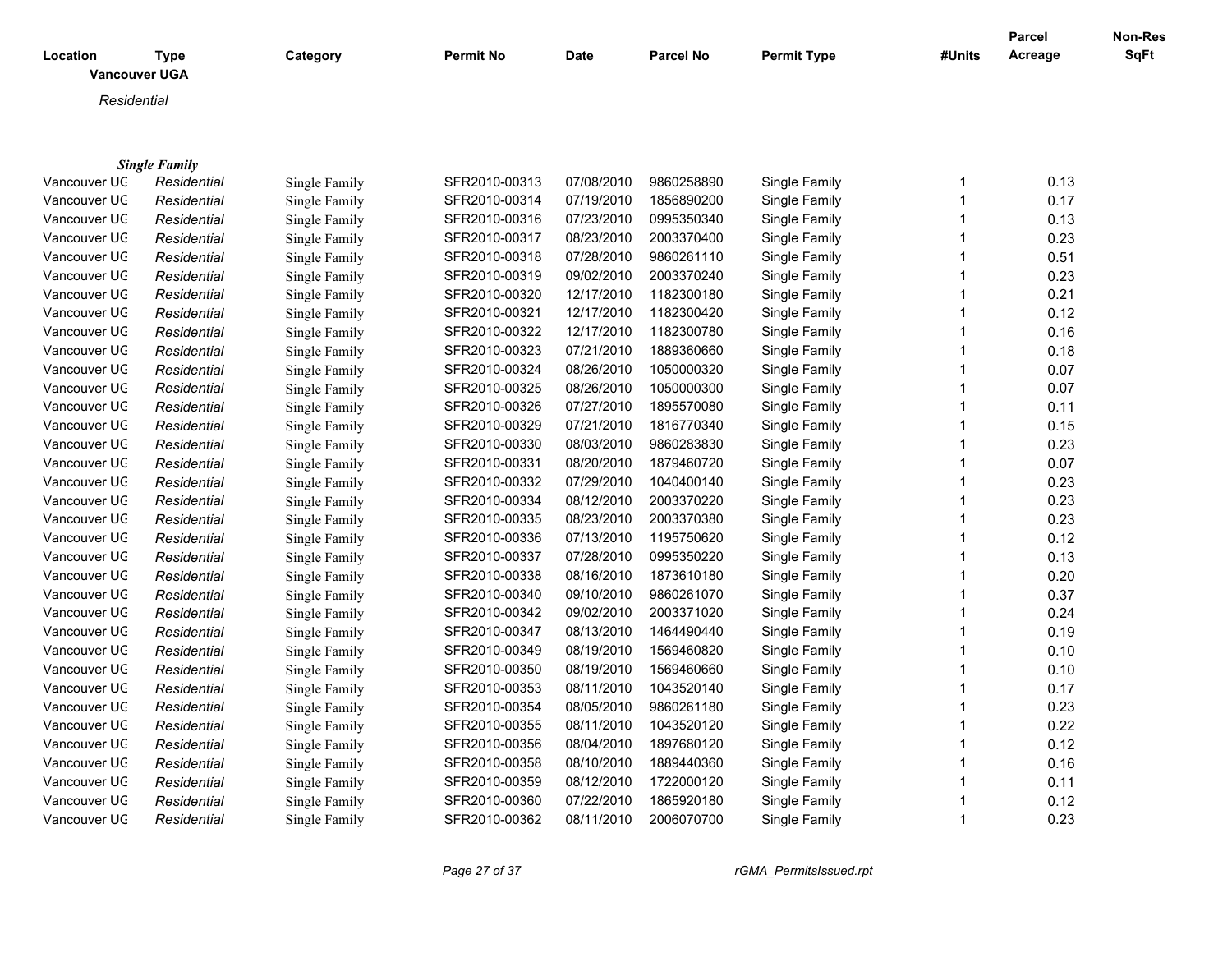| Location     | <b>Type</b><br><b>Vancouver UGA</b> | Category      | <b>Permit No</b> | <b>Date</b> | <b>Parcel No</b> | <b>Permit Type</b> | #Units | Parcel<br>Acreage | Non-Res<br><b>SqFt</b> |
|--------------|-------------------------------------|---------------|------------------|-------------|------------------|--------------------|--------|-------------------|------------------------|
|              | Residential                         |               |                  |             |                  |                    |        |                   |                        |
|              |                                     |               |                  |             |                  |                    |        |                   |                        |
|              |                                     |               |                  |             |                  |                    |        |                   |                        |
|              | <b>Single Family</b>                |               |                  |             |                  |                    |        |                   |                        |
| Vancouver UC | Residential                         | Single Family | SFR2010-00363    | 09/10/2010  | 1879461220       | Single Family      | 1      | 0.08              |                        |
| Vancouver UC | Residential                         | Single Family | SFR2010-00364    | 08/20/2010  | 1868540100       | Single Family      | 1      | 0.08              |                        |
| Vancouver UC | Residential                         | Single Family | SFR2010-00365    | 08/20/2010  | 1868540120       | Single Family      |        | 0.08              |                        |
| Vancouver UC | Residential                         | Single Family | SFR2010-00367    | 08/20/2010  | 1879460820       | Single Family      |        | 0.06              |                        |
| Vancouver UC | Residential                         | Single Family | SFR2010-00369    | 08/19/2010  | 1832680120       | Single Family      |        | 0.28              |                        |
| Vancouver UC | Residential                         | Single Family | SFR2010-00370    | 08/20/2010  | 1195750510       | Single Family      |        | 0.12              |                        |
| Vancouver UC | Residential                         | Single Family | SFR2010-00372    | 08/13/2010  | 9860260070       | Single Family      |        | 0.12              |                        |
| Vancouver UC | Residential                         | Single Family | SFR2010-00375    | 08/30/2010  | 9860261130       | Single Family      |        | 0.30              |                        |
| Vancouver UC | Residential                         | Single Family | SFR2010-00376    | 09/03/2010  | 9860261200       | Single Family      |        | 0.29              |                        |
| Vancouver UC | Residential                         | Single Family | SFR2010-00379    | 09/09/2010  | 9860261000       | Single Family      |        | 0.22              |                        |
| Vancouver UC | Residential                         | Single Family | SFR2010-00381    | 12/03/2010  | 1855390000       | Single Family      |        | 1.85              |                        |
| Vancouver UC | Residential                         | Single Family | SFR2010-00382    | 12/03/2010  | 1855390000       | Single Family      |        | 1.85              |                        |
| Vancouver UC | Residential                         | Single Family | SFR2010-00383    | 12/03/2010  | 1855390000       | Single Family      |        | 1.85              |                        |
| Vancouver UC | Residential                         | Single Family | SFR2010-00384    | 12/03/2010  | 1855390000       | Single Family      | 1      | 1.85              |                        |
| Vancouver UC | Residential                         | Single Family | SFR2010-00385    | 09/21/2010  | 1882200020       | Single Family      | 1      | 0.41              |                        |
| Vancouver UC | Residential                         | Single Family | SFR2010-00386    | 09/29/2010  | 1569480420       | Single Family      |        | 0.07              |                        |
| Vancouver UC | Residential                         | Single Family | SFR2010-00387    | 09/17/2010  | 9860259030       | Single Family      |        | 0.14              |                        |
| Vancouver UC | Residential                         | Single Family | SFR2010-00388    | 09/15/2010  | 1042990140       | Single Family      |        | 0.14              |                        |
| Vancouver UC | Residential                         | Single Family | SFR2010-00389    | 09/24/2010  | 0995350400       | Single Family      |        | 0.13              |                        |
| Vancouver UC | Residential                         | Single Family | SFR2010-00391    | 09/21/2010  | 1722000220       | Single Family      |        | 0.16              |                        |
| Vancouver UC | Residential                         | Single Family | SFR2010-00393    | 09/28/2010  | 9860260990       | Single Family      |        | 0.21              |                        |
| Vancouver UC | Residential                         | Single Family | SFR2010-00395    | 09/29/2010  | 9860259000       | Single Family      |        | 0.14              |                        |
| Vancouver UC | Residential                         | Single Family | SFR2010-00396    | 09/14/2010  | 9860258750       | Single Family      |        | 0.09              |                        |
| Vancouver UC | Residential                         | Single Family | SFR2010-00399    | 09/29/2010  | 1889360180       | Single Family      |        | 0.24              |                        |
| Vancouver UC | Residential                         | Single Family | SFR2010-00401    | 10/14/2010  | 9860262960       | Single Family      |        | 0.17              |                        |
| Vancouver UC | Residential                         | Single Family | SFR2010-00405    | 10/05/2010  | 1816771020       | Single Family      | 1      | 0.15              |                        |

Vancouver UGA *Residential* Single Family SFR2010-00407 11/01/2010 9860264690 Single Family 1 0.16 Vancouver UGA *Residential* Single Family SFR2010-00408 10/22/2010 1889360320 Single Family 1 0.20 Vancouver UGA *Residential* Single Family SFR2010-00409 09/28/2010 1040700520 Single Family 1 0.27 Vancouver UGA *Residential* Single Family SFR2010-00410 10/12/2010 0995350880 Single Family 1 0.12 Vancouver UGA *Residential* Single Family SFR2010-00411 10/15/2010 1540360120 Single Family 1 0.12 Vancouver UGA *Residential* Single Family SFR2010-00412 10/20/2010 9860261120 Single Family 1 0.24 Vancouver UGA *Residential* Single Family SFR2010-00413 10/28/2010 9860261150 Single Family 1 0.46 Vancouver UGA *Residential* Single Family SFR2010-00414 10/19/2010 9860258570 Single Family 1 0.16 Vancouver UGA *Residential* Single Family SFR2010-00415 10/04/2010 1195750710 Single Family 1 0.10

*Page 28 of 37 rGMA\_PermitsIssued.rpt*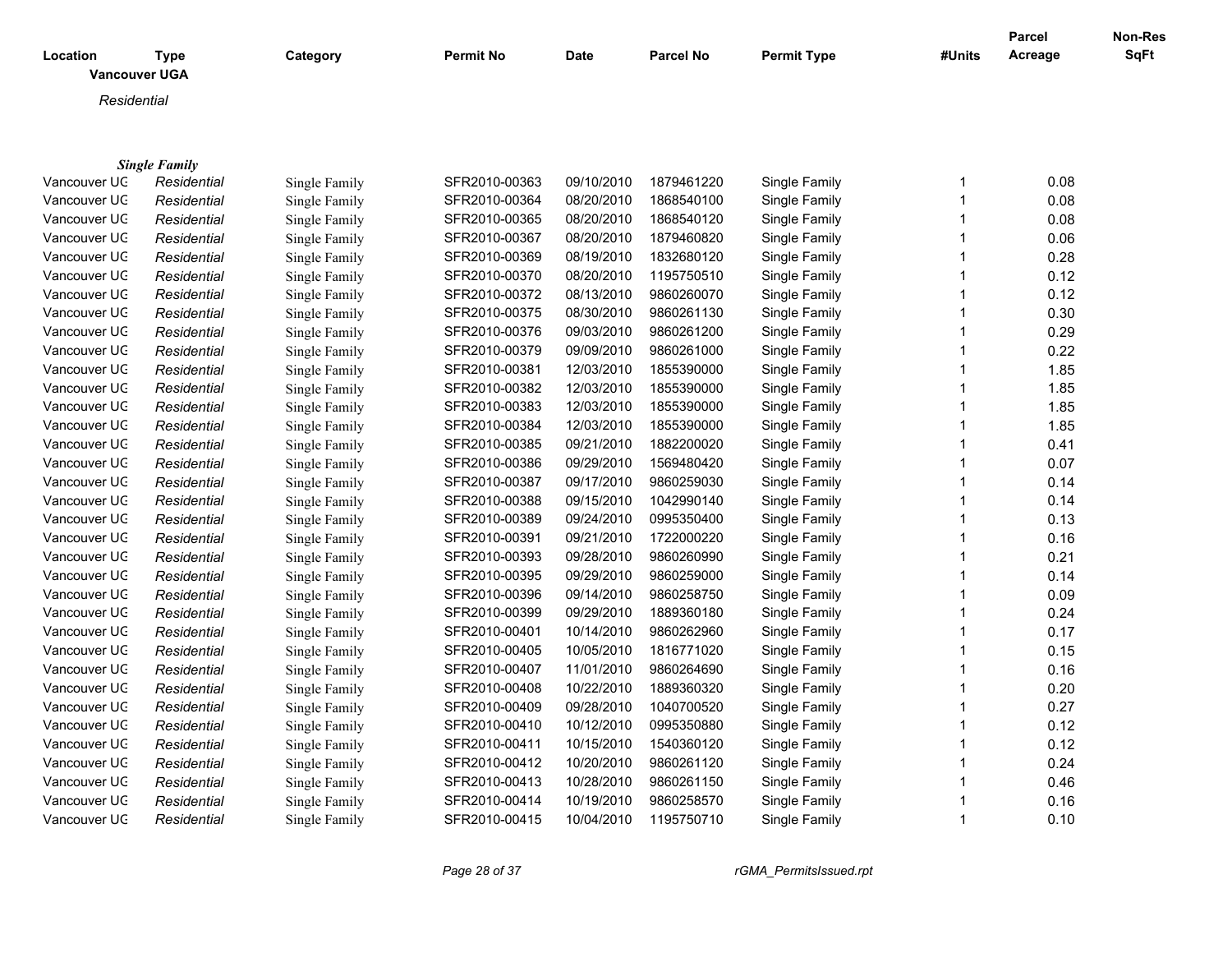| Location     | <b>Type</b>          | Category      | Permit No     | Date       | Parcel No  | <b>Permit Type</b> | #Units       | Parcel<br>Acreage | Non-Res<br>SqFt |
|--------------|----------------------|---------------|---------------|------------|------------|--------------------|--------------|-------------------|-----------------|
|              | <b>Vancouver UGA</b> |               |               |            |            |                    |              |                   |                 |
|              | Residential          |               |               |            |            |                    |              |                   |                 |
|              |                      |               |               |            |            |                    |              |                   |                 |
|              |                      |               |               |            |            |                    |              |                   |                 |
|              | <b>Single Family</b> |               |               |            |            |                    |              |                   |                 |
| Vancouver UC | Residential          | Single Family | SFR2010-00416 | 10/25/2010 | 1195750630 | Single Family      | 1            | 0.12              |                 |
| Vancouver UC | Residential          | Single Family | SFR2010-00417 | 10/25/2010 | 0995350720 | Single Family      | $\mathbf{1}$ | 0.18              |                 |
| Vancouver UC | Residential          | Single Family | SFR2010-00418 | 10/25/2010 | 1195750500 | Single Family      | $\mathbf{1}$ | 0.12              |                 |
| Vancouver UC | Residential          | Single Family | SFR2010-00419 | 10/04/2010 | 1195750130 | Single Family      | $\mathbf{1}$ | 0.10              |                 |
| Vancouver UC | Residential          | Single Family | SFR2010-00422 | 10/28/2010 | 1832680080 | Single Family      | $\mathbf{1}$ | 0.29              |                 |
| Vancouver UC | Residential          | Single Family | SFR2010-00423 | 10/28/2010 | 2006070580 | Single Family      | 1            | 0.23              |                 |
| Vancouver UC | Residential          | Single Family | SFR2010-00424 | 11/01/2010 | 9860261190 | Single Family      | 1            | 0.23              |                 |
| Vancouver UC | Residential          | Single Family | SFR2010-00425 | 11/01/2010 | 9860261010 | Single Family      |              | 0.22              |                 |
| Vancouver UC | Residential          | Single Family | SFR2010-00427 | 11/05/2010 | 1816771320 | Single Family      | 1            | 0.13              |                 |
| Vancouver UC | Residential          | Single Family | SFR2010-00428 | 11/03/2010 | 1195750780 | Single Family      |              | 0.10              |                 |
| Vancouver UC | Residential          | Single Family | SFR2010-00430 | 11/03/2010 | 1195750520 | Single Family      | 1            | 0.12              |                 |
| Vancouver UC | Residential          | Single Family | SFR2010-00431 | 11/10/2010 | 1879460740 | Single Family      |              | 0.07              |                 |
| Vancouver UC | Residential          | Single Family | SFR2010-00432 | 11/10/2010 | 1879460760 | Single Family      | $\mathbf{1}$ | 0.06              |                 |
| Vancouver UC | Residential          | Single Family | SFR2010-00433 | 11/10/2010 | 1879460840 | Single Family      |              | 0.06              |                 |
| Vancouver UC | Residential          | Single Family | SFR2010-00434 | 11/10/2010 | 1879460860 | Single Family      | 1            | 0.07              |                 |
| Vancouver UC | Residential          | Single Family | SFR2010-00435 | 11/08/2010 | 1052600560 | Single Family      |              | 0.19              |                 |
| Vancouver UC | Residential          | Single Family | SFR2010-00436 | 11/09/2010 | 2006070560 | Single Family      | $\mathbf{1}$ | 0.23              |                 |
| Vancouver UC | Residential          | Single Family | SFR2010-00440 | 11/15/2010 | 1040700800 | Single Family      |              | 0.26              |                 |
| Vancouver UC | Residential          | Single Family | SFR2010-00442 | 11/19/2010 | 1464490200 | Single Family      | 1            | 0.24              |                 |
| Vancouver UC | Residential          | Single Family | SFR2010-00444 | 11/30/2010 | 1861970260 | Single Family      |              | 0.24              |                 |
| Vancouver UC | Residential          | Single Family | SFR2010-00445 | 12/08/2010 | 1570140120 | Single Family      | $\mathbf{1}$ | 0.11              |                 |
| Vancouver UC | Residential          | Single Family | SFR2010-00446 | 11/19/2010 | 9860261170 | Single Family      | $\mathbf{1}$ | 0.23              |                 |
| Vancouver UC | Residential          | Single Family | SFR2010-00447 | 12/08/2010 | 1889730000 | Single Family      | $\mathbf{1}$ | 2.50              |                 |
| Vancouver UC | Residential          | Single Family | SFR2010-00449 | 12/01/2010 | 1879460800 | Single Family      | 1            | 0.06              |                 |
| Vancouver UC | Residential          | Single Family | SFR2010-00450 | 11/29/2010 | 1879460960 | Single Family      | $\mathbf{1}$ | 0.06              |                 |
| Vancouver UC | Residential          | Single Family | SFR2010-00451 | 11/29/2010 | 1879460940 | Single Family      | $\mathbf{1}$ | 0.06              |                 |
| Vancouver UC | Residential          | Single Family | SFR2010-00453 | 12/08/2010 | 1570140360 | Single Family      | $\mathbf{1}$ | 0.13              |                 |
| Vancouver UC | Residential          | Single Family | SFR2010-00455 | 11/30/2010 | 9860260010 | Single Family      | 1            | 0.12              |                 |
| Vancouver UC | Residential          | Single Family | SFR2010-00456 | 12/10/2010 | 9860259880 | Single Family      | $\mathbf{1}$ | 0.14              |                 |
| Vancouver UC | Residential          | Single Family | SFR2010-00457 | 12/09/2010 | 9860259050 | Single Family      | 1            | 0.15              |                 |
| Vancouver UC | Residential          | Single Family | SFR2010-00458 | 12/14/2010 | 9860260250 | Single Family      |              | 0.10              |                 |
| Vancouver UC | Residential          | Single Family | SFR2010-00461 | 12/09/2010 | 1569470580 | Single Family      | 1            | 0.06              |                 |
| Vancouver UC | Residential          | Single Family | SFR2010-00462 | 12/06/2010 | 1816770200 | Single Family      |              | 0.13              |                 |
| Vancouver UC | Residential          | Single Family | SFR2010-00463 | 12/28/2010 | 1816770280 | Single Family      |              | 0.13              |                 |
| Vancouver UC | Residential          | Single Family | SFR2010-00465 | 11/29/2010 | 1569460320 | Single Family      | $\mathbf{1}$ | 0.11              |                 |
|              |                      |               |               |            |            |                    |              |                   |                 |

*Page 29 of 37 rGMA\_PermitsIssued.rpt*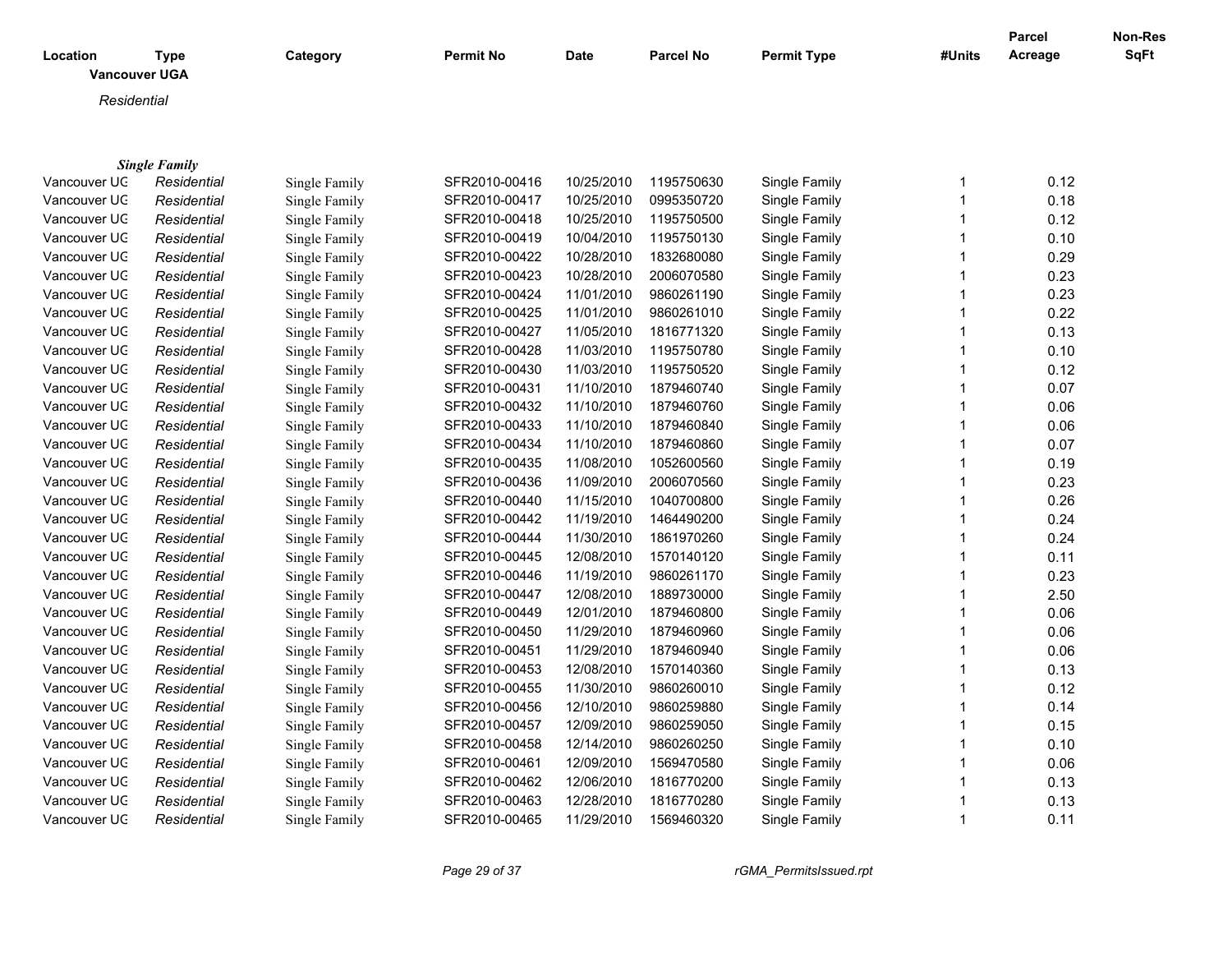| <b>Location</b> | <b>Type</b><br><b>Vancouver UGA</b> | Category      | <b>Permit No</b> | <b>Date</b> | <b>Parcel No</b> | <b>Permit Type</b>      | #Units | Parcel<br>Acreage          | <b>Non-Res</b><br><b>SqFt</b> |
|-----------------|-------------------------------------|---------------|------------------|-------------|------------------|-------------------------|--------|----------------------------|-------------------------------|
| Residential     |                                     |               |                  |             |                  |                         |        |                            |                               |
|                 | <b>Single Family</b>                |               |                  |             |                  |                         |        |                            |                               |
| Vancouver UC    | Residential                         | Single Family | SFR2010-00466    | 12/16/2010  | 1889360300       | Single Family           |        | 0.18                       |                               |
| Vancouver UC    | Residential                         | Single Family | SFR2010-00468    | 12/14/2010  | 9860260340       | Single Family           |        | 0.09                       |                               |
| Vancouver UC    | Residential                         | Single Family | SFR2010-00471    | 12/15/2010  | 9860283480       | Single Family           |        | 0.13                       |                               |
| Vancouver UC    | Residential                         | Single Family | SFR2010-00472    | 12/16/2010  | 1040700840       | Single Family           |        | 0.26                       |                               |
| Vancouver UC    | Residential                         | Single Family | SFR2010-00475    | 12/20/2010  | 2006070420       | Single Family           |        | 0.25                       |                               |
|                 |                                     |               |                  |             |                  |                         | 401    | <b>Total Single Family</b> |                               |
|                 |                                     |               |                  |             |                  | Vancouver UGA Sub Total | 419    |                            | 291,768                       |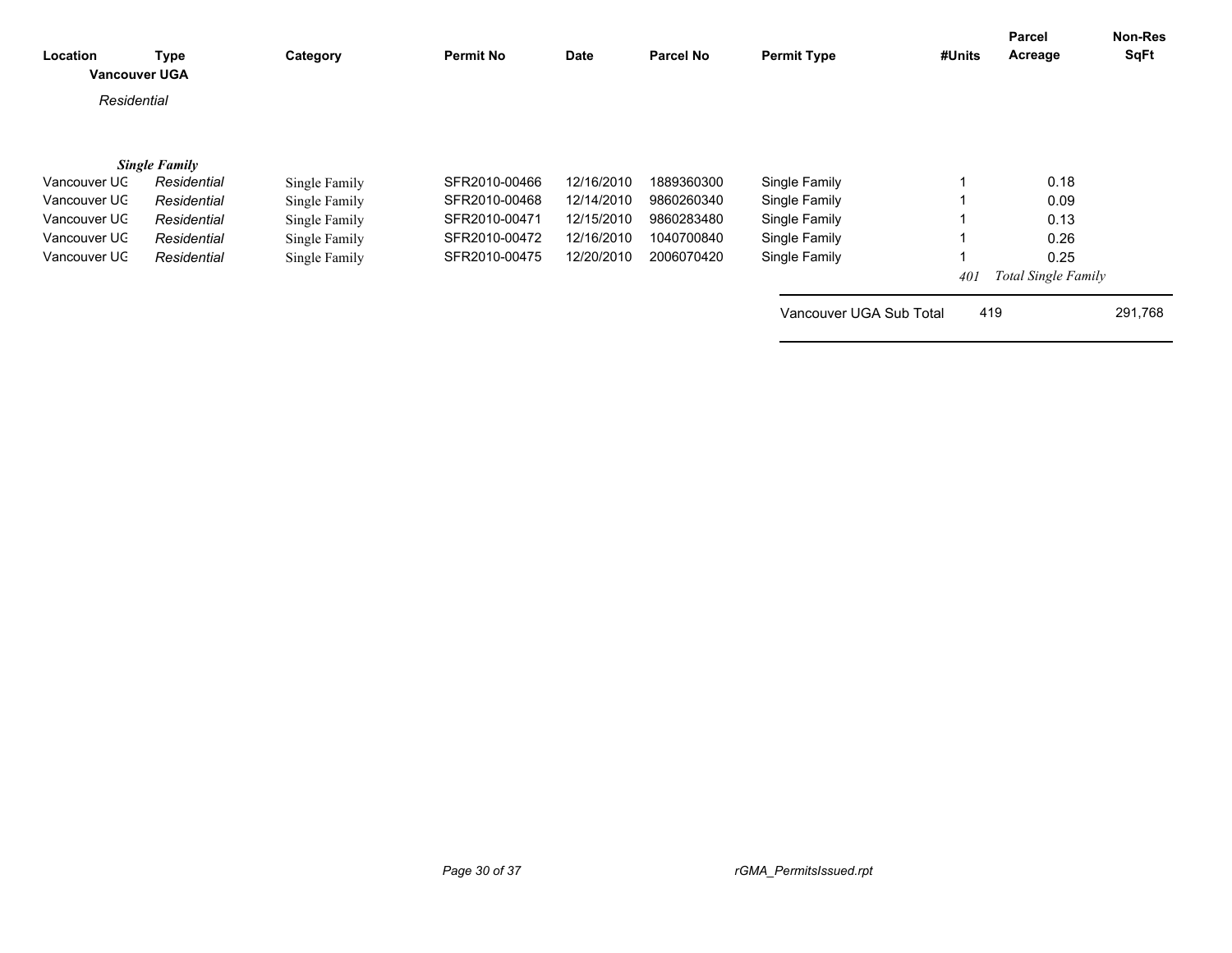|                       |                      |                  |                  |            |                  |                         |              | <b>Parcel</b> | Non-Res     |
|-----------------------|----------------------|------------------|------------------|------------|------------------|-------------------------|--------------|---------------|-------------|
| Location<br>Washougal | <b>Type</b>          | Category         | <b>Permit No</b> | Date       | <b>Parcel No</b> | <b>Permit Type</b>      | #Units       | Acreage       | <b>SqFt</b> |
|                       | Non-Residential      |                  |                  |            |                  |                         |              |               |             |
|                       |                      |                  |                  |            |                  |                         |              |               |             |
| Washougal             | Non-Residential      | Other Commercial | 10030036         | 05/24/2010 | 0712811900       | <b>Other Commercial</b> |              | 1.07          | 2,190       |
| Residential           |                      |                  |                  |            |                  |                         |              |               |             |
|                       |                      |                  |                  |            |                  |                         |              |               |             |
|                       | <b>Single Family</b> |                  |                  |            |                  |                         |              |               |             |
| Washougal             | Residential          | Single Family    | 10010001         | 01/26/2010 | 1230110240       | Single Family           | 1            | 0.17          |             |
| Washougal             | Residential          | Single Family    | 10010012         | 02/25/2010 | 1236210260       | Single Family           | $\mathbf{1}$ | 0.13          |             |
| Washougal             | Residential          | Single Family    | 10010052         | 03/03/2010 | 1230110560       | Single Family           | $\mathbf{1}$ | 0.22          |             |
| Washougal             | Residential          | Single Family    | 10020019         | 02/22/2010 | 1341403240       | Single Family           | $\mathbf{1}$ | 0.15          |             |
| Washougal             | Residential          | Single Family    | 10020034         | 03/03/2010 | 1341403300       | Single Family           | $\mathbf{1}$ | 0.15          |             |
| Washougal             | Residential          | Single Family    | 10020041         | 05/05/2010 | 1230060980       | Single Family           | $\mathbf{1}$ | 0.25          |             |
| Washougal             | Residential          | Single Family    | 10040035         | 05/03/2010 | 1300460720       | Single Family           | $\mathbf{1}$ | 0.17          |             |
| Washougal             | Residential          | Single Family    | 10050015         | 05/19/2010 | 1300460380       | Single Family           | 1            | 0.14          |             |
| Washougal             | Residential          | Single Family    | 10050016         | 05/19/2010 | 1300460040       | Single Family           | $\mathbf{1}$ | 0.16          |             |
| Washougal             | Residential          | Single Family    | 10050022         | 05/27/2010 | 1283581640       | Single Family           | 1            | 0.14          |             |
| Washougal             | Residential          | Single Family    | 10050025         | 06/18/2010 | 1300360340       | Single Family           | $\mathbf{1}$ | 0.13          |             |
| Washougal             | Residential          | Single Family    | 10050030         | 06/02/2010 | 1300460020       | Single Family           | $\mathbf{1}$ | 0.18          |             |
| Washougal             | Residential          | Single Family    | 10050031         | 06/02/2010 | 1300460700       | Single Family           | $\mathbf{1}$ | 0.21          |             |
| Washougal             | Residential          | Single Family    | 10060006         | 06/17/2010 | 1341403260       | Single Family           | $\mathbf{1}$ | 0.14          |             |
| Washougal             | Residential          | Single Family    | 10060007         | 06/17/2010 | 1341403280       | Single Family           | $\mathbf{1}$ | 0.14          |             |
| Washougal             | Residential          | Single Family    | 10060023         | 07/21/2010 | 1305620060       | Single Family           | $\mathbf{1}$ | 0.16          |             |
| Washougal             | Residential          | Single Family    | 10060033         | 08/17/2010 | 1341650220       | Single Family           | $\mathbf{1}$ | 0.09          |             |
| Washougal             | Residential          | Single Family    | 10060034         | 08/17/2010 | 1341650230       | Single Family           | $\mathbf{1}$ | 0.09          |             |
| Washougal             | Residential          | Single Family    | 10060043         | 06/30/2010 | 1300460660       | Single Family           | $\mathbf{1}$ | 0.20          |             |
| Washougal             | Residential          | Single Family    | 10060048         | 08/05/2010 | 1305620360       | Single Family           | $\mathbf{1}$ | 0.20          |             |
| Washougal             | Residential          | Single Family    | 10060067         | 10/08/2010 | 1230060480       | Single Family           | 1            | 0.23          |             |
| Washougal             | Residential          | Single Family    | 10060080         | 07/20/2010 | 0958170000       | Single Family           | $\mathbf{1}$ | 0.22          |             |
| Washougal             | Residential          | Single Family    | 10070020         | 07/29/2010 | 1300460440       | Single Family           | $\mathbf{1}$ | 0.14          |             |
| Washougal             | Residential          | Single Family    | 10070026         | 08/19/2010 | 1230070840       | Single Family           | 1            | 0.28          |             |
| Washougal             | Residential          | Single Family    | 10070037         | 08/09/2010 | 1300460420       | Single Family           | $\mathbf{1}$ | 0.14          |             |
| Washougal             | Residential          | Single Family    | 10070048         | 10/29/2010 | 1230110400       | Single Family           | $\mathbf{1}$ | 0.14          |             |
| Washougal             | Residential          | Single Family    | 10080025         | 09/23/2010 | 1325910880       | Single Family           | $\mathbf{1}$ | 0.17          |             |
| Washougal             | Residential          | Single Family    | 10080029         | 09/23/2010 | 1325910900       | Single Family           | $\mathbf{1}$ | 0.17          |             |
| Washougal             | Residential          | Single Family    | 10080033         | 08/30/2010 | 1341403880       | Single Family           | $\mathbf{1}$ | 0.15          |             |
| Washougal             | Residential          | Single Family    | 10080035         | 09/01/2010 | 1341404080       | Single Family           | 1            | 0.15          |             |
| Washougal             | Residential          | Single Family    | 10090003         | 10/06/2010 | 1300500440       | Single Family           | $\mathbf{1}$ | 0.20          |             |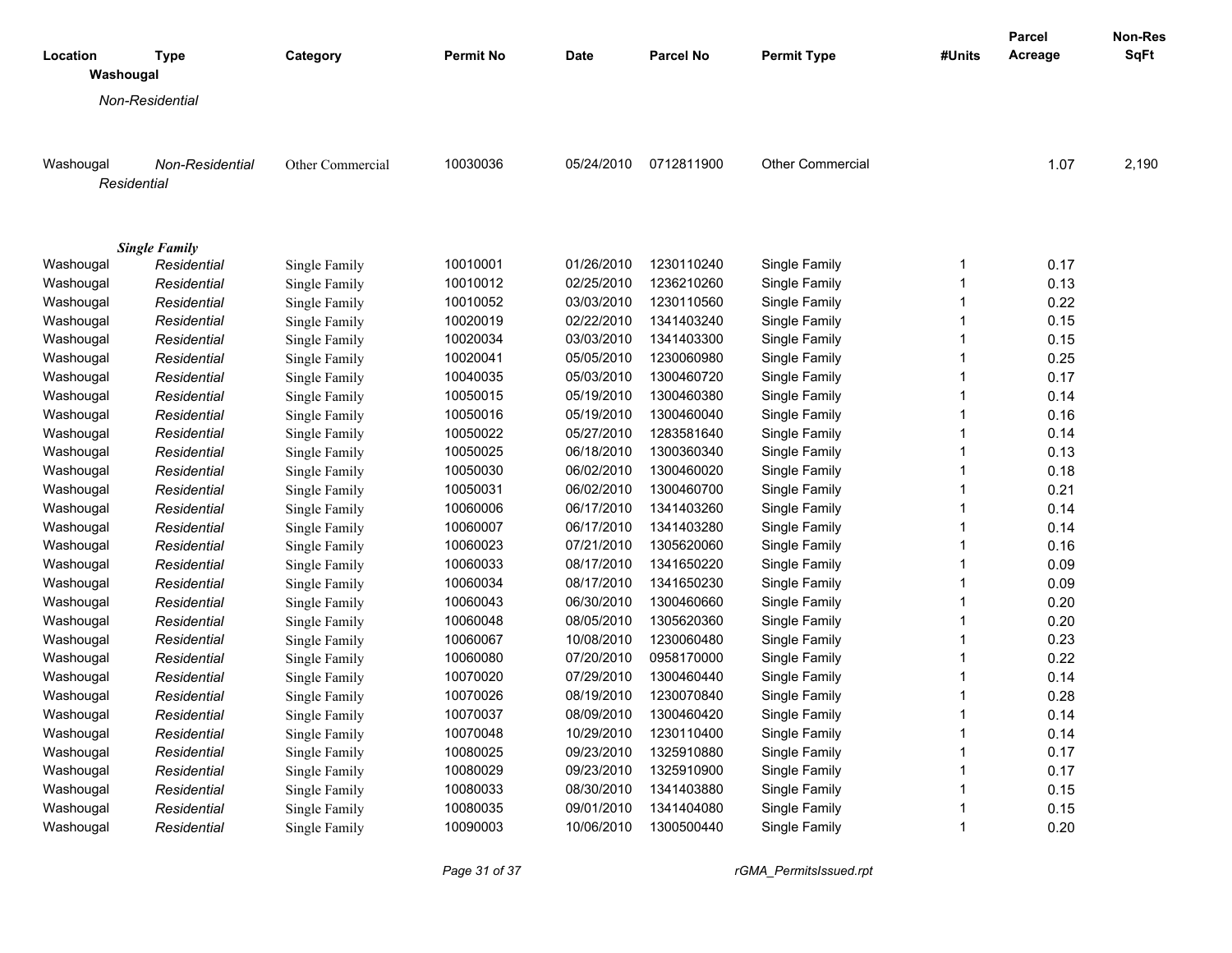| Location<br>Washougal | Type                 | Category      | <b>Permit No</b> | <b>Date</b> | <b>Parcel No</b> | <b>Permit Type</b>  | #Units | Parcel<br>Acreage   | <b>Non-Res</b><br><b>SqFt</b> |
|-----------------------|----------------------|---------------|------------------|-------------|------------------|---------------------|--------|---------------------|-------------------------------|
|                       |                      |               |                  |             |                  |                     |        |                     |                               |
|                       | Residential          |               |                  |             |                  |                     |        |                     |                               |
|                       |                      |               |                  |             |                  |                     |        |                     |                               |
|                       | <b>Single Family</b> |               |                  |             |                  |                     |        |                     |                               |
| Washougal             | Residential          | Single Family | 10090012         | 09/21/2010  | 1236210140       | Single Family       |        | 0.15                |                               |
| Washougal             | Residential          | Single Family | 10090020         | 09/29/2010  | 1300460560       | Single Family       |        | 0.13                |                               |
| Washougal             | Residential          | Single Family | 10090021         | 09/29/2010  | 1300460360       | Single Family       |        | 0.14                |                               |
| Washougal             | Residential          | Single Family | 10090035         | 11/05/2010  | 1325911640       | Single Family       |        | 0.17                |                               |
| Washougal             | Residential          | Single Family | 10100011         | 10/22/2010  | 1300460340       | Single Family       |        | 0.14                |                               |
| Washougal             | Residential          | Single Family | 10100018         | 10/29/2010  | 1300460320       | Single Family       |        | 0.14                |                               |
| Washougal             | Residential          | Single Family | 10100028         | 11/08/2010  | 1230060220       | Single Family       |        | 0.15                |                               |
| Washougal             | Residential          | Single Family | 10100047         | 11/15/2010  | 1300460740       | Single Family       |        | 0.17                |                               |
| Washougal             | Residential          | Single Family | 10110007         | 11/15/2010  | 1300460400       | Single Family       |        | 0.14                |                               |
| Washougal             | Residential          | Single Family | 10110010         | 12/20/2010  | 1328390300       | Single Family       |        | 0.13                |                               |
| Washougal             | Residential          | Single Family | 10110025         | 12/20/2010  | 1300460480       | Single Family       |        | 0.14                |                               |
| Washougal             | Residential          | Single Family | 9100029          | 01/21/2010  | 1300360660       | Single Family       |        | 0.25                |                               |
| Washougal             | Residential          | Single Family | 9120032          | 01/20/2010  | 1311730280       | Single Family       |        | 0.26                |                               |
|                       |                      |               |                  |             |                  |                     | 44     | Total Single Family |                               |
|                       |                      |               |                  |             |                  | Washougal Sub Total | 44     |                     | 2,190                         |
|                       |                      |               |                  |             |                  |                     |        |                     |                               |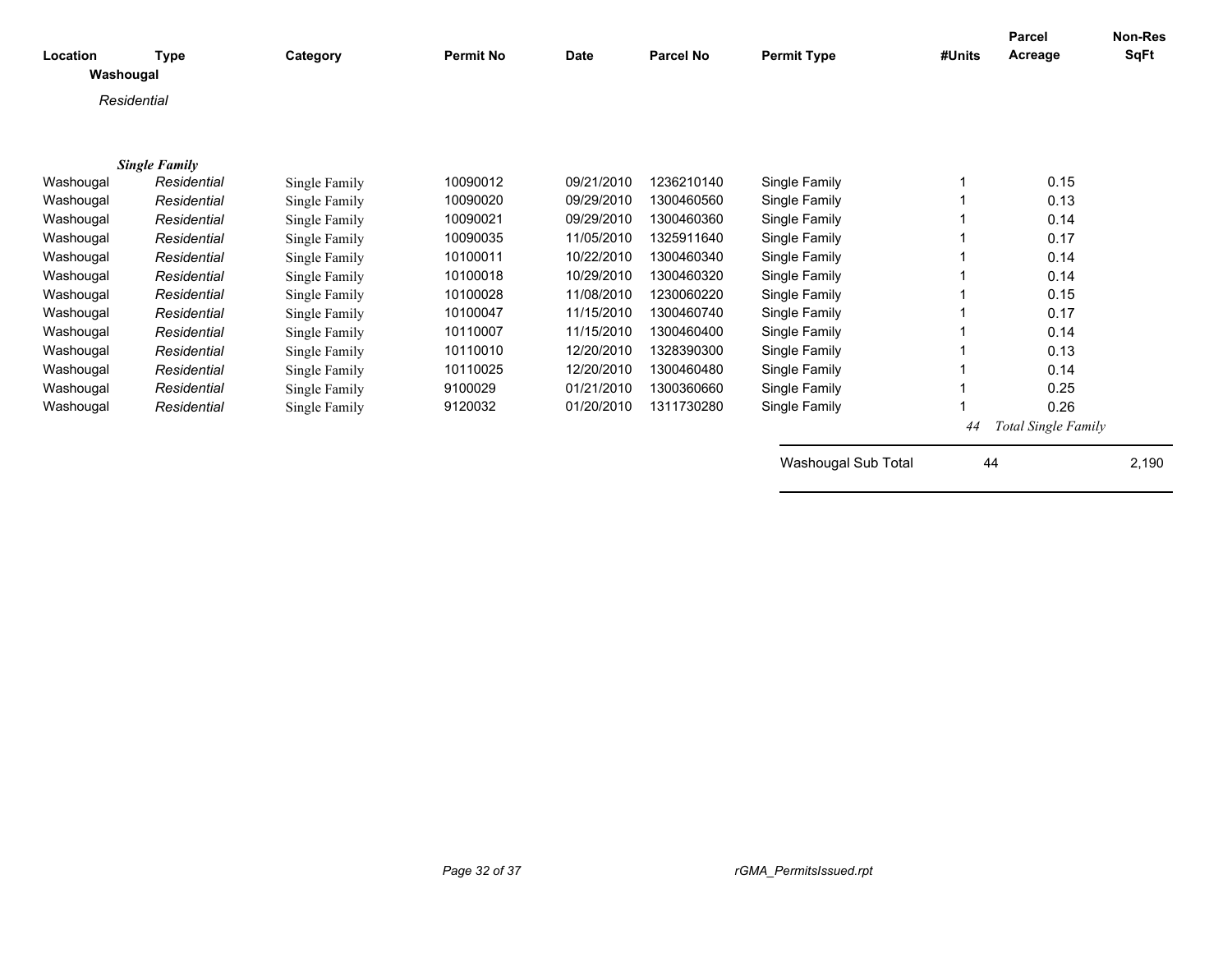| Location | <b>Type</b><br>Yacolt | Category      | <b>Permit No</b> | <b>Date</b> | Parcel No  | <b>Permit Type</b>      | #Units | Parcel<br>Acreage          | Non-Res<br>SqFt |
|----------|-----------------------|---------------|------------------|-------------|------------|-------------------------|--------|----------------------------|-----------------|
|          | Residential           |               |                  |             |            |                         |        |                            |                 |
|          | <b>Single Family</b>  |               |                  |             |            |                         |        |                            |                 |
| Yacolt   | Residential           | Single Family | SFR2009-00457    | 02/03/2010  | 0658050000 | Single Family           |        | 0.15                       |                 |
| Yacolt   | Residential           | Single Family | SFR2009-00458    | 02/03/2010  | 0658050000 | Single Family           |        | 0.15                       |                 |
| Yacolt   | Residential           | Single Family | SFR2010-00006    | 01/21/2010  | 0655040000 | Single Family           |        | 0.15                       |                 |
| Yacolt   | Residential           | Single Family | SFR2010-00165    | 04/22/2010  | 9860263590 | Single Family           |        | 0.23                       |                 |
| Yacolt   | Residential           | Single Family | SFR2010-00167    | 04/22/2010  | 0654800000 | Single Family           |        | 0.19                       |                 |
| Yacolt   | Residential           | Single Family | SFR2010-00204    | 06/02/2010  | 2296630480 | Single Family           |        | 0.39                       |                 |
| Yacolt   | Residential           | Single Family | SFR2010-00205    | 06/02/2010  | 2296630460 | Single Family           |        | 0.28                       |                 |
| Yacolt   | Residential           | Single Family | SFR2010-00245    | 06/02/2010  | 2296630500 | Single Family           |        | 0.31                       |                 |
|          |                       |               |                  |             |            |                         | 8      | <b>Total Single Family</b> |                 |
|          |                       |               |                  |             |            | <b>Yacolt Sub Total</b> | 8      |                            | 0               |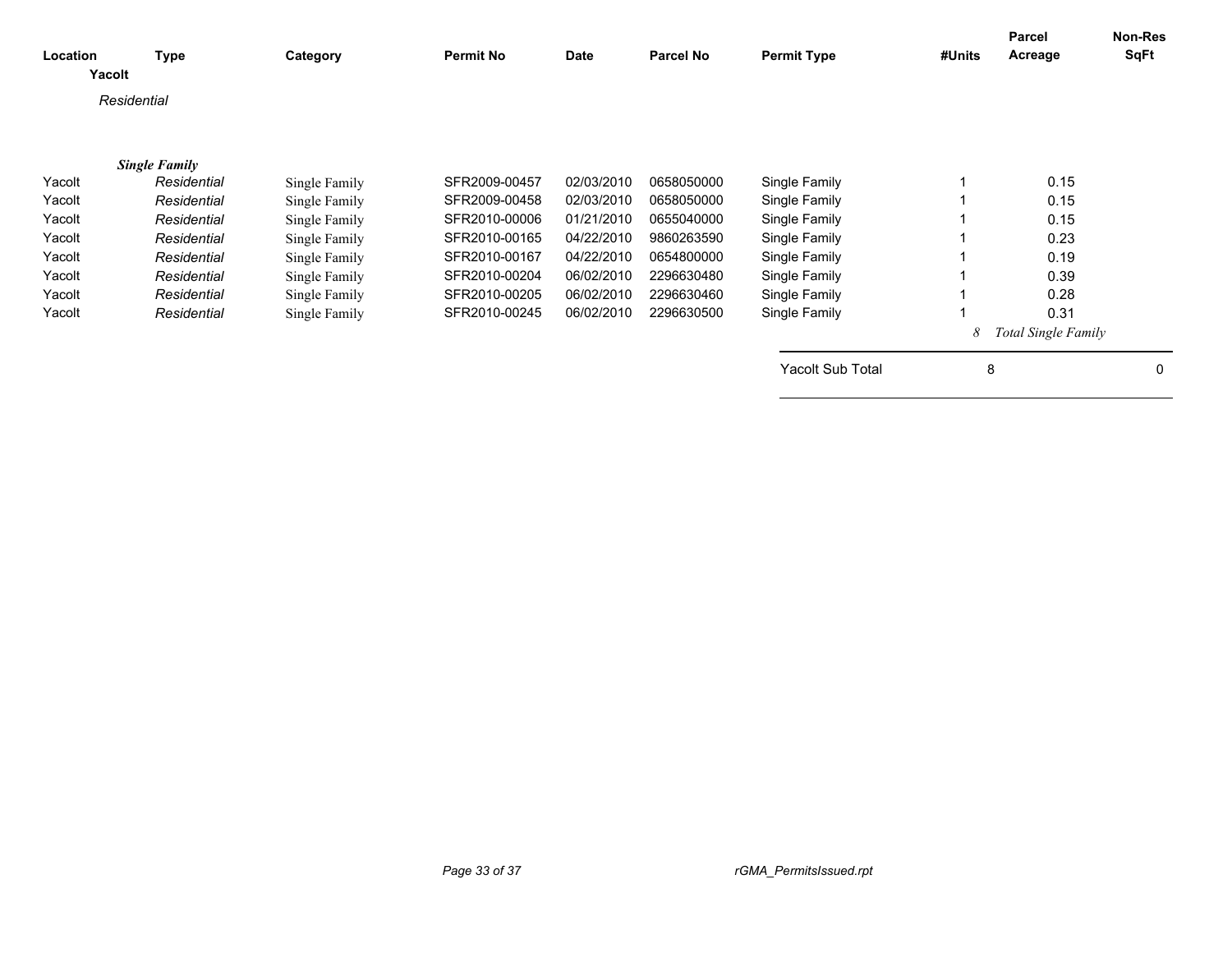| Location                         | <b>Type</b><br><b>Clark County (Rural)</b> | Category         | <b>Permit No</b> | <b>Date</b> | <b>Parcel No</b> | <b>Permit Type</b>      | #Units | <b>Parcel</b><br>Acreage | <b>Non-Res</b><br>SqFt |
|----------------------------------|--------------------------------------------|------------------|------------------|-------------|------------------|-------------------------|--------|--------------------------|------------------------|
|                                  | Non-Residential                            |                  |                  |             |                  |                         |        |                          |                        |
|                                  |                                            |                  |                  |             |                  |                         |        |                          |                        |
|                                  | Non-Residential                            | Institutional    | COM2010-00162    | 09/20/2010  | 2296450000       | Institutional           |        | 3.52                     | 120                    |
| Clark County (<br>Clark County ( | Non-Residential                            | Other Commercial | COM2010-00109    | 08/02/2010  | 2114470050       | <b>Other Commercial</b> |        | 4.74                     | 3,000                  |
| Clark County (                   | Non-Residential                            | Other Commercial | COM2010-00111    | 08/02/2010  | 2114470050       | <b>Other Commercial</b> |        | 4.74                     | 50                     |
|                                  | Residential                                |                  |                  |             |                  |                         |        |                          |                        |
|                                  |                                            |                  |                  |             |                  |                         |        |                          |                        |
| Clark County (                   | <b>Single Family</b><br>Residential        | Mobile Home      | MOH2009-00055    | 01/06/2010  | 1211950000       | Mobile Home             | 1      | 5.06                     |                        |
| Clark County (                   | Residential                                | Mobile Home      | MOH2009-00056    | 01/08/2010  | 2017480000       | Mobile Home             | 1      | 5.00                     |                        |
| Clark County (                   | Residential                                | Mobile Home      | MOH2010-00009    | 09/02/2010  | 2510040000       | Mobile Home             | 1      | 1.49                     |                        |
| Clark County (                   | Residential                                | Mobile Home      | MOH2010-00010    | 05/05/2010  | 2235040000       | Mobile Home             | 1      | 5.20                     |                        |
| Clark County (                   | Residential                                | Mobile Home      | MOH2010-00011    | 08/06/2010  | 9860281000       | Mobile Home             | 1      | 2.06                     |                        |
| Clark County (                   | Residential                                | Mobile Home      | MOH2010-00012    | 05/28/2010  | 9860281010       | Mobile Home             | 1      | 2.07                     |                        |
| Clark County (                   | Residential                                | Mobile Home      | MOH2010-00013    | 10/07/2010  | 9860280970       | Mobile Home             | 1      | 2.01                     |                        |
| Clark County (                   | Residential                                | Mobile Home      | MOH2010-00014    | 06/11/2010  | 2648270000       | Mobile Home             | 1      | 6.33                     |                        |
| Clark County (                   | Residential                                | Mobile Home      | MOH2010-00015    | 11/17/2010  | 2274570000       | Mobile Home             | 1      | 2.78                     |                        |
| Clark County (                   | Residential                                | Mobile Home      | MOH2010-00016    | 07/28/2010  | 9860283390       | Mobile Home             | 1      | 5.00                     |                        |
| Clark County (                   | Residential                                | Mobile Home      | MOH2010-00023    | 07/19/2010  | 1786680000       | Mobile Home             | 1      | 5.00                     |                        |
| Clark County (                   | Residential                                | Mobile Home      | MOH2010-00028    | 08/17/2010  | 2332190000       | Mobile Home             | 1      | 0.94                     |                        |
| Clark County (                   | Residential                                | Mobile Home      | MOH2010-00032    | 09/22/2010  | 2794720000       | Mobile Home             | 1      | 0.77                     |                        |
| Clark County (                   | Residential                                | Mobile Home      | MOH2010-00035    | 11/19/2010  | 2734950000       | Mobile Home             | 1      | 0.85                     |                        |
| Clark County (                   | Residential                                | Mobile Home      | MOH2010-00036    | 10/11/2010  | 2277090000       | Mobile Home             | 1      | 5.00                     |                        |
| Clark County (                   | Residential                                | Mobile Home      | MOH2010-00037    | 11/03/2010  | 2633330000       | Mobile Home             | 1      | 7.27                     |                        |
| Clark County (                   | Residential                                | Mobile Home      | MOH2010-00041    | 12/27/2010  | 1755520000       | Mobile Home             | 1      | 3.63                     |                        |
| Clark County (                   | Residential                                | Mobile Home      | MOH2010-00045    | 12/15/2010  | 2784220000       | Mobile Home             | 1      | 3.15                     |                        |
| Clark County (                   | Residential                                | Single Family    | 10-140           | 05/10/2010  | 2290450300       | Single Family           | 1      | 0.14                     |                        |
| Clark County (                   | Residential                                | Single Family    | 10-283           | 08/24/2010  | 2290450400       | Single Family           | 1      | 0.30                     |                        |
| Clark County (                   | Residential                                | Single Family    | 10-315           | 09/21/2010  | 2290450220       | Single Family           | 1      | 0.29                     |                        |
| Clark County (                   | Residential                                | Single Family    | SFR2008-00471    | 06/10/2010  | 2064920000       | Single Family           | 1      | 5.65                     |                        |
| Clark County (                   | Residential                                | Single Family    | SFR2009-00381    | 04/22/2010  | 1369080000       | Single Family           | 1      | 2.20                     |                        |
| Clark County (                   | Residential                                | Single Family    | SFR2009-00393    | 08/02/2010  | 2784560000       | Single Family           | 1      | 2.35                     |                        |
| Clark County (                   | Residential                                | Single Family    | SFR2009-00410    | 04/09/2010  | 1963320000       | Single Family           | 1      | 2.18                     |                        |
| Clark County (                   | Residential                                | Single Family    | SFR2009-00411    | 02/03/2010  | 2656970020       | Single Family           | 1      | 5.00                     |                        |
| Clark County (                   | Residential                                | Single Family    | SFR2009-00414    | 03/02/2010  | 1954720200       | Single Family           | 1      | 1.02                     |                        |
| Clark County (                   | Residential                                | Single Family    | SFR2009-00417    | 01/19/2010  | 2569290000       | Single Family           | 1      | 8.09                     |                        |
| Clark County (                   | Residential                                | Single Family    | SFR2009-00453    | 03/16/2010  | 2573940000       | Single Family           | 1      | 7.87                     |                        |

*Page 34 of 37 rGMA\_PermitsIssued.rpt*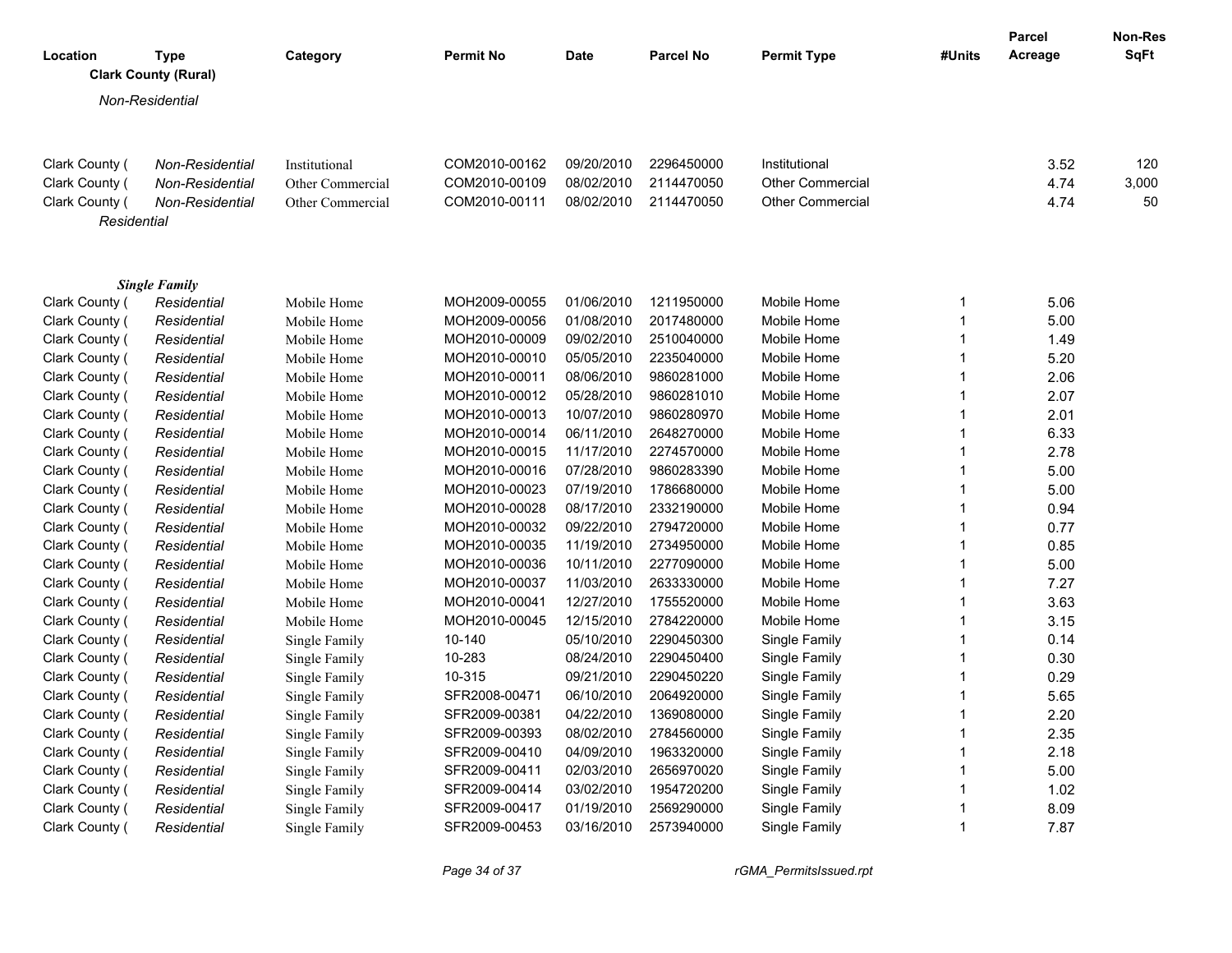| Location | Type                        | Category | <b>Permit No</b> | <b>Date</b> | <b>Parcel No</b> | <b>Permit Type</b> | #Units | <b>Parcel</b><br>Acreage | Non-Res<br><b>SqFt</b> |
|----------|-----------------------------|----------|------------------|-------------|------------------|--------------------|--------|--------------------------|------------------------|
|          | <b>Clark County (Rural)</b> |          |                  |             |                  |                    |        |                          |                        |
|          | Residential                 |          |                  |             |                  |                    |        |                          |                        |
|          |                             |          |                  |             |                  |                    |        |                          |                        |

|                | <b>Single Family</b> |               |               |            |            |               |   |       |
|----------------|----------------------|---------------|---------------|------------|------------|---------------|---|-------|
| Clark County ( | Residential          | Single Family | SFR2009-00476 | 03/01/2010 | 2544380000 | Single Family |   | 1.67  |
| Clark County ( | Residential          | Single Family | SFR2009-00481 | 02/16/2010 | 2227890000 | Single Family |   | 5.00  |
| Clark County ( | Residential          | Single Family | SFR2010-00004 | 01/25/2010 | 2482830000 | Single Family |   | 11.70 |
| Clark County ( | Residential          | Single Family | SFR2010-00005 | 12/03/2010 | 2757110000 | Single Family |   | 9.90  |
| Clark County ( | Residential          | Single Family | SFR2010-00012 | 03/09/2010 | 2567530000 | Single Family |   | 5.01  |
| Clark County ( | Residential          | Single Family | SFR2010-00013 | 02/24/2010 | 9860268560 | Single Family |   | 2.37  |
| Clark County ( | Residential          | Single Family | SFR2010-00015 | 04/06/2010 | 1200550000 | Single Family |   | 22.70 |
| Clark County ( | Residential          | Single Family | SFR2010-00016 | 02/22/2010 | 2637080050 | Single Family |   | 5.00  |
| Clark County ( | Residential          | Single Family | SFR2010-00031 | 03/01/2010 | 1421830050 | Single Family |   | 5.00  |
| Clark County ( | Residential          | Single Family | SFR2010-00035 | 05/03/2010 | 1800930000 | Single Family |   | 5.00  |
| Clark County ( | Residential          | Single Family | SFR2010-00039 | 11/18/2010 | 2040490000 | Single Family |   | 5.00  |
| Clark County ( | Residential          | Single Family | SFR2010-00076 | 04/08/2010 | 2522290150 | Single Family |   | 3.63  |
| Clark County ( | Residential          | Single Family | SFR2010-00090 | 03/17/2010 | 9860281070 | Single Family |   | 6.12  |
| Clark County ( | Residential          | Single Family | SFR2010-00094 | 03/09/2010 | 2635070000 | Single Family |   | 6.50  |
| Clark County ( | Residential          | Single Family | SFR2010-00105 | 04/29/2010 | 1799300000 | Single Family |   | 5.06  |
| Clark County ( | Residential          | Single Family | SFR2010-00124 | 04/16/2010 | 2260500080 | Single Family |   | 1.70  |
| Clark County ( | Residential          | Single Family | SFR2010-00125 | 03/29/2010 | 1296230000 | Single Family |   | 3.86  |
| Clark County ( | Residential          | Single Family | SFR2010-00131 | 04/09/2010 | 2329340000 | Single Family |   | 3.89  |
| Clark County ( | Residential          | Single Family | SFR2010-00147 | 04/16/2010 | 2657790000 | Single Family |   | 6.81  |
| Clark County ( | Residential          | Single Family | SFR2010-00153 | 05/07/2010 | 1969920000 | Single Family |   | 0.71  |
| Clark County ( | Residential          | Single Family | SFR2010-00159 | 05/10/2010 | 2269680240 | Single Family |   | 1.03  |
| Clark County ( | Residential          | Single Family | SFR2010-00162 | 05/07/2010 | 2578060000 | Single Family |   | 5.00  |
| Clark County ( | Residential          | Single Family | SFR2010-00163 | 06/16/2010 | 2169580260 | Single Family |   | 1.00  |
| Clark County ( | Residential          | Single Family | SFR2010-00164 | 05/18/2010 | 2249500150 | Single Family |   | 10.00 |
| Clark County ( | Residential          | Single Family | SFR2010-00166 | 08/10/2010 | 1930540010 | Single Family |   | 9.44  |
| Clark County ( | Residential          | Single Family | SFR2010-00179 | 04/30/2010 | 2047160000 | Single Family |   | 1.02  |
| Clark County ( | Residential          | Single Family | SFR2010-00181 | 06/11/2010 | 1986060150 | Single Family |   | 2.44  |
| Clark County ( | Residential          | Single Family | SFR2010-00192 | 06/03/2010 | 2245480000 | Single Family |   | 5.00  |
| Clark County ( | Residential          | Single Family | SFR2010-00200 | 05/19/2010 | 2149090000 | Single Family |   | 5.00  |
| Clark County ( | Residential          | Single Family | SFR2010-00214 | 06/02/2010 | 2541720000 | Single Family |   | 18.73 |
| Clark County ( | Residential          | Single Family | SFR2010-00219 | 05/25/2010 | 1935870000 | Single Family |   | 5.20  |
| Clark County ( | Residential          | Single Family | SFR2010-00222 | 04/28/2010 | 2260390080 | Single Family |   | 5.02  |
| Clark County ( | Residential          | Single Family | SFR2010-00232 | 05/27/2010 | 2260500120 | Single Family |   | 1.80  |
| Clark County ( | Residential          | Single Family | SFR2010-00240 | 06/11/2010 | 2169580100 | Single Family |   | 1.14  |
| Clark County ( | Residential          | Single Family | SFR2010-00241 | 06/04/2010 | 1747970000 | Single Family | 1 | 1.00  |
|                |                      |               |               |            |            |               |   |       |

*Page 35 of 37 rGMA\_PermitsIssued.rpt*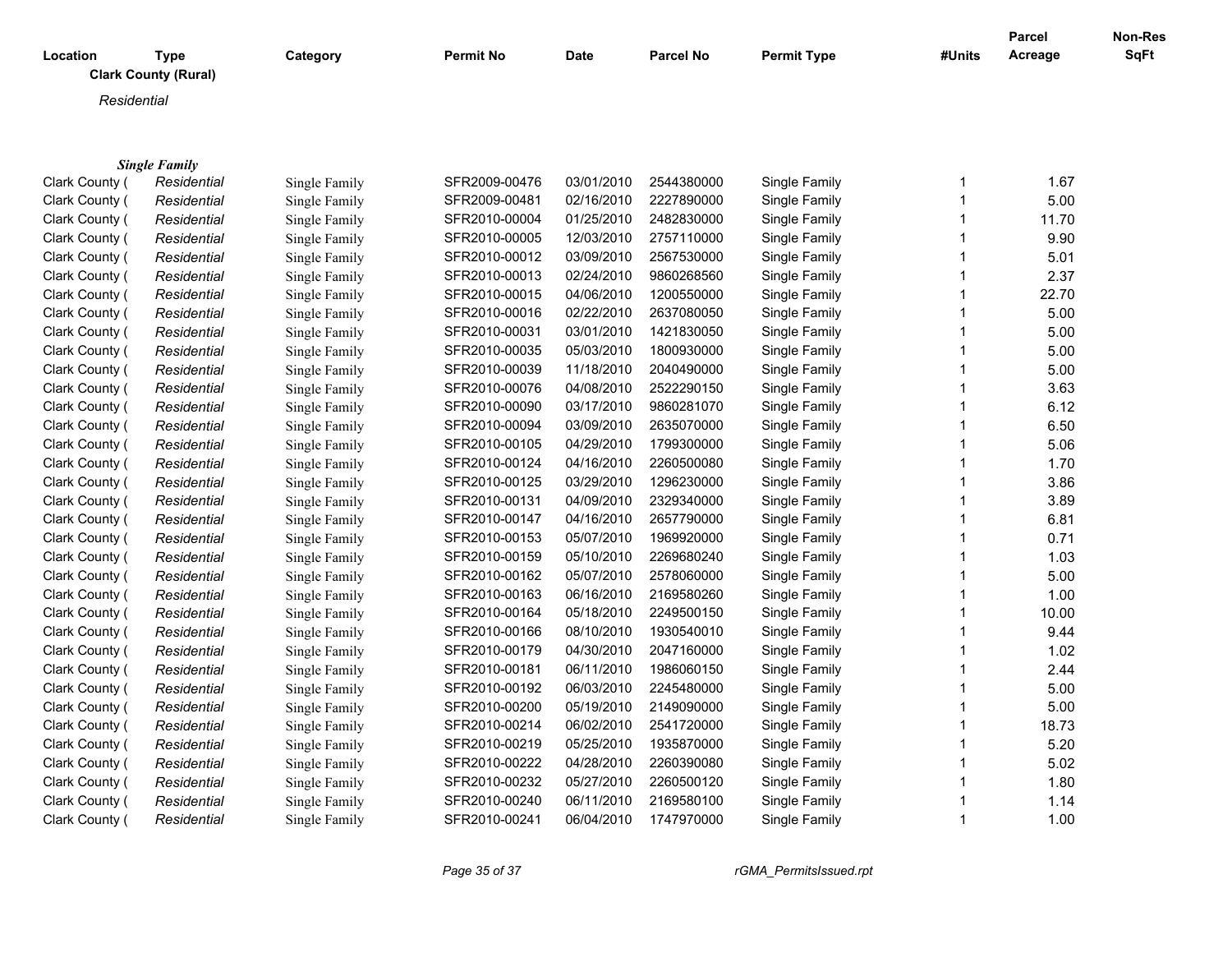| Location | Type<br><b>Clark County (Rural)</b> | Category | <b>Permit No</b> | <b>Date</b> | <b>Parcel No</b> | <b>Permit Type</b> | #Units | <b>Parcel</b><br>Acreage | Non-Res<br><b>SqFt</b> |
|----------|-------------------------------------|----------|------------------|-------------|------------------|--------------------|--------|--------------------------|------------------------|
|          | Residential                         |          |                  |             |                  |                    |        |                          |                        |
|          |                                     |          |                  |             |                  |                    |        |                          |                        |

|                | <b>Single Family</b> |               |               |            |            |               |       |
|----------------|----------------------|---------------|---------------|------------|------------|---------------|-------|
| Clark County ( | Residential          | Single Family | SFR2010-00246 | 06/23/2010 | 2544490000 | Single Family | 4.88  |
| Clark County ( | Residential          | Single Family | SFR2010-00256 | 06/14/2010 | 2049650080 | Single Family | 1.00  |
| Clark County ( | Residential          | Single Family | SFR2010-00257 | 06/22/2010 | 1950870000 | Single Family | 2.00  |
| Clark County ( | Residential          | Single Family | SFR2010-00258 | 08/11/2010 | 1976370000 | Single Family | 4.75  |
| Clark County ( | Residential          | Single Family | SFR2010-00259 | 07/23/2010 | 9860268910 | Single Family | 5.00  |
| Clark County ( | Residential          | Single Family | SFR2010-00264 | 06/21/2010 | 2578130000 | Single Family | 5.00  |
| Clark County ( | Residential          | Single Family | SFR2010-00275 | 06/28/2010 | 1413500000 | Single Family | 3.81  |
| Clark County ( | Residential          | Single Family | SFR2010-00277 | 08/17/2010 | 2269680060 | Single Family | 1.21  |
| Clark County ( | Residential          | Single Family | SFR2010-00279 | 07/09/2010 | 9860272030 | Single Family | 4.98  |
| Clark County ( | Residential          | Single Family | SFR2010-00281 | 07/07/2010 | 1974750000 | Single Family | 5.78  |
| Clark County ( | Residential          | Single Family | SFR2010-00283 | 07/15/2010 | 2531520000 | Single Family | 10.00 |
| Clark County ( | Residential          | Single Family | SFR2010-00286 | 07/19/2010 | 1417270000 | Single Family | 1.71  |
| Clark County ( | Residential          | Single Family | SFR2010-00288 | 07/21/2010 | 2225590000 | Single Family | 3.13  |
| Clark County ( | Residential          | Single Family | SFR2010-00295 | 07/26/2010 | 1736190030 | Single Family | 5.00  |
| Clark County ( | Residential          | Single Family | SFR2010-00297 | 07/29/2010 | 2331650000 | Single Family | 11.00 |
| Clark County ( | Residential          | Single Family | SFR2010-00300 | 07/26/2010 | 2337680050 | Single Family | 2.46  |
| Clark County ( | Residential          | Single Family | SFR2010-00307 | 07/30/2010 | 2262840050 | Single Family | 1.09  |
| Clark County ( | Residential          | Single Family | SFR2010-00315 | 08/06/2010 | 1396360000 | Single Family | 3.42  |
| Clark County ( | Residential          | Single Family | SFR2010-00327 | 08/06/2010 | 2630140000 | Single Family | 5.00  |
| Clark County ( | Residential          | Single Family | SFR2010-00328 | 08/06/2010 | 2563040000 | Single Family | 5.00  |
| Clark County ( | Residential          | Single Family | SFR2010-00333 | 07/29/2010 | 2269680020 | Single Family | 1.24  |
| Clark County ( | Residential          | Single Family | SFR2010-00339 | 08/02/2010 | 1789550150 | Single Family | 5.04  |
| Clark County ( | Residential          | Single Family | SFR2010-00343 | 08/12/2010 | 1807470000 | Single Family | 22.21 |
| Clark County ( | Residential          | Single Family | SFR2010-00345 | 08/10/2010 | 2162600040 | Single Family | 2.34  |
| Clark County ( | Residential          | Single Family | SFR2010-00346 | 08/30/2010 | 2088880000 | Single Family | 5.12  |
| Clark County ( | Residential          | Single Family | SFR2010-00352 | 08/09/2010 | 1733970000 | Single Family | 1.00  |
| Clark County ( | Residential          | Single Family | SFR2010-00357 | 08/18/2010 | 1954720140 | Single Family | 1.01  |
| Clark County ( | Residential          | Single Family | SFR2010-00361 | 09/03/2010 | 9860262030 | Single Family | 5.89  |
| Clark County ( | Residential          | Single Family | SFR2010-00366 | 09/14/2010 | 2241930000 | Single Family | 5.00  |
| Clark County ( | Residential          | Single Family | SFR2010-00368 | 08/17/2010 | 2663570050 | Single Family | 4.97  |
| Clark County ( | Residential          | Single Family | SFR2010-00373 | 11/17/2010 | 1700860000 | Single Family | 4.84  |
| Clark County ( | Residential          | Single Family | SFR2010-00374 | 08/30/2010 | 2239600000 | Single Family | 5.29  |
| Clark County ( | Residential          | Single Family | SFR2010-00378 | 09/07/2010 | 1947740000 | Single Family | 5.00  |
| Clark County ( | Residential          | Single Family | SFR2010-00392 | 09/24/2010 | 2363740100 | Single Family | 5.00  |
| Clark County ( | Residential          | Single Family | SFR2010-00397 | 11/22/2010 | 2282850250 | Single Family | 4.80  |
|                |                      |               |               |            |            |               |       |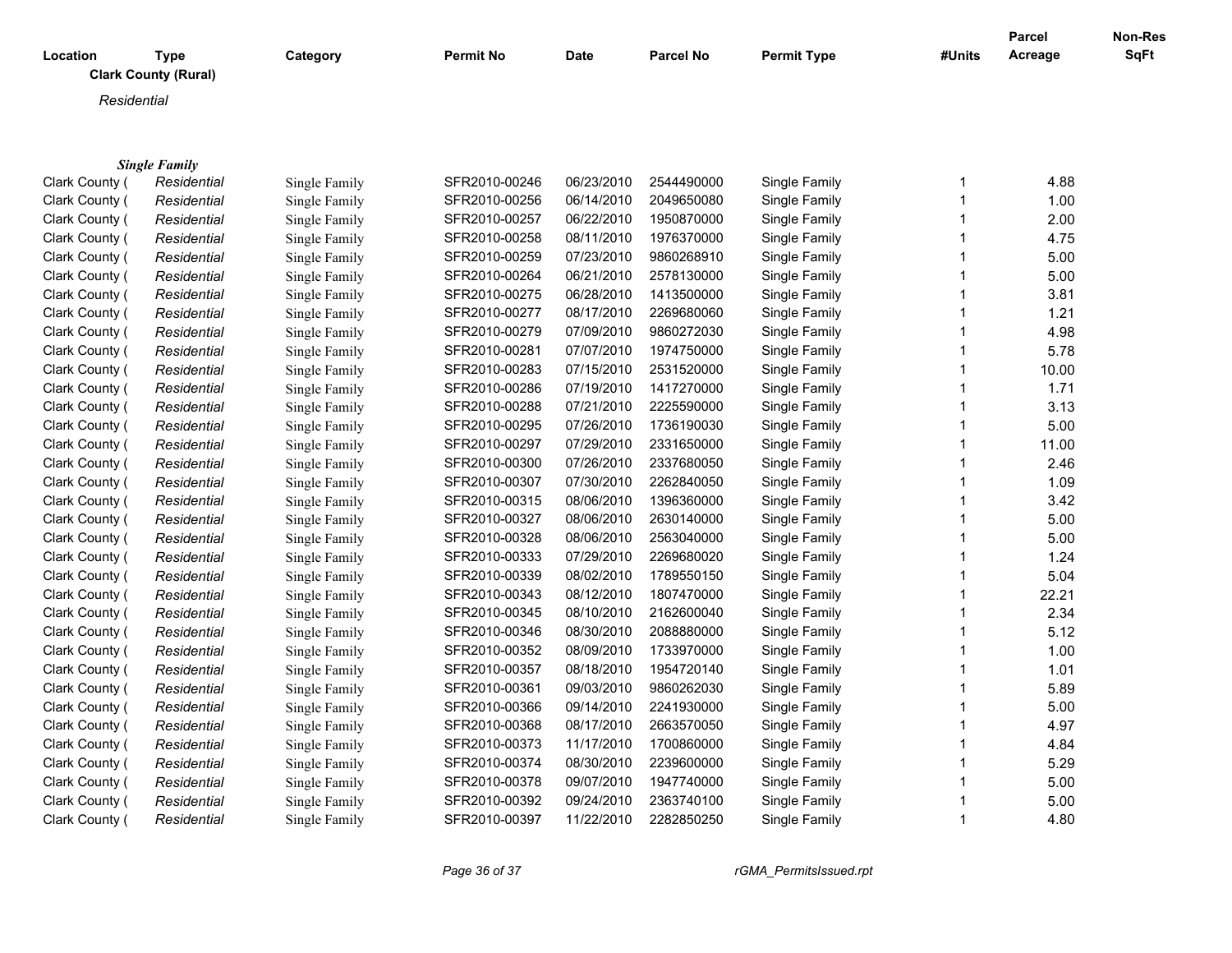| Location       | <b>Type</b>                 | Category      | <b>Permit No</b> | <b>Date</b>              | <b>Parcel No</b> | <b>Permit Type</b>       | #Units | <b>Parcel</b><br>Acreage | <b>Non-Res</b><br><b>SqFt</b> |
|----------------|-----------------------------|---------------|------------------|--------------------------|------------------|--------------------------|--------|--------------------------|-------------------------------|
|                | <b>Clark County (Rural)</b> |               |                  |                          |                  |                          |        |                          |                               |
| Residential    |                             |               |                  |                          |                  |                          |        |                          |                               |
|                |                             |               |                  |                          |                  |                          |        |                          |                               |
|                | <b>Single Family</b>        |               |                  |                          |                  |                          |        |                          |                               |
| Clark County ( | Residential                 | Single Family | SFR2010-00398    | 10/20/2010               | 1177650310       | Single Family            |        | 1.06                     |                               |
| Clark County ( | Residential                 | Single Family | SFR2010-00400    | 10/15/2010               | 2320030000       | Single Family            |        | 11.86                    |                               |
| Clark County ( | Residential                 | Single Family | SFR2010-00402    | 11/01/2010               | 9860275610       | Single Family            |        | 1.50                     |                               |
| Clark County ( | Residential                 | Single Family | SFR2010-00403    | 09/16/2010               | 2554070000       | Single Family            |        | 5.00                     |                               |
| Clark County ( | Residential                 | Single Family | SFR2010-00404    | 12/29/2010               | 2249500100       | Single Family            |        | 10.01                    |                               |
| Clark County ( | Residential                 | Single Family | SFR2010-00406    | 10/20/2010               | 2582200000       | Single Family            |        | 4.74                     |                               |
| Clark County ( | Residential                 | Single Family | SFR2010-00421    | 11/10/2010               | 1970030000       | Single Family            |        | 0.99                     |                               |
| Clark County ( | Residential                 | Single Family | SFR2010-00426    | 11/24/2010               | 2077810000       | Single Family            |        | 1.57                     |                               |
| Clark County ( | Residential                 | Single Family | SFR2010-00437    | 11/17/2010               | 1702080000       | Single Family            |        | 6.30                     |                               |
| Clark County ( | Residential                 | Single Family | SFR2010-00438    | 11/24/2010               | 1956950000       | Single Family            |        | 81.75                    |                               |
| Clark County ( | Residential                 | Single Family | SFR2010-00441    | 12/09/2010               | 2667610120       | Single Family            |        | 3.46                     |                               |
| Clark County ( | Residential                 | Single Family | SFR2010-00459    | 12/07/2010               | 2221350020       | Single Family            |        | 5.10                     |                               |
| Clark County ( | Residential                 | Single Family | SFR2010-00460    | 12/20/2010               | 1938380000       | Single Family            |        | 0.57                     |                               |
|                |                             |               |                  |                          |                  |                          | 112    | Total Single Family      |                               |
|                |                             |               |                  |                          |                  | Clark County (Rural) Sub | 112    |                          | 3,170                         |
|                |                             |               |                  |                          |                  | Total                    |        |                          |                               |
|                |                             |               |                  | Total All Jurisdictions: |                  |                          | 1,119  | 5,650,590                |                               |
|                |                             |               |                  |                          |                  |                          |        |                          |                               |
|                |                             |               |                  |                          |                  |                          |        |                          |                               |